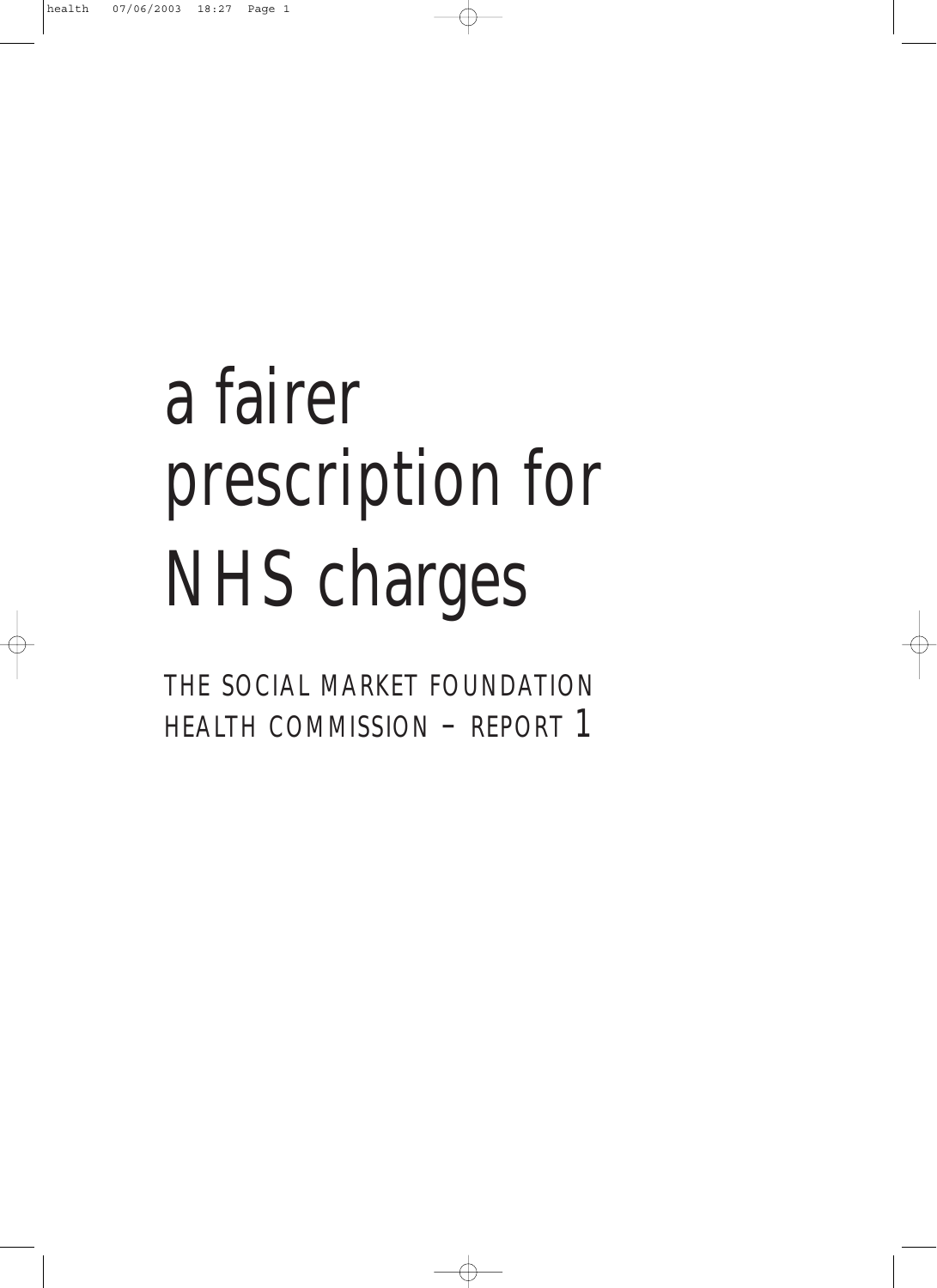The Commission wishes to thank Sally Williams, our wonderful Secretary, for the industry and steadfastness under pressure she has brought to her task; and Jessica Asato, at the SMF, for providing the vital organisational and research underpinning for our work.

 $\color{red} \bigoplus$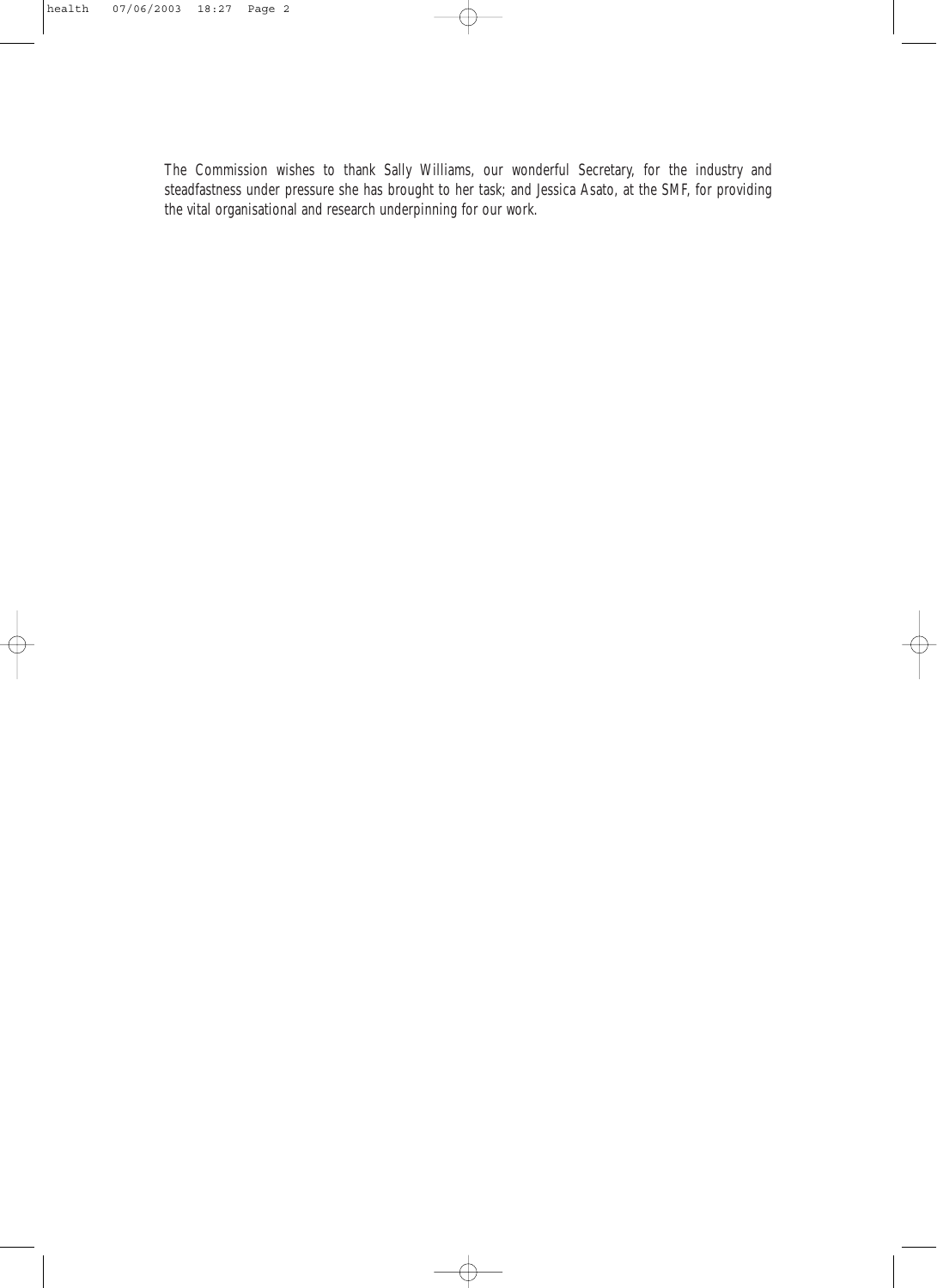## **Members of the SMF Health Commission**



**Lord David Lipsey** is Chairman of the Social Market Foundation. He is also Chair of Make Votes Count, of iMPOWER, an e-government consultancy, and of the Shadow Racing Trust; and is a non-executive director of the Advertising Standards Authority and London Weekend Television. Lord Lipsey has previously served as a member of the Davies panel looking into the funding of the BBC, the Jenkins Commission on Electoral Reform and the Royal Commission on

Long Term Care of the Elderly. Prior to becoming a Peer in 1999, Lord Lipsey was Political Editor at The Economist and was formerly a Special Adviser to the Rt Hon Anthony Crosland.



**Rabbi Julia Neuberger** is Chief Executive of the King's Fund, an independent health care charity. She is a member of the Committee on Standards in Public Life and a Trustee of the Imperial War Museum. She has been a member of the General Medical Council, the Medical Research Council, a trustee of the Runnymede Trust and a member of the Board of Visitors of Memorial Church, Harvard University. She holds honorary doctorates from ten universities, is

an honorary fellow of Mansfield College, Oxford and was Chancellor of the University of Ulster from 1994-2000.



**Professor Ray Robinson** is a Professor of Health Policy at the London School of Economics Health and Social Care Department. Prior to this he was Professor of Health Policy and Director of the Institute for Health Policy Studies at the University of Southampton. Earlier in his career, Professor Robinson worked as an economist in HM Treasury and was a Reader of Economics at the University of Sussex. From 1990-1995 he was a health authority non-executive

director and, from 1993-1995, vice chair of East Sussex health authority.



**Dr Chai Patel CBE** is Chief Executive of Priory Healthcare, the UK's largest independent mental health services group. He has been a member of the Government's Better Regulation Task Force and the Department of Health's Task Force for Older People. Dr Patel is also a Fellow of the Royal College of Physicians, a Fellow of the Royal Society of Arts, a member of the Institute of Directors, a Companion of the Institute of Management and has received an

Honorary Doctorate from the Open University. In 1999 he was awarded a CBE in the Queen's Birthday Honours List for his services to the development of social care policies.



**Dr Bill Robinson** is the Head UK Business Economist at PricewaterhouseCoopers. From 1978-1986, he was a Senior Research Fellow at the London Business School, where he became an established commentator on the UK economic scene and from 1982-1986 he was a Special Adviser to the Treasury Committee. From 1986-1991 he was Director of the Institute for Fiscal Studies. He also advised on the Budgets of 1991-1993 as the Special Adviser to the

Chancellor of the Exchequer.



**Fergus Kee** is Managing Director of BUPA's health insurance businesses in the UK and Ireland. He has worked for BUPA in a variety of roles since 1992. Prior to that he worked with Proctor & Gamble, the Burton Group and KPMG.



**Sally Williams** is Secretary of the SMF Health Commission and is an independent health policy adviser. She previously worked as a researcher and health policy adviser for the Consumers' Association. Sally is also a lay member of the Council for the Regulation of Healthcare Professionals, a lay visitor to the panel of the Joint Committee on Postgraduate Training in General Practice and lay member of the Cosmetic Surgery Interspecialty Committee.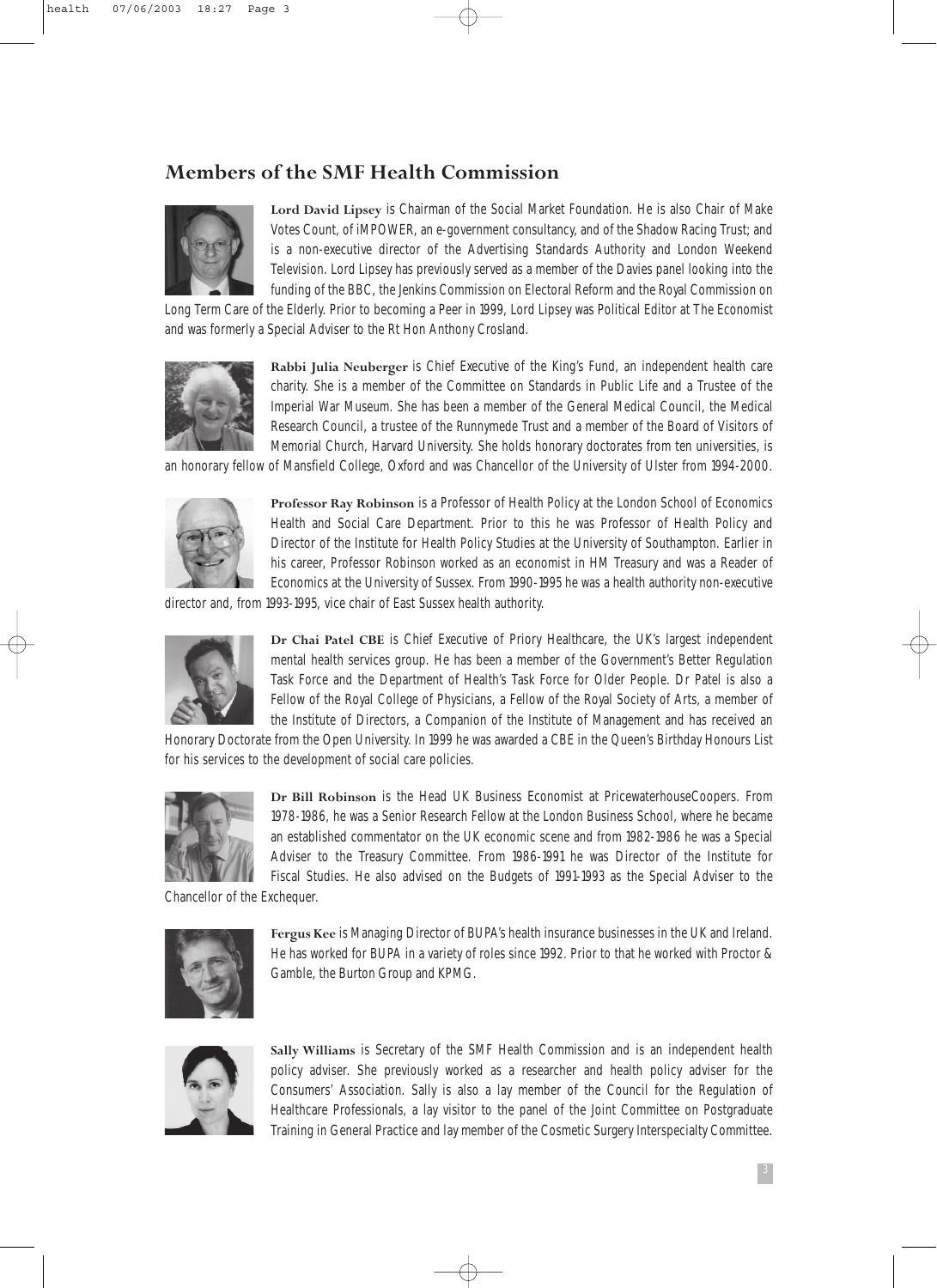# **The Social Market Foundation**

The Foundation's main activity is to commission and publish original papers by independent academic and other experts on key topics in the economic and social fields, with a view to stimulating public discussion on the performance of markets and the social framework within which they operate.

The Foundation is a registered charity and a company limited by guarantee. It is independent of any political party or group and is financed by the sales of publications and by voluntary donations from individuals, organisations and companies.

The views expressed in publications are those of the authors and do not represent a corporate opinion of the Foundation.

 $\oplus$ 

**Chairman** David Lipsey (Lord Lipsey of Tooting Bec)

**Members of the Board** Viscount Chandos Gavyn Davies David Edmonds John McFadden Baroness Noakes Brian Pomeroy

**Director** Philip Collins

**Deputy Director** Beth Egan

First published by The Social Market Foundation, June 2003

ISBN 1 874097 17 8

The Social Market Foundation 11 Tufton Street London SW1P 3QB

Copyright ©The Social Market Foundation

Design by Beaufort 5

4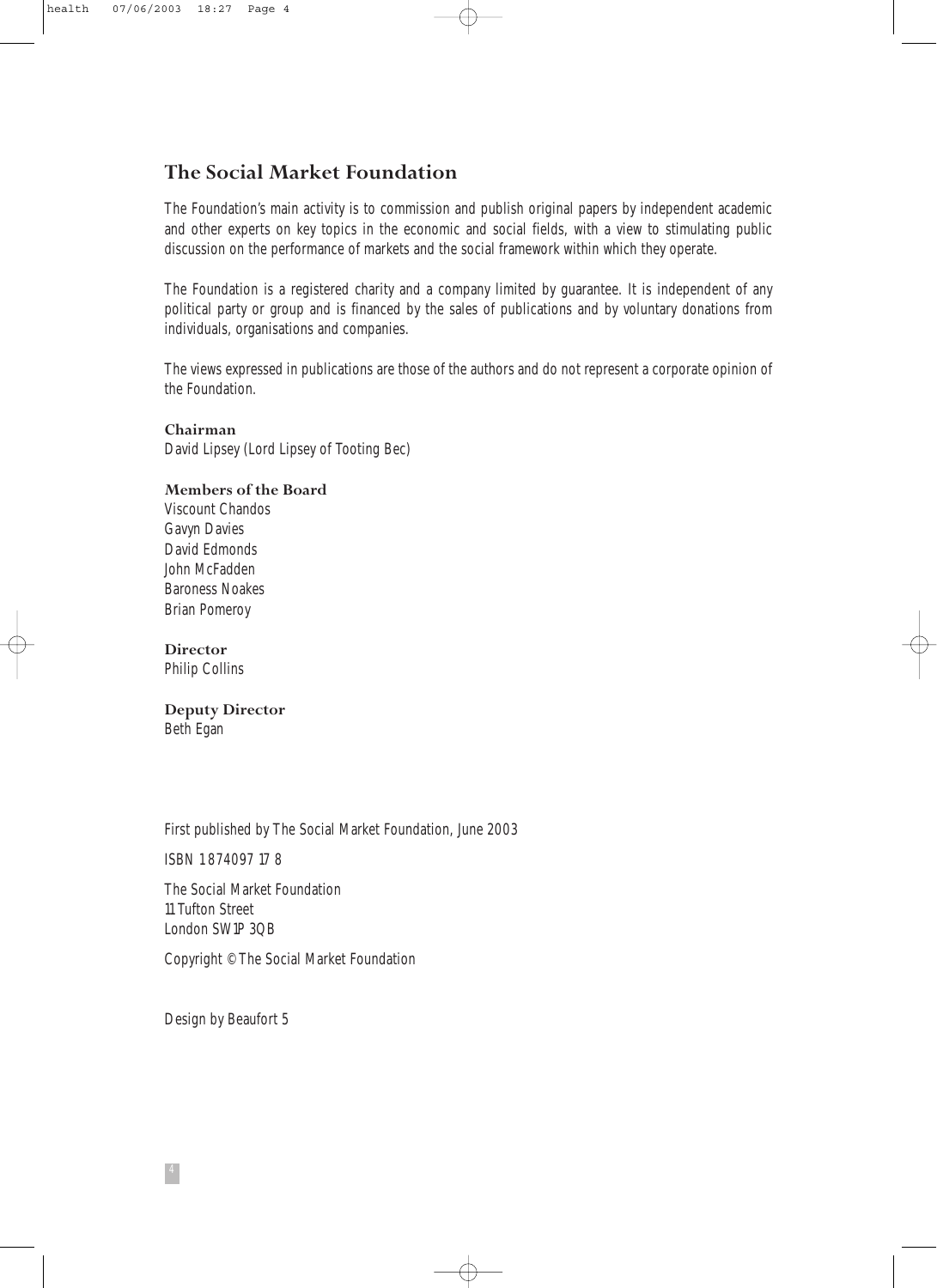# **Contents**

| Chairman's introduction                                  | $\boldsymbol{6}$ |
|----------------------------------------------------------|------------------|
| The prescription charge                                  | 10               |
| Dental charges                                           | 19               |
| <b>Optical charges</b>                                   | $24\,$           |
| <b>Hearing aids</b>                                      | 27               |
| Charges for wigs and fabric supports                     | 28               |
| Travel to and from hospital for NHS treatment            | 29               |
| Locally determined charges for non-clinical services     | 31               |
| Charges levied at the discretion of health service staff | 32               |
| Conclusions                                              | 35               |
| <b>Summary of recommendations</b>                        | 36               |

 $\bigoplus$ 

5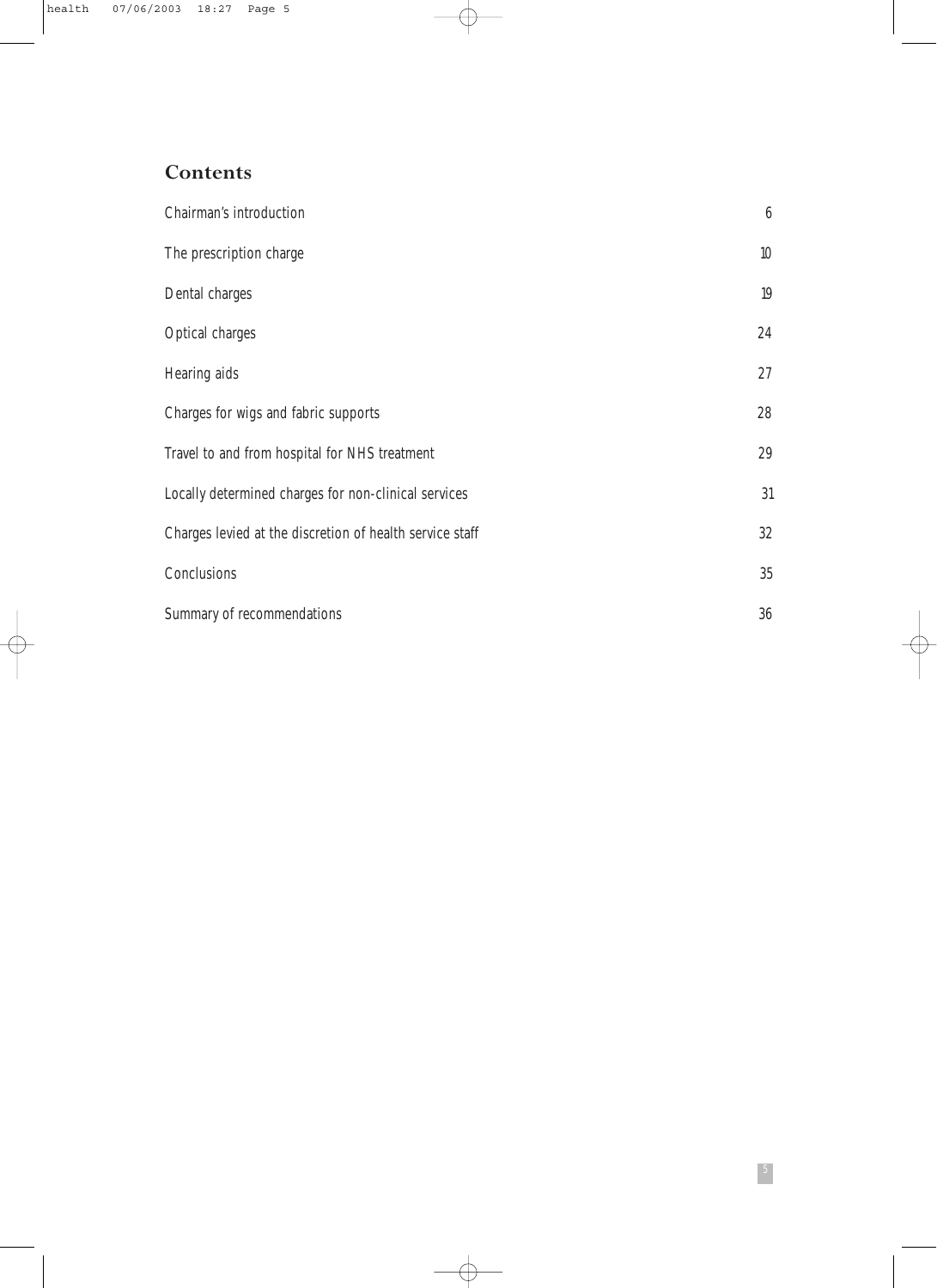## **Chairman's introduction**

The main report of the Social Market Foundation's Health Commission, to be published later this year, will centre on issues of finance and organisation. In the course of that inquiry, we will examine the case for raising more revenue for health by increased levels of user charges.

Some advocate, for example, charging people to see their doctor or levying on them a share of the cost of their operations or charging people who fail to turn up for GP appointments. There are compelling arguments in favour of such charges. They might raise substantial, though not huge, additional sums for health care. They might make people aware of the value of the services that they consume, and perhaps deter them from making excessive demands for them.

On the other hand, there are powerful arguments against such charges. They might deter people from seeking the care they need. That might lead to higher costs, as disease that could have been treated cheaply early is neglected by patients seeking to save money and has to be treated later, at greater expense. They are expensive to administer. They are probably unpopular.

Moreover there is an important general argument that applies to all schemes to charge individuals for their health care. It is, simply, that sickness is often not the fault of the individual, any more than is their sex or colour. Some people therefore argue that it is always and everywhere wrong to levy charges for the treatment of sickness, whether those charged are poor or as rich as Croessus.

We do not consider these arguments here. We shall return to them when we publish our main report. However, in the course of exploring such arguments, we have come across a set of issues, a by-way to be sure, but a by-way that could lead somewhere important.

At present, even under a National Health Service (NHS) purportedly 'free at the point of use', many charges are levied. The 1948 system was in retreat from the moment prescription charges were imposed by Hugh Gaitskell in 1952, precipitating Aneurin Bevan's resignation from the cabinet. Many people have, for example, to pay for prescriptions, for dentistry, for eye testing and for spectacles. All these charges are subject to elaborate systems of exemptions and exclusions.

Ministers maintain that the present level of charges is generally accepted and has stood the test of time. But is this true also of these exemptions or exclusions? Or are they rather like some ancient cathedral, the original structure now practically impossible to see for the gothic additions attached down the generations? More prosaically, if we take the revenue raised by charges as a given, are they organised in an optimal way?

Our examination leads to the opposite conclusion. The present system is a dog's dinner, lacking any basis in equity or logic and stuffed with anomalies and inconsistencies.

Much detail about the failings of individual charging schemes and exemptions is to be found in this report. Here, however, are some examples:

• At 65 years of age Lord Muck is cruising the oceans while his son, Muckle, completes his education at Eton. Both get their prescriptions free. Meanwhile, 58-year-old Mr Grind, earning an income just above the exemption threshold, has to pay for his prescriptions in full, despite the fact that he has heart failure and chronic bronchitis. If he had diabetes and chronic bronchitis, Grind, like Muck, would pay nothing.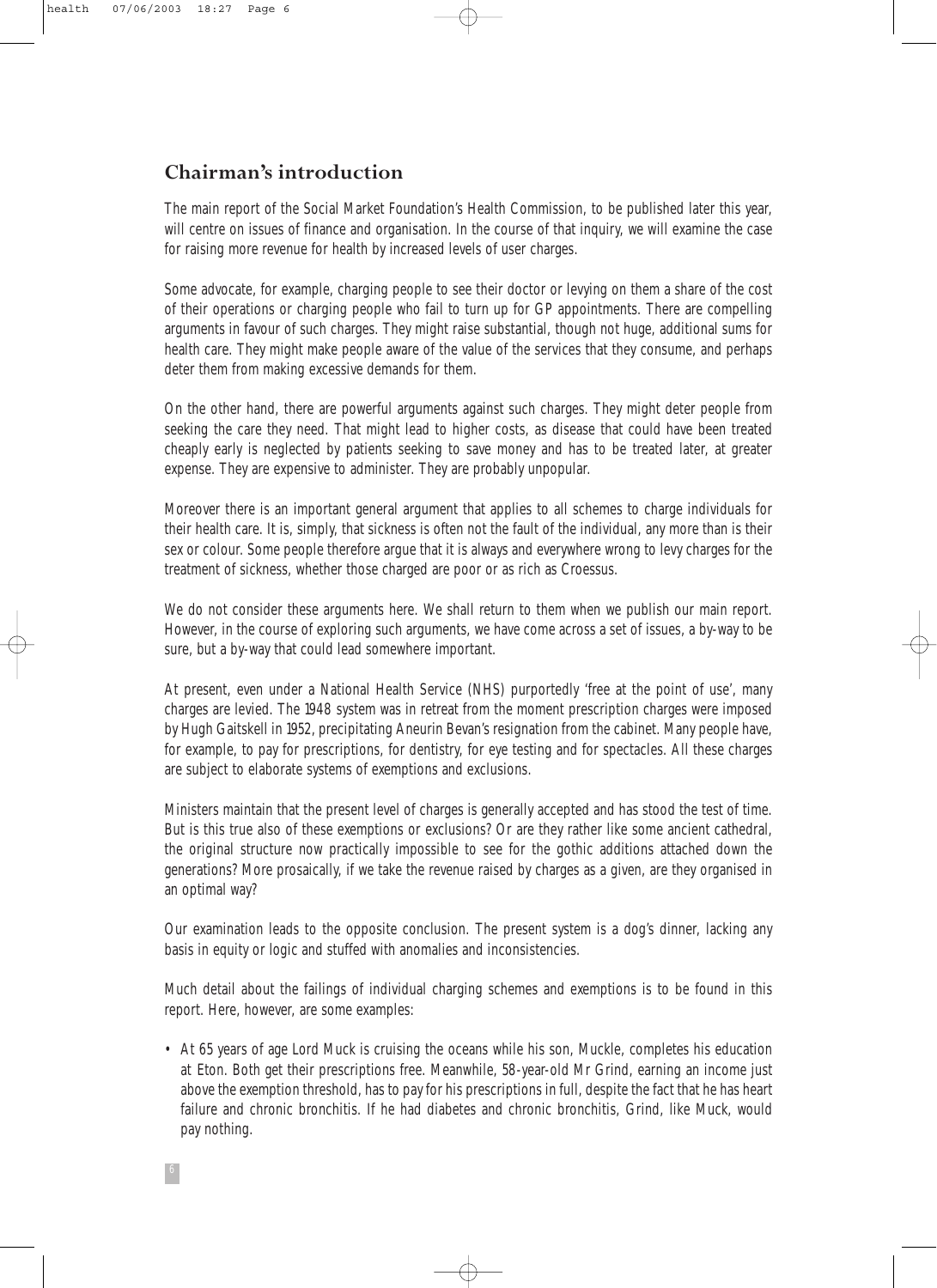- Three pensioners, Alias, Smith and Jones travel from home to hospital for treatment. Smith is a war pensioner. He pays nothing where the treatment is for his pensionable disability. Jones has venereal disease and lives over 15 miles from the genito-urinary medicine clinic where he receives treatment. He pays nothing. Alias is disabled neither by war nor by sex. Unless he is on a low income, he has to pay his travel costs in full.
- Mrs Robinson is very hard of hearing; Mrs Crusoe has very poor sight. Yet Mrs Robinson gets her hearing tested free and now even a free NHS digital hearing aid. Mrs Crusoe has to pay for her eyetest and pays through the nose for her glasses.

One approach to sorting out these problems would be to abolish charges altogether. This would not be the simple solution it sounds. If, for example, we got rid of prescription charges, would more people seek to get over-the-counter medicines (such as paracetamol or aspirin) by prescription, crowding out their doctors' waiting rooms? Would complementary therapies, such as aromatherapy or homeopathy, be free? What about costs to the patient that are not at present subsidised but which in a free-for-all regime arguably should be: for example, loss of earnings while a patient visits the doctor or is in hospital?

In any case, zero charging would clearly involve a substantial extra burden on health expenditure. Prescription charges in England alone generate over £400 million and together with charges for NHS dental treatment amount to 1.8 per cent of total NHS expenditure. It might increase the demand for some treatments – especially the less unpleasant ones, such as physiotherapy – hugely. We do not pursue this approach further in this report.

Instead, we seek to set out a few principles that we feel should be applied to all charging regimes. We then set out in detail how those principles might apply to one controversial area: prescription charges. We examine in rather less detail an area where we feel that charging should, for most people, be on a costrecovery basis, namely dentistry. We then pass more cursorily over some other areas of charging, which we believe could benefit from the same systematic examination as we give to prescription charges. We have focused our investigation on England, though Wales in particular has different arrangements under devolution. We have drawn, where appropriate, on other European systems.

One preliminary point needs to be made. It would be convenient if there was some single, simple principle which would unambiguously set what is the right level of charges, and who should and who should not have to pay them. Unfortunately, the real world defies such simple remedies. It is not realistic to think that there is some universal approach to all charging that will eliminate all anomalies and inequities; nor indeed is there one scheme that will cover the myriad of different charges and subsidies. That is partly because different treatments are medically important to different extents. While, for example, any scheme to help people with the costs of dentistry might acceptably be relatively ungenerous, few would be similarly *insouciant* about a scheme to help with the costs of, say, tamoxifen to treat breast cancer. It is also partly because we are where we are. We do not start with a *tabula rasa*, able to impose a new system from scratch. We have to operate in the real world, proposing only such changes as seem, though radical, politically possible.

However, it is possible to set out some principles which must be regarded and weighed in assessing an appropriate regime for charges. The first and overwhelmingly the most important of these must be this. No-one should be denied access to truly essential treatment – that is to say treatment without which they will be in danger of death or serious suffering because they cannot afford it. If it is appropriate to charge at all for such essential treatments, it should be on a basis that ensures that they are affordable, even if sometimes at a pinch, by those who could benefit from them.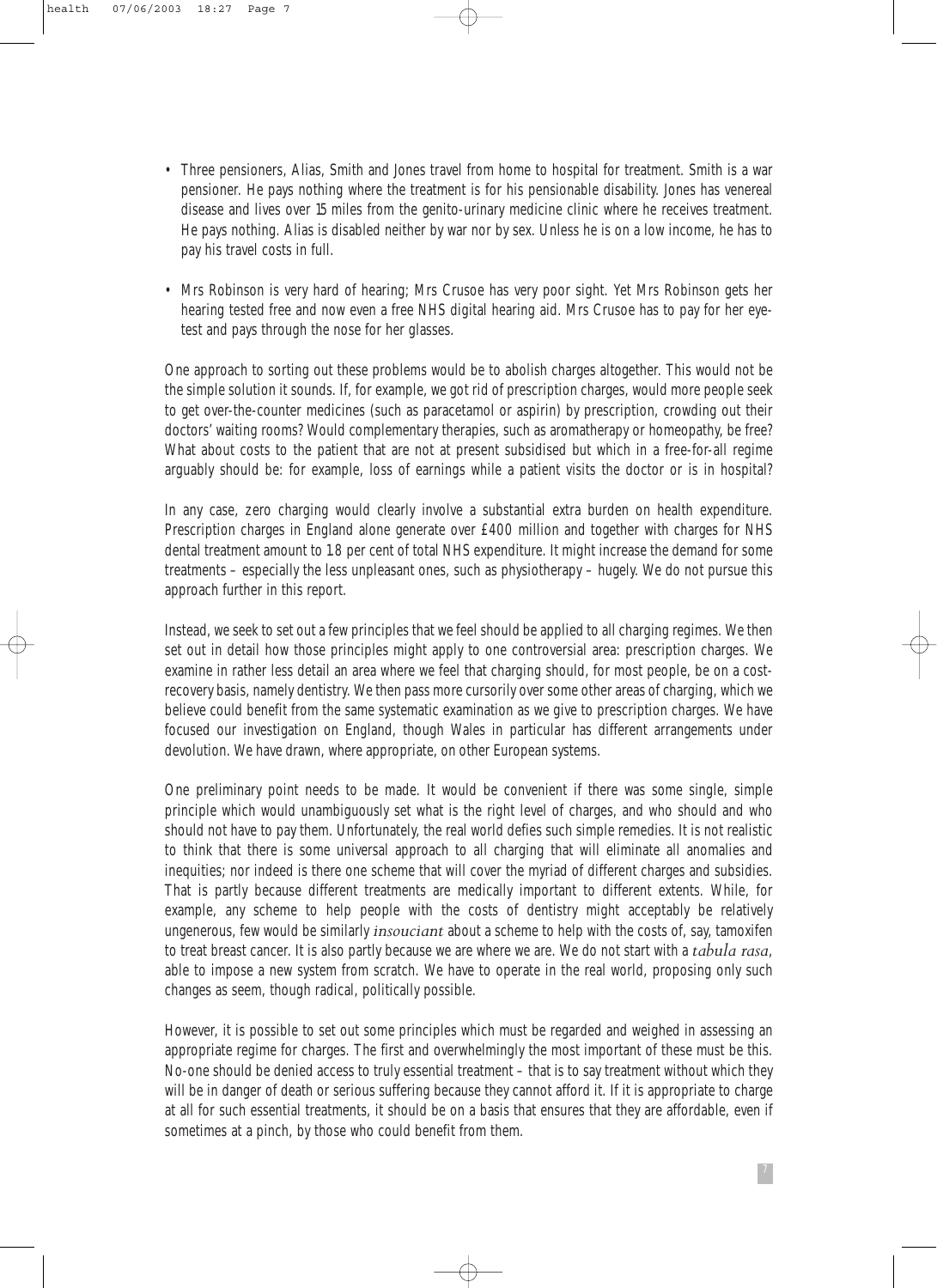8

In an ideal world, this principle might be extended. At present, charges are flat-rate and usually independent both of the cost of the treatment and of the likely benefits to be expected from it. We could envisage a world in which what the patient pays would in part depend on the value to their health of what they got. So, in the case of prescriptions, a drug that could add greatly to their life span and to the quality of that life span might cost them little. A drug that is marginally effective or even ineffective would cost them more. Equally, there is some case to be made for establishing some relationship between the cost of a drug and what the patient pays for it, if only to discourage the excessive consumption of expensive, but only marginally more effective drugs.

A full-blown system of this kind would be hard to design and even harder to administer. However, we suggest some moves in this direction in our recommendations on prescription charges that follow.

The case of children requires special attention, both because they lack the resources to purchase medical care for themselves and because under-treatment of the young may lead to many years of suffering and expense. In general, it will be appropriate for some treatments to be free to children that should not be free to all adults.

Another special group is the chronically sick. Though the charges for individual items of treatment may seem low, some people will require many such items to deal with their complex needs. It is vital to ensure that the cumulative costs of this do not become unaffordable even if the costs of each individual treatment are quite modest.

It follows from this that any charging should exempt altogether, or at least favour, those on low income. Though in general the way to deal with poverty must be to increase the incomes of the poor, people on low income who also have the misfortune to be sick will never be rich enough to afford expensive treatments from their own resources. An income-related scheme to assist them is essential. It should be made as administratively simple as possible, for example by giving passported benefits for those in receipt of certain state benefits.

There is, however, a concomitant of this: that it will not generally be appropriate to give benefits to categories of people defined by non-income criteria. Some older people are on low incomes but some are well-off. There is no reason why the latter should get favoured treatment just because of their age.

The thrust of our proposals generally is to broaden the base of charges, so more people pay them. It follows from this that, as our proposals are meant to be revenue-neutral overall, the level of many charges, including prescription charges, should fall appreciably.

Any system of charges and exemptions should balance the dangers of encouraging over-consumption (for example, of GP visits by the worried well) with the dangers of causing under-consumption (for example, of GP visits by the truly sick). We do not here make the mistake of thinking that the structure of charges is the main cause of the ills of the current system. Again, to take the example of prescriptions, one of the main problems with the present system is over-prescribing by doctors of medicines of doubtful efficacy, often the wrong drugs, at the wrong time, for the wrong illness. That malaise of our health system requires systematic treatment of the kind that the National Institute for Clinical Excellence (NICE) is pioneering. However, a well-judged system of charges can contribute to such an end. In particular, if there is no disincentive to the individual to consume prescriptions, their demand on their doctor to supply them is likely to be greater.

This approach may seem simple, even obvious. But when applied to the present mess, it turns out to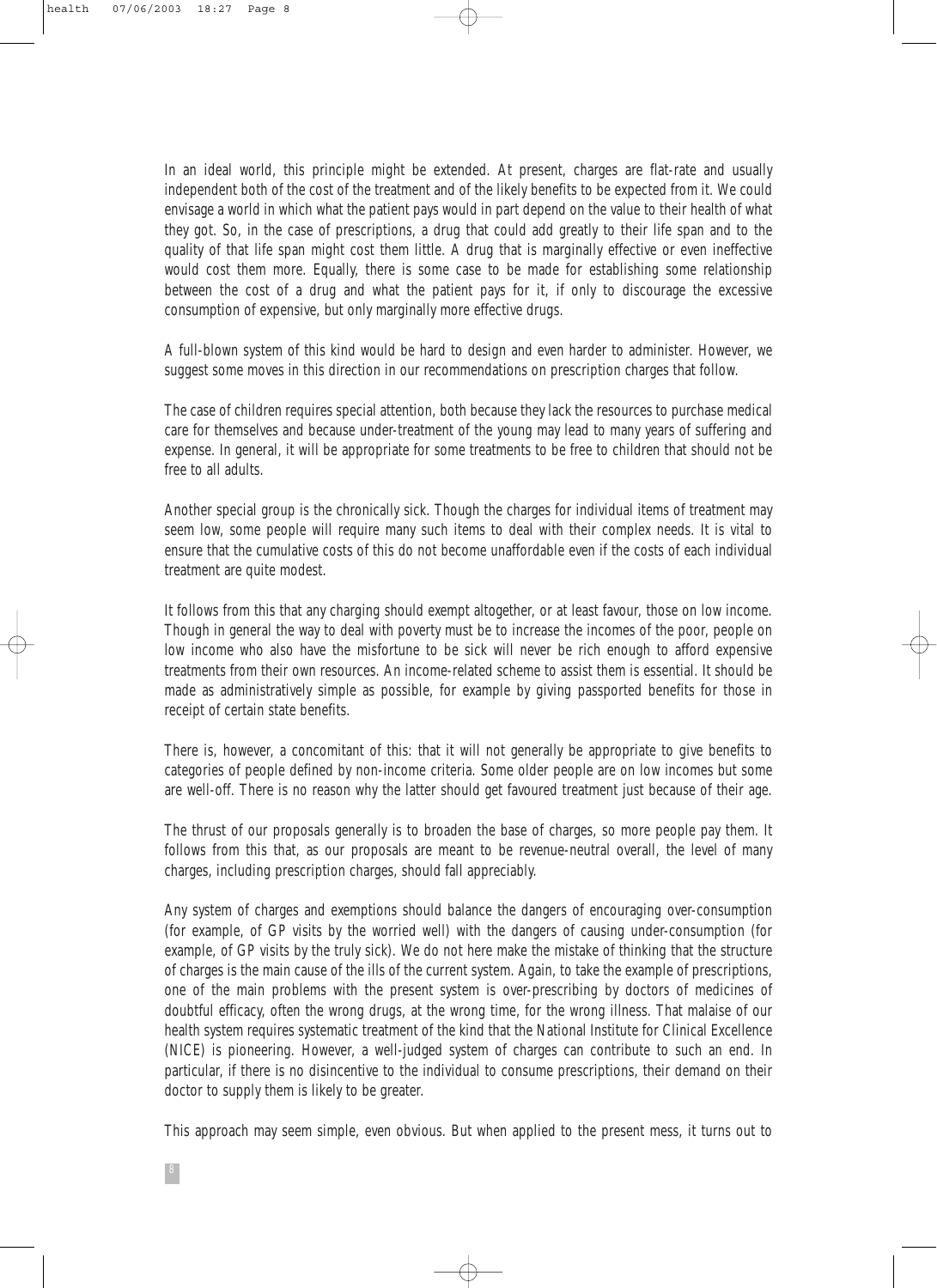have radical implications, amounting to a root-and-branch reform of the present system of charges and exemptions. Not only do we urge the government to examine the particular scheme we put forward for prescriptions, with a view to putting it into practice. We hope that parallel inquiries will be set up into other areas of charging and exemptions, some of which are identified in our report. Reform would best be advanced a step at a time, a subject at a time. A big bang would be too controversial. But in time, a more rational system could emerge, with immense benefits for patients, especially less well-off patients, and for taxpayers.

⊕

9

**David Lipsey** Chairman, SMF Health Commission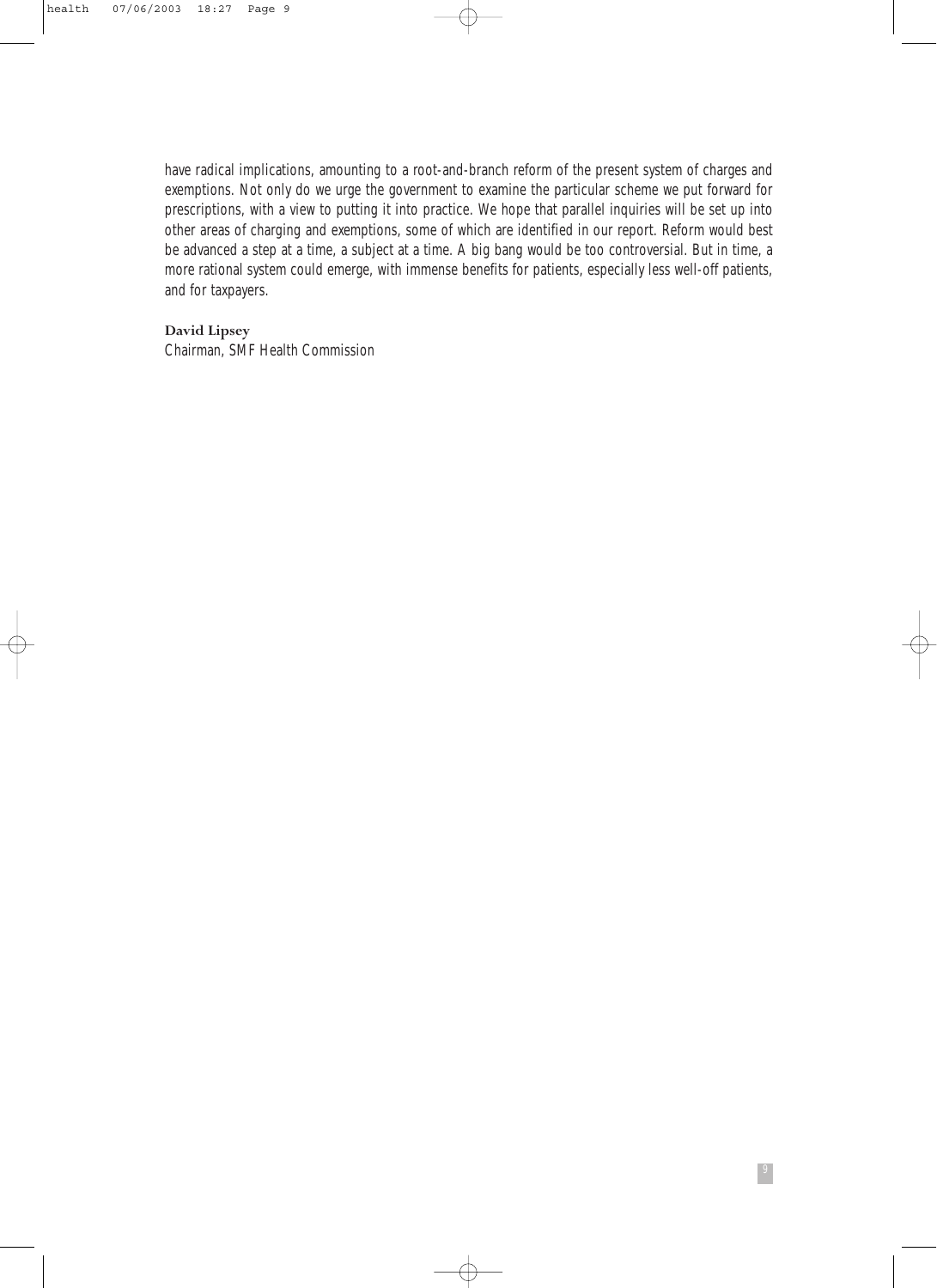## **The prescription charge**

The prescription charge has a long history. It was first introduced in 1952, at a cost of one shilling (5 pence) per prescription form. Since then the prescription charge has been abolished and reintroduced again and the number of prescriptions has risen and fallen respectively.

Today, the prescription charge in England is £6.30. Scotland and Northern Ireland normally adopt the same level of charge. In Wales, the charge has been frozen at £6.00 for three consecutive years. In England alone, prescription charges are expected to raise in the region of £446 million for the NHS in 2003-2004 (Department of Health 2003a). This is despite the fact that 85 per cent of prescription items are dispensed free of charge.

The burden of prescription charges falls mainly on the working age population, with 80 per cent of people in England aged between 18 and 60 having to pay them (Hansard 07/02/01 column 571). Overall, about 50 per cent of the population are eligible for free prescriptions (Department of Health and National Statistics 2002). This includes anyone aged 60 or over, children and young people in full-time education, women who are pregnant or who have had a baby in the last 12 months and war pensioners, where the treatment is for the pensionable disability. Others exempt from the charge include people in hospital, people receiving some income-related benefits such as Income Support and people with a listed medical condition or certain continuing physical disabilities. There is also means-tested support through the NHS Low Income Scheme, which entitles holders of an HC2 certificate to free prescriptions.

Many commentators have called for a review of prescription charges. Consumerists rail against them. The National Association of Citizens Advice Bureaux (NACAB) (2001) has called for consideration to be given to abolishing prescription charges altogether. This view is echoed by other patient advocacy organisations (Ford et al 2002, Eversely & Sheppard 1998). More soberly, the Wanless Review (2002) concluded that the rules on exemptions should be examined 'as the policy ought to be more closely aligned with the principles of the NHS.' The Royal Pharmaceutical Society of Great Britain (2003) has also called for a review of the current charging system in the belief that it is at variance with the Government's policy on equal access for all to healthcare services. The British Medical Association (BMA) has described the system as 'outdated', with 'many unacceptable inequities and anomalies' and has called for a fundamental review.

The National Assembly for Wales has appeared receptive to these concerns and, in March 2003, the Health Minister for Wales announced plans for a review group to look at the existing arrangements for prescription charges, exemptions and remissions.

#### **Illogical exemption arrangements**

The rationale behind exemptions is unclear and illogical. They make for a system that is fundamentally unfair and out of touch with modern day medical practice. The clearest example of unfairness is the way certain chronic conditions exempt people from prescription charges (including for routine illnesses wholly unrelated to the reason for exemption), while others must pay for life-saving medication. The list of exempt conditions includes diabetes mellitus, diabetes insipidus, a permanent fistula requiring continuous surgical dressing or an appliance and epilepsy requiring continuous antiepileptic therapy. The list is arbitrary and excludes many equally serious conditions. For instance, people with transplants, asthma, Parkinson's disease, cystic fibrosis or certain types of epilepsy, must pay for all the prescriptions they need.

The impact prescription charges can have on people with chronic illness was highlighted in a Ten Minute Rule Bill presented to Parliament by Liberal Democrat MP Paul Marsden in 2002. He described the case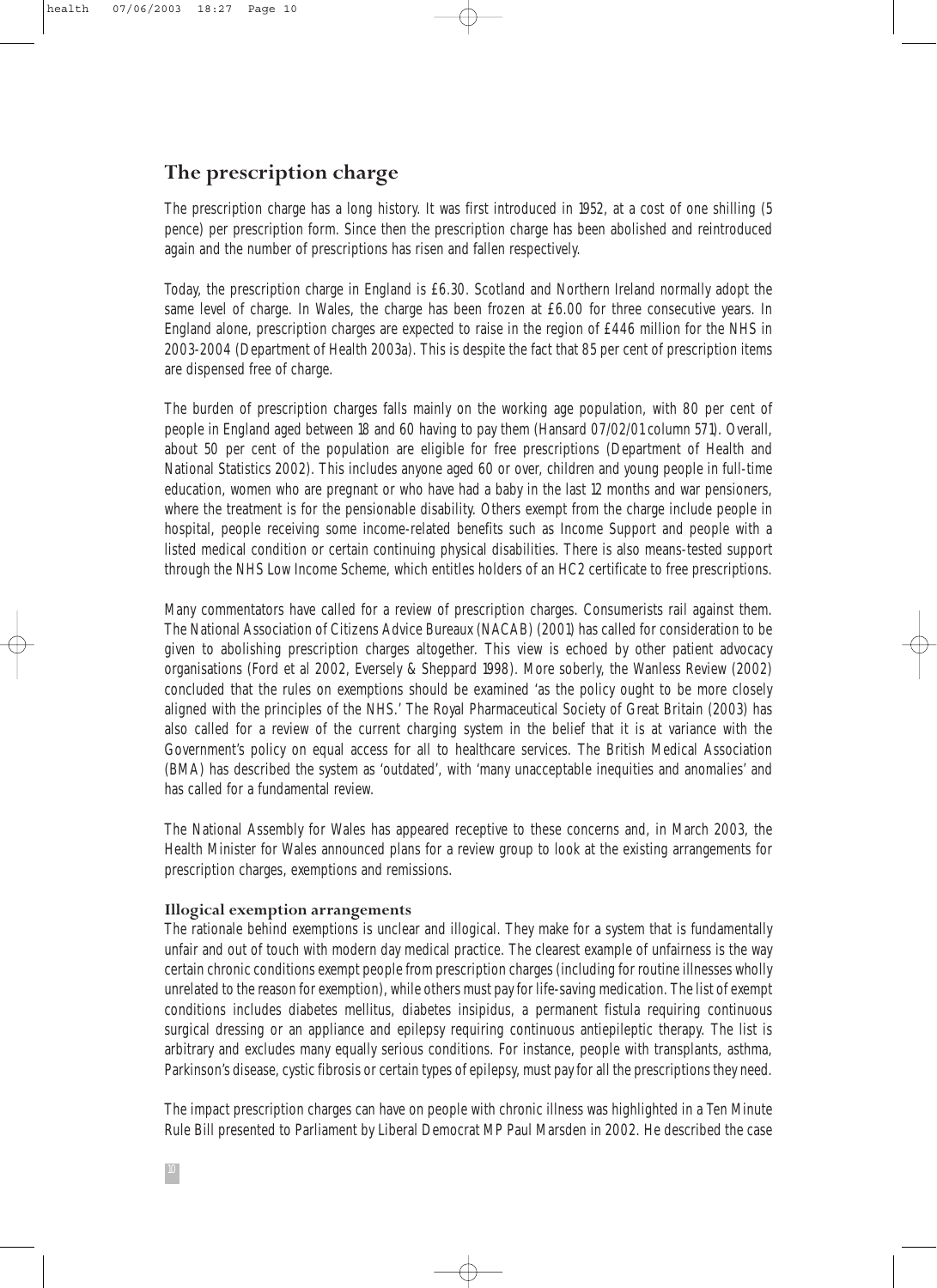of a woman living with severe long-term asthma who claims incapacity benefits of £369 per month but must pay a monthly prescription bill of £124. If short of cash, she does without her medication, risking a worsening of her condition, which could mean her being admitted to hospital at great expense to her and the NHS (Marsden 2002).

Another group hit hard by prescription charges is those on low incomes just above the threshold for help. They suffer a double whammy – a greater likelihood of becoming ill, together with a lesser ability to pay for the medicines such illness necessitates. As a flat rate fee, the prescription charge affects lower income groups disproportionately. The charge is not tapered as income increases and so those with incomes just a few pence above the threshold for help must pay the full cost. Someone off work for a number of weeks due to illness may see a serious reduction in their income and yet still have to pay for prescriptions.

The result is that people on lower incomes feel they have no option but to limit, delay or forgo treatment with prescription medicines. For example, evidence from NACAB (2001) suggests that around 750,000 people in England and Wales fail to get their prescription dispensed simply because of the cost. A survey of NACAB clients showed that 28 per cent of those having to pay prescription charges fell into this category. Of these, 16 per cent were on Incapacity Benefit or other disability and sickness benefits and likely to have long-term requirements for medicines. Indeed, people with long-term health problems were particularly affected, representing 37 per cent of those failing to get all or part of their prescriptions dispensed.

Further evidence comes from GPs. They report that patients often ask which of two or more items on a prescription form are the most important, as they cannot afford to pay for more than one at a time (BMA 2002).

On the other hand, some of those currently exempt from prescription charges could easily afford to pay. This includes many people who are exempt on the grounds of age (the over 60s). New mothers are another group whose blanket exemption needs rethinking. The BMA (2002) has argued that women no longer need to be exempt from prescription charges during the year following childbirth as the health hazards that used to apply are much less common nowadays. This would suggest that this universal benefit is ill-targeted.

#### **Low take-up of season tickets**

Take-up of the scheme to help with the cost of prescriptions is low. For example, NACAB (2001) found that only 5 per cent of people surveyed who had paid for a prescription in the previous year had bought a prescription pre-payment certificate (season tickets for people who need several or regular prescription items).

The way the scheme is administered creates problems. Specifically, the immediate outlay of £90.40 for a 12-month certificate (or £32.90 for a four-month certificate) can make them inaccessible to the very people they are designed to help.

Recognising these problems, the National Assembly for Wales recently launched a new scheme that will identify patients who might benefit from the season ticket but who may have difficulty paying the annual fee (£86.20 in Wales) up front. A Credit Union will advance the money needed to buy the season ticket. The patient will become a member of the Credit Union and pay back the money advanced in the usual way. Once the patient joins the scheme their medication will be reviewed to ensure that there is a clear clinical rationale for the treatments they are being prescribed (National Assembly for Wales 2003).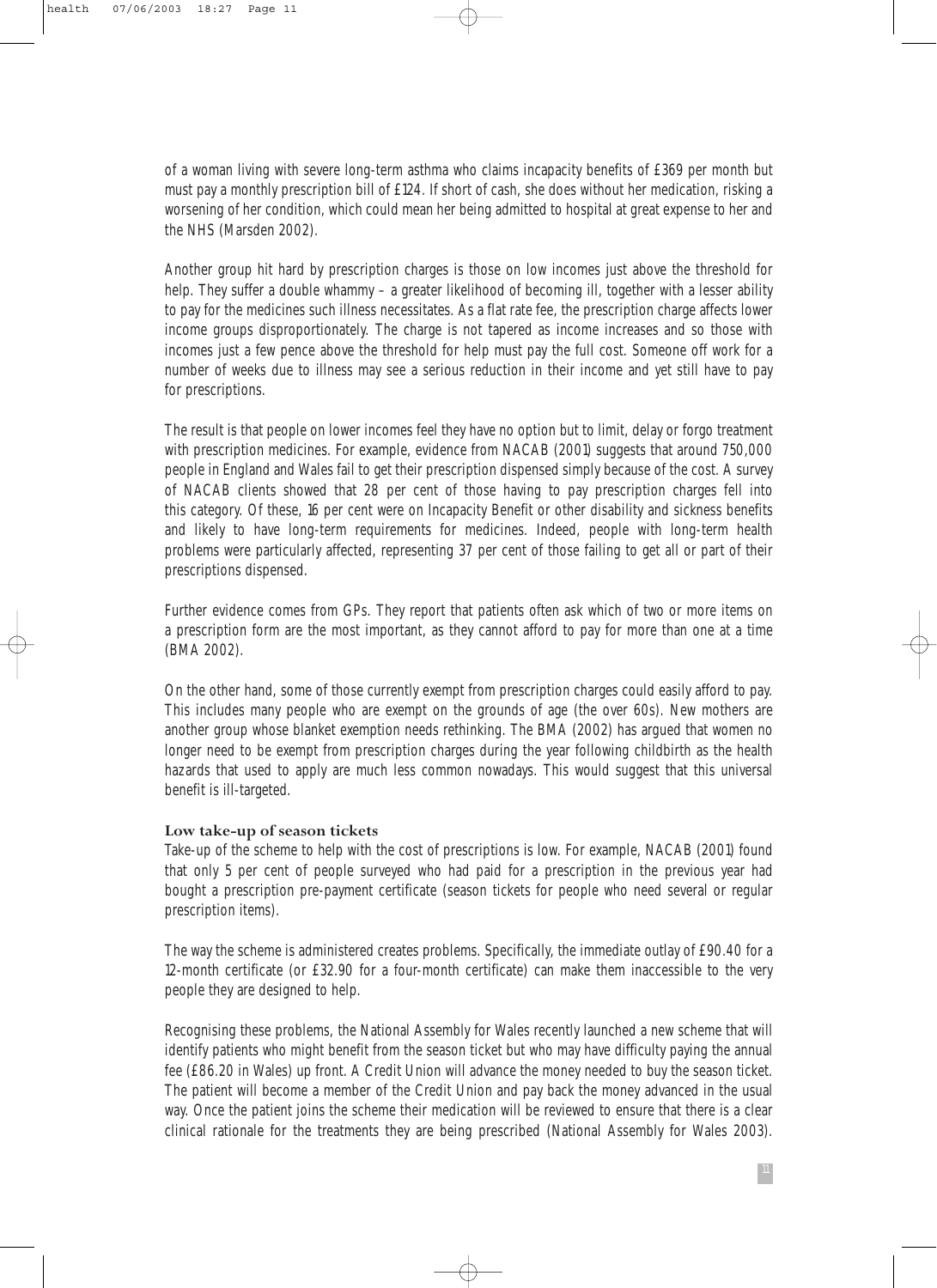This is an ingenious scheme, but it would seem less cumbersome to deal with the problem by obviating the need for hefty pre-payment.

#### **Complex proof of exemption arrangements**

Pharmaceutical patient fraud costs the health service £69 million each year (Department of Health 2003b). Demonstration of entitlement to exempt status is therefore crucial to ensure that money is not wasted on people who could afford to pay charges. Since 1999 point of dispensing checks have operated in pharmacies and involve asking patients who are claiming free prescriptions to provide evidence to support their claim to exemption and, should no evidence be available, noting this on the prescription.

Arrangements to prove exempt status can be, however, unnecessarily complex. The process of getting free prescriptions can involve obtaining a bewildering array of forms to prove entitlement. Sometimes different proof is required for the same category of person to qualify for exemption from prescription charges and dental charges, for example. Not only does this have the potential to confuse patients, the many different forms of proof may undermine moves to get pharmacists to police entitlement.

Since October 2002, a Patients Checks Compliance Unit has been visiting pharmacies to ensure that exemption checks are being made and there is a support line for pharmacists to report any difficult cases. To encourage vigilance, the reward to pharmacists for reporting prescription fraud was recently increased to £70. Since 2001 penalty charges for people wrongly claiming exemption have been in operation and by the end of 2002 nearly 75,000 of these had been issued (Department of Health 2003b).

#### **Inefficiencies**

Some of the deficiencies with the current set-up might be tolerable if they were accompanied by efficiency gains. But here, also, the prescription charge falls short. Its ability to dampen patient demand for medicines is limited. GPs are gatekeepers to prescription drugs and it is they who control the amount of medicines prescribed. The charge often discourages the take-up of prescriptions altogether, creating inefficiencies in the system by discouraging early diagnosis and treatment. As a result, treatment is diverted to more costly parts of the system or delayed to a point at which it is more expensive. People who limit their use of drugs to control their asthma, for example, are more likely to make visits to Accident and Emergency and require hospitalisation.

The prescription charge, being flat rate, does little to make people aware of the cost of the medicines they take. At the same time, it penalises those needing medicines that cost less than the £6.30 charge. The Government makes a profit out of patients who require medicines and yet prevents them from purchasing the medicine privately. GPs could be in breach of their terms of service if they issued a private prescription or, in the case of over-the-counter medicines, advised a patient that they could buy the drug more cheaply without a prescription (BMA 2002).

Another example of how the charge can undermine adherence to drug regimes concerns the rules around combination packs, for which a prescription covers two or more drugs that have to be taken in association with each other. Each item attracts the full charge. The variable duration for which medicines are prescribed, which dictates the frequency with which an individual must pay for another prescription, compounds the problem.

#### **Inconsistency across the UK**

The rationale behind prescription charges and exemption arrangements is further confused by variations across the UK as a result of devolution. The increase in the cost of a single prescription in England has been 10 pence for five years now. In Wales prescription charges have been frozen for three consecutive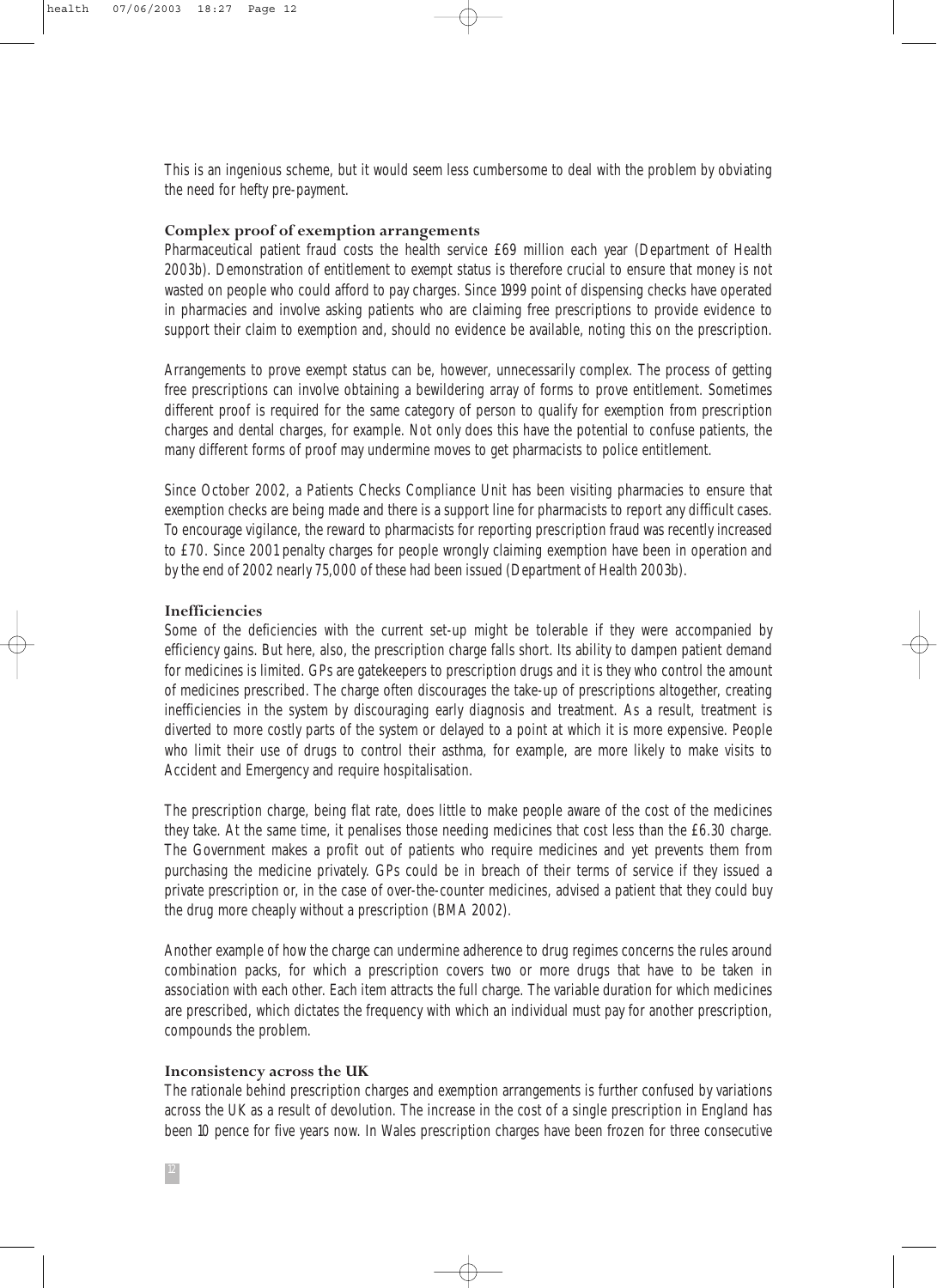years. There are also variations in the exemption arrangements. Young people in Wales can receive free prescriptions until their 25th birthday. By contrast, young people in England must start paying prescription charges on their 16th birthday, unless they are under 19 and in full-time education (Department of Health 2002). Scotland largely has similar exemption arrangements to England.

#### **A MORE RATIONAL SYSTEM**

The current arrangements for prescription charges have little to commend them. They fail to meet the principles that we believe should underpin any system of user charges. First, exemption arrangements are inappropriate, outdated and fundamentally unfair. Second, the system creates inefficiencies and does nothing to engender price-consciousness about medicines amongst British citizens. Third, there is evidence that prescription charges are deterring access to valuable medicines.

We do not propose abolishing prescription charges altogether. For one thing, the revenue implications of this would be significant (more than £400 million), a sum moreover that would tend to benefit the better off.

Equally, our objective is not to generate extra revenues or ration the use of more expensive medicines (although heightening price sensitivity might be desirable). Instead, our intention is to rid the system of some of its anomalies and inequities and provide a more rational framework within which it can operate. In doing so, we strive to broaden the base on which prescription charges fall, helping the poorest and making it easier for everyone else to afford the cost of these charges.

The key features of our proposed system are to:

- Create a simpler framework for exemptions
- Replace the season ticket with an annual limit on the outlay patients should make on prescription charges
- Replace the national flat rate charge with different rates according to the therapeutic value or efficacy of the drug.

#### **Simpler exemptions**

We propose simplifying the exemption arrangements, by ridding the system of irrelevant qualifications for free prescriptions. We recommend that prescriptions are provided free to children and to others on the basis of low income only. There may be exceptions and anomalies that require further consideration (such as whether young people in full time education should automatically be exempt), but our overall drive is to simplify.

We see no reason why there should be automatic exemption for pregnant women, nursing mothers or older people. With regard to the latter group, we believe that those older people who can afford to pay for prescriptions should do so. This would bring substantial revenues into the health service. In 2001- 2002 around 322 million prescription items were dispensed in the community in England free to people aged 60 and over, with an estimated net ingredient cost of £3,218 million (Lords Hansard 08/04/03 column WA26).

It is true that pensioners are more likely to be at the lower end of the income distribution than the population as a whole (Department for Work and Pensions 2002). However, it is also the case that in 2000-2001, there were 210,000 pensioner units (single men or women over state pension age or couples where the man is over state pension age) with annual net income, before housing costs, exceeding £30,000 (Pensions Analysts Division of the Department for Work and Pensions 2003).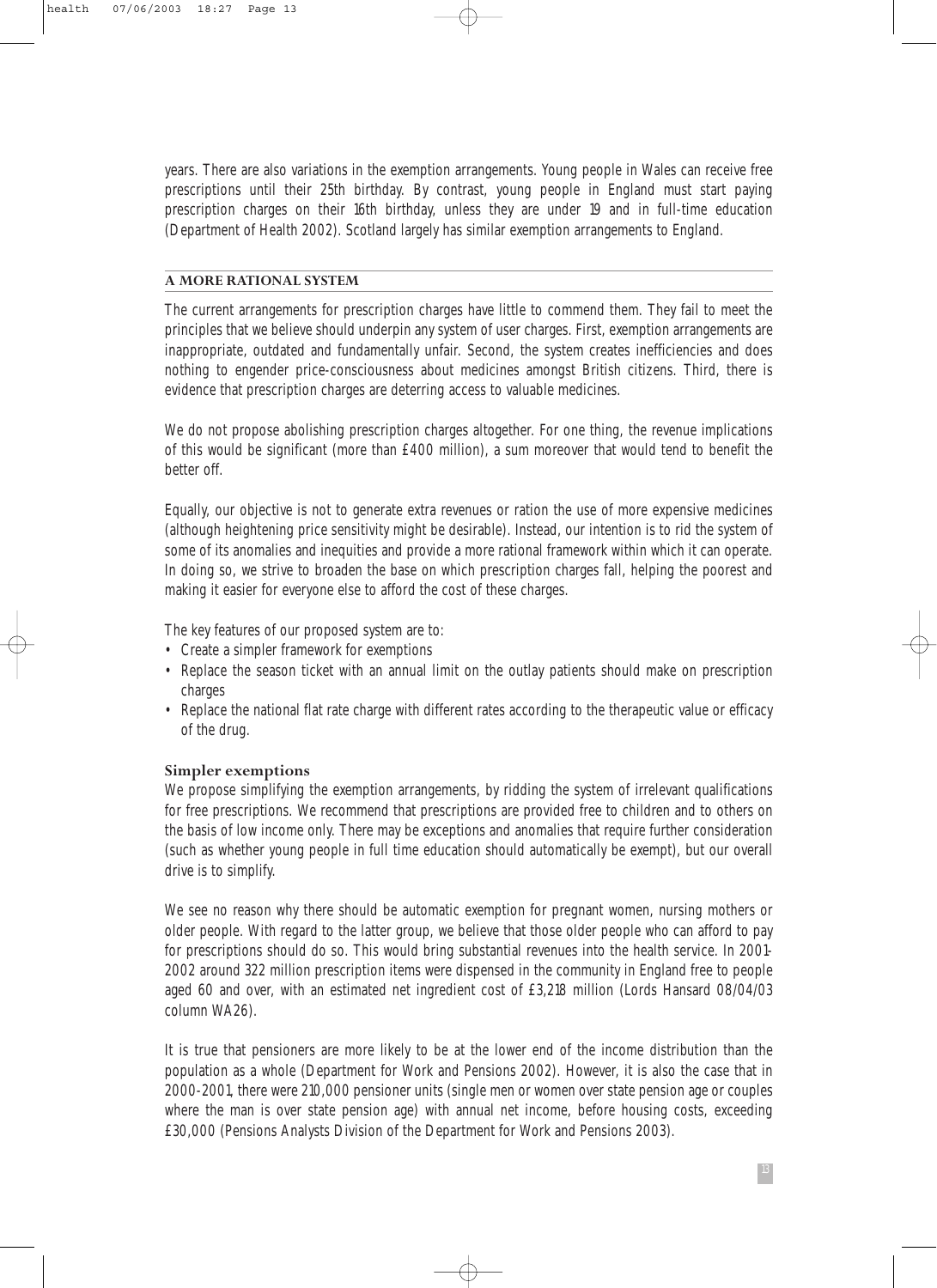Those older people unable to afford charges would qualify for exempt status under the low income rules. This mirrors changes in the Danish system, where special rules for pensioners have been abolished, although pensioners who find it difficult to pay for medicines can apply for assistance (European Observatory on Health Care Systems 2001). The revenues gained by charging older people could be used to reduce the level of prescription charges and make the reforms more palatable.

Some assessment of the income level below which exemption from charges should apply, the impact benefits have on income levels and the relative rate at which means-tested and non-means-tested benefits are uprated each year, may be necessary. For example, NACAB (2001) has demonstrated that chronically sick people receiving Incapacity Benefit are disadvantaged by the fact that this benefit is paid at levels only slightly above Income Support. People can also lose entitlement to free prescriptions when their health deteriorates and their income drops if they move from a means-tested tax credit to a contributory benefit. However, it is beyond the remit of this Commission to determine whether existing benchmarks of low income are appropriate or whether Income Support and other benefits are set at the right levels. For simplicity, criteria for low income in relation to exemption from prescription charges should be determined as far as possible using existing indicators, such as Income Support.

#### **Annual maximum limit**

Protection from escalating prescription bills could be given by introducing an annual limit on the amount an individual should pay on prescription charges. This would particularly benefit the chronically ill in need of multiple prescriptions. Once the limit has been reached, the state would pick up the tab for any further prescription items needed. Subject to proper review, the prescription pre-payment certificate scheme – which is effectively a prescription cost limit for anyone who pre-pays – should be abandoned and replaced by the annual ceiling.

For the sake of simplicity, the ceiling could be set at the same level for everyone. We anticipate that the ceiling would be set at a level not much higher than the cost of an annual prescription pre-payment certificate. This means that nobody would pay more than around £90 per year in prescription charges.

There is a seductive case for making the ceiling variable on the basis of individual income, with higher earners having a higher ceiling than lower earners. However, this would undermine the principle that redistribution of wealth should operate through the tax system. It would also be hopelessly clumsy to administer. We rule it out for the immediate future.

In order to assess when an individual has met the ceiling, a mechanism to record annual outlay is needed. This could be as simple as a card carried by the individual, which the pharmacist signs each time a prescription is dispensed. A possible alternative is a patient-held smartcard that could hold information about exemption status, where applicable, as well as indicating when the ceiling has been reached.

We have considered the need for tapered help for people on low incomes just outside the threshold for exemption. The introduction of a ceiling on the total outlay on prescriptions mitigates the problems of the less well off, so new mechanisms of tapered support, which would be costly to administer, may not be needed.

#### **A shift to charges that reflect value**

We recommend abolishing the arbitrary flat rate national charge and replacing it with varying prescription charges. This would bring the UK more into line with other European countries where the fee paid tends to vary between different classes of medicines or according to other variables.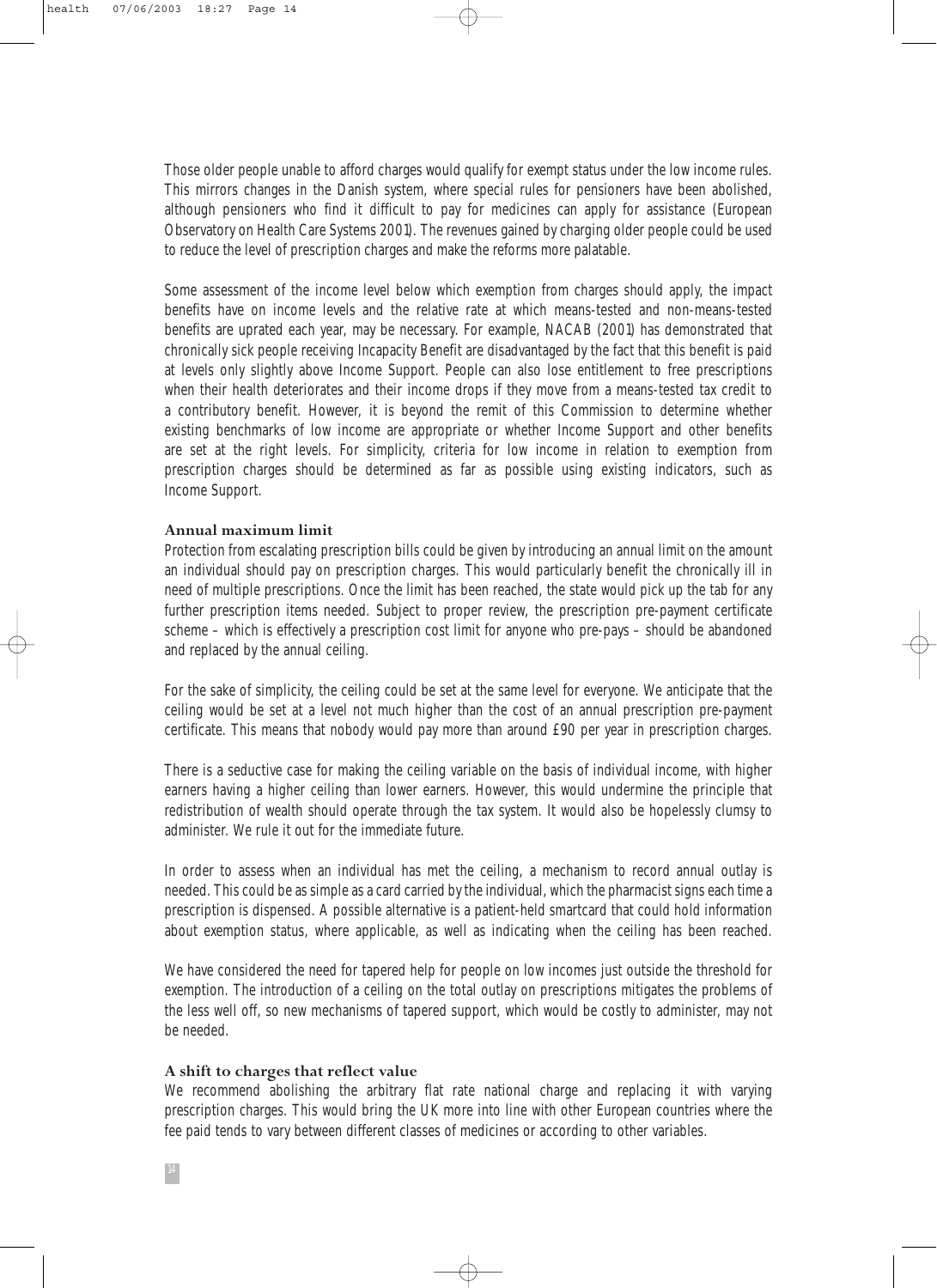We have considered a number of options – linking the charge to the therapeutic value (efficacy) of the treatment, to the cost of the drug and to individuals' total spending on drugs. A further device, which we start with, is reference pricing: identifying the drug in a given class that the state will pay for and setting its price.

#### **Reference pricing**

One option is to vary the rate of cost-sharing between the patient and the NHS under a system of reference pricing. The reference drug in a given class is identified as the drug of choice that the state will pay for. Consumers can choose to have another drug, but in doing so must pay the difference between the actual price and the reference price. Germany's system revolves around reference pricing (although the prescription cost also varies according to the pack size).

One way to translate reference pricing into the UK context would be for NICE to create two bands of drug. It would identify the reference drug in a given class that the NHS would pay for. This drug would be classed as a Band A drug and would be charged for at the reference price. Exemptions would apply for those who could not afford to pay. Band B drugs would be available to consumers willing to pay the difference between the reference price and the actual price. Such payments would fall outside the annual ceiling we have proposed.

Non-steroidal drugs are a good example, as there are many different products of similar clinical effectiveness on the market. The NHS could, say, include four or five such products in Band A; the other twenty or so would be assigned to Band B. However, the NHS would need to be careful to ensure that drugs on Band A were not seen as sub-standard. For instance, it would not be acceptable to include drugs that are clinically effective but which may have more side effects than comparative drugs on Band B. How easy a drug is to take or how well it is tolerated, particularly by people with chronic conditions, would be important factors in the therapeutic equation.

While it is not a key objective of this report to seek revenue gains, we recognise the potential of this system to bring about efficiency savings. NICE would continue to consider cost-effectiveness as well as clinical effectiveness. If a number of clinically effective drugs in a given class were identified, it is likely that the cheapest in the class would be chosen as the reference drug. Over time this would probably have the effect of bringing down the cost of drugs – in Germany, most pharmaceutical companies set prices at the reference price (European Observatory on Health Care Systems 2002). Furthermore, reference pricing would discourage the excessive consumption of expensive drugs that are only marginally more effective than the drug of choice. Some within the pharmaceutical industry also believe that reference pricing could stifle innovation and delay patients' access to medicines.

#### **Linking the charge to the cost of the drug**

One way to foster price-consciousness amongst consumers is to link the amount they pay for medicines to the cost of the drug to the NHS. In Finland, patients pay a flat rate fee plus 50 per cent of the remainder of the price of the drug. In Spain, patients pay 40 per cent of the cost of the drug, with a reduced rate (10 per cent) for the chronically ill (Robinson 2001).

The attraction of this kind of set up is that the link between the charge to the patient and the cost of the drug to the service is more transparent. However, patients in need of costly drugs could lose out under this approach. Even where a reduced rate is applied to those with chronic illness, it still means walking the tightrope of defining which conditions should be included on the list of deserving chronic conditions. We do not advocate it here.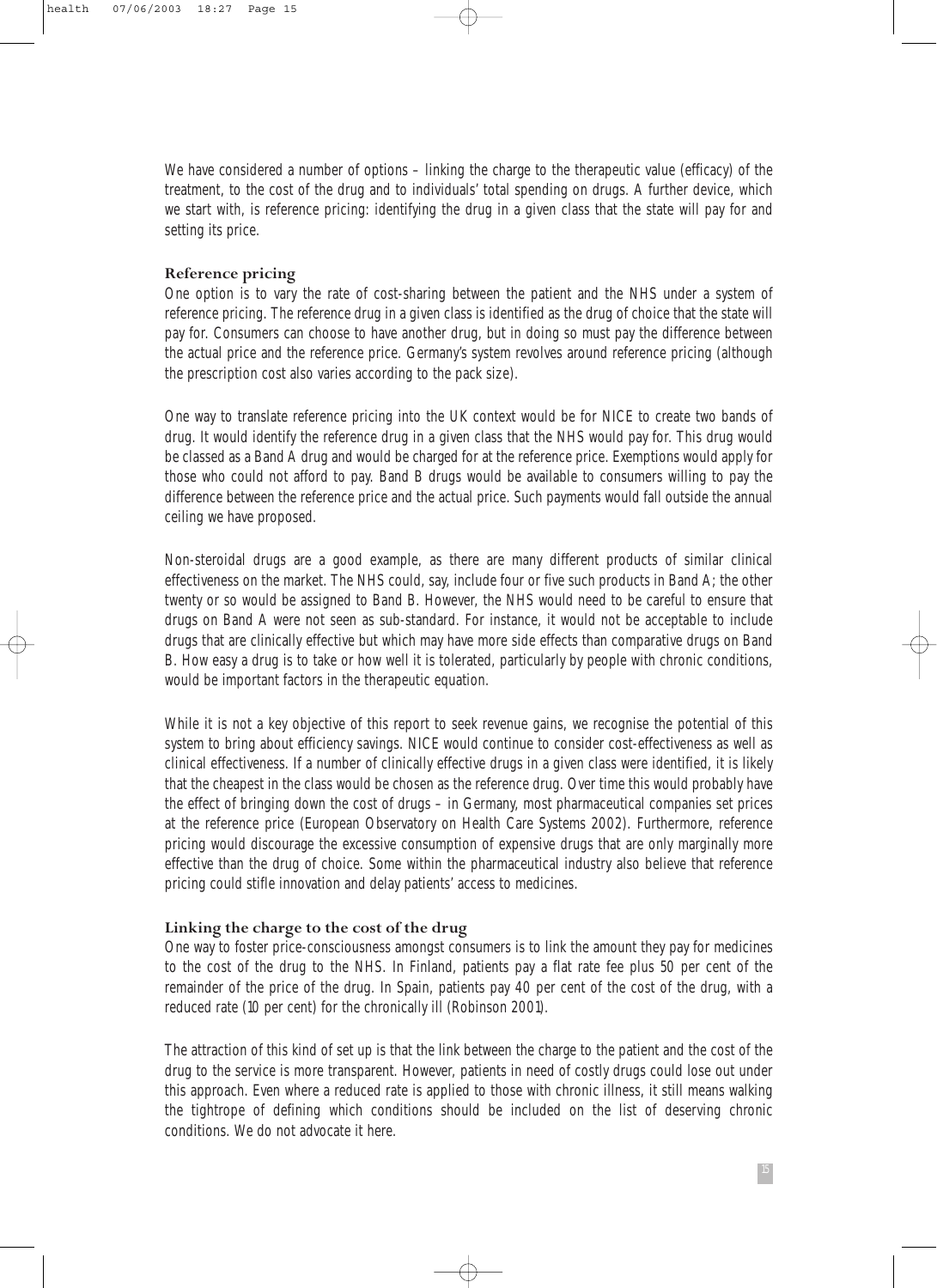## **Linking the charge to expenditure levels**

Under the Danish and Swedish systems the rates of charges are tapered according to expenditure levels. In Denmark, for instance, individuals pay 100 per cent of the cost up to DKr500 per year, 50 per cent for DKr501-1200, 25 per cent for Dkr1201-2800 and 15 per cent for over DKr2800. Chronically ill patients can apply for full reimbursement of any expenditure above an annual ceiling of Dkr3600. The Swedish system is similar, with a maximum liability in any 12-month period (Robinson 2001). Tapering mechanisms are administratively complicated. However, the idea of introducing a cost ceiling is very attractive.

#### **Linking the charge to efficacy**

Another option is to link the prescription charge to the therapeutic value of the medicine. In a number of European countries drugs used to treat life-threatening diseases, or which have major therapeutic effects, are typically subject to lower rates of cost-sharing than those offering more marginal improvements in quality of life. For example, in Belgium, the rate is 0 per cent, 25 per cent, 50 per cent and 60 per cent of the cost, depending on the therapeutic value of the drug. Price ceilings apply and there are reduced rates for low-income groups. In France, there are rates of 0 per cent, 35 per cent and 65 per cent depending on the category of drugs (the latter for drugs of debatable therapeutic value). Luxembourg, Portugal and Italy similarly have three categories of drugs that are subject to varying rates (Robinson 2001).

Patients in Luxembourg pay up front for medicines and then seek reimbursement from their social health insurer. The sickness funds cover 80 per cent of the cost of most drugs. Medicines that have a precise therapeutic purpose, usually with regard to long-term or particularly serious illnesses (such as cancer or severe hypertension) are 100 per cent reimbursable. There is a reduced rate for drugs classed as for comfort purposes, such as minor painkillers and anti-flu drugs, where the sickness funds will cover 40 per cent of the cost. Certain drugs are not reimbursable at all, including contraceptives, vitamin supplements and tonics (European Observatory on Health Care Systems 1999). Categorising contraceptives in this way might not be appropriate in the UK. However it demonstrates one approach to categorising medicines according to therapeutic value.

In Portugal the amount patients pay for medicines is similarly based on efficacy and effectiveness criteria, with full payment required for those treatments thought to have no clinical value. Category A drugs are those considered vital for survival or used to treat chronic diseases: no out-of-pocket payment is required for these. Category B drugs (the bulk of drugs consumed) are those used to treat serious illness requiring prolonged therapy. Patients pay 30 per cent of the cost of these drugs. Category C refers to non-priority medicines with confirmed therapeutic value. For these, patients pay 60 per cent of the cost. For drugs of little or no proven therapeutic value, the full cost of the drug must be met by the patient. Pensioners pay at a reduced rate on category B and C drugs and the chronically ill are exempt from having to pay for certain courses of medicines. Low income people are exempt from user charges, along with 'special' patient groups such as pregnant women, children up to 12 years of age, drug addicts in rehabilitation and patients with chronic mental illness (European Observatory on Health Care Systems 1999b). Again, these are fairly crude categories, but they would represent an improvement on a system where a flat rate is applied to all medicines, regardless of their benefit.

Such arrangements better protect the chronically ill, as medicines necessary to sustain life or manage an ongoing illness attract lower cost-sharing rates, even down to 0 per cent. This would benefit people with cystic fibrosis and other conditions currently excluded from the exemption arrangements in the UK. Society benefits from encouraging the take-up of certain prescription medicines amongst some groups (such as people with mental health conditions) and these medicines could also attract low costsharing rates.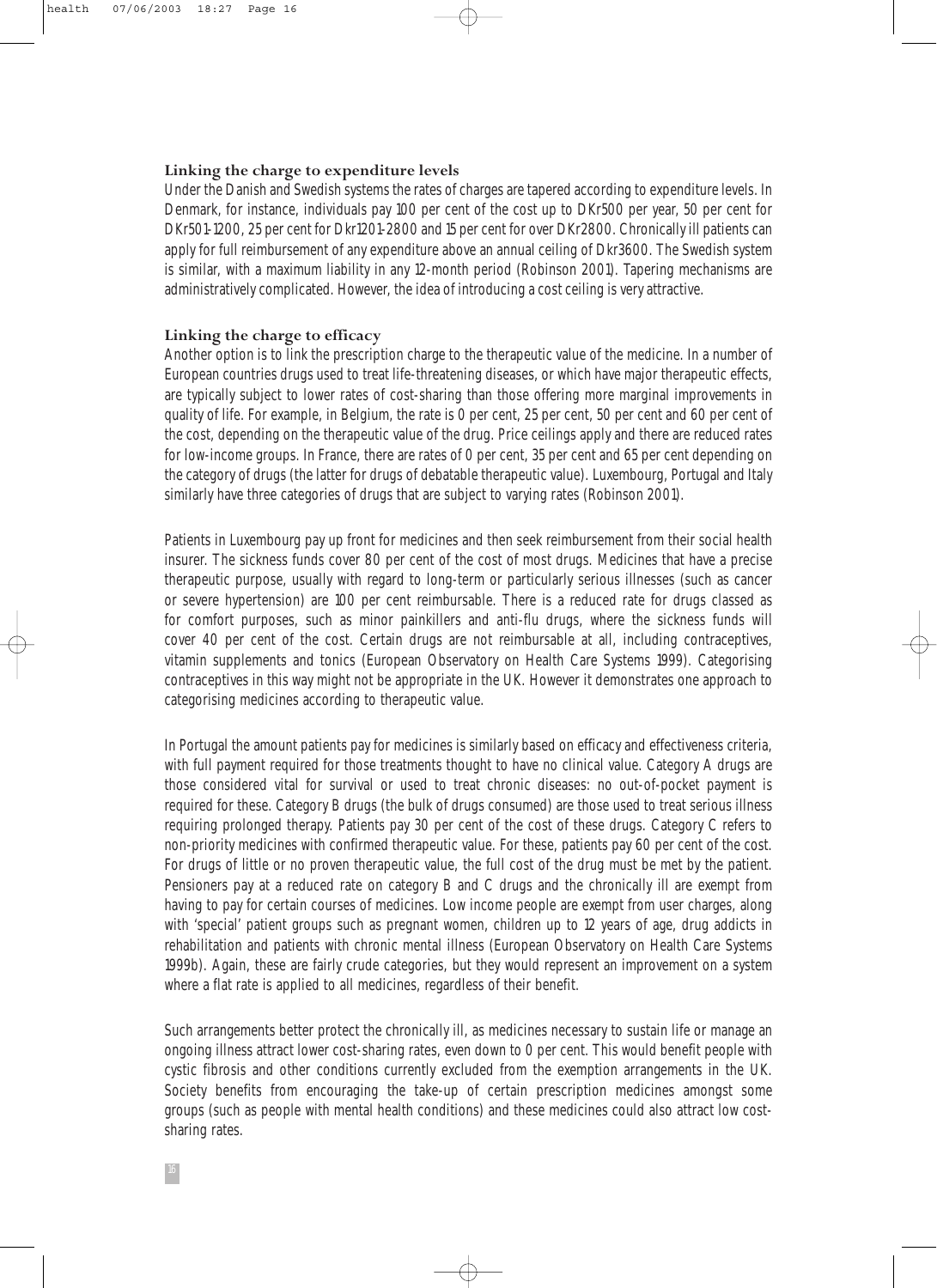NICE is well placed to advise on the categorisation of drugs according to therapeutic benefit. This might involve considering the safety, effectiveness and cost effectiveness of medicines. It might draw on Quality Adjusted Life Years (QALYs), the tool of health economists, as a means of attaching value to each drug. A drug with a high QALY rating would cost the patient little; one with a low rating would cost more. Any such categorisation would require regular review as new drugs came onto the market and the value of existing drugs changed.

A pitfall of this system is the complexity of categorising drugs in this way. For example, the same drug could have a different therapeutic value according to the condition it is being used for. However, an advantage is that it would not necessitate altering the actual cost of drugs. Instead, the cost of the drug would remain the same – only the proportions paid by the patient and the state would alter. This system also makes prescription charges more rational – the cost reflects the value of the drug to the patient. The use of medicines of marginal value would be discouraged by higher charges.

#### **A framework for change**

Linking prescription charges to the therapeutic value, or efficacy, of the drug is the most attractive option. In countries that operate social insurance systems, patients tend to pay a percentage of the cost of the drug, according to the band the drug falls into, with the social insurance fund meeting the rest of the cost. The outlay for the patient can be significant and supplementary or top-up insurance schemes to cover the cost of these out-of-pocket payments are common across Europe.

Another approach, and one that we favour, is to assign a nominal flat rate charge to each band of drug. So, for instance, band A medicines might be defined as those that are vital to life or for chronic conditions and provided cheap or free to patients. Band B drugs might be defined as medicines that treat serious illnesses. These would be expected to be charged at a lower rate than the current prescription charge. Band C medicines might be ones that are not considered such high priority but are still efficacious. The charge for these medicines may be around or a little higher than the current prescription charge level. Band D might include medicines that the NHS does not consider a priority, such as lifestyle treatments. Patients would pay the full cost to the NHS of these medicines.

There are difficult issues to address, not least how to define efficacy. However, these need not impede introduction of the other reforms we advocate – specifically, simpler exemptions and an annual ceiling.

#### **References**

British Medical Association (2002). *Funding – prescription charges.* Cystic Fibrosis Trust (2002). *Cystic Fibrosis and prescription charges.* Department of Health (2002). *HC11 Help with health costs.* Department of Health (2003a). *Prescription charge increase lower than inflation.* Department of Health (2003b). *Pharmacists to receive increased reward for reporting prescription fraud.* Department of Health (Undated). *HC12 – Charges and optical voucher values.* Department of Health and National Statistics (2002). *Prescriptions dispensed in the community, statistics for 1991 to 2001: England.* Department for Work and Pensions (2001). *Opportunity for all – making progress.Third Annual Report 2001.* Department for Work and Pensions (2002). *Households below average income 1994/95 – 2000/01.* Pensions Analysts Division of the Department for Work and Pensions (2003). *Family Resources Survey of Great Britain 2000/2001* (2002). European Observatory on Health Care Systems (2001). *Health care systems in transition – Denmark.* European Observatory on Health Care Systems (2002). *Health care systems in eight countries: trends and challenges.*

17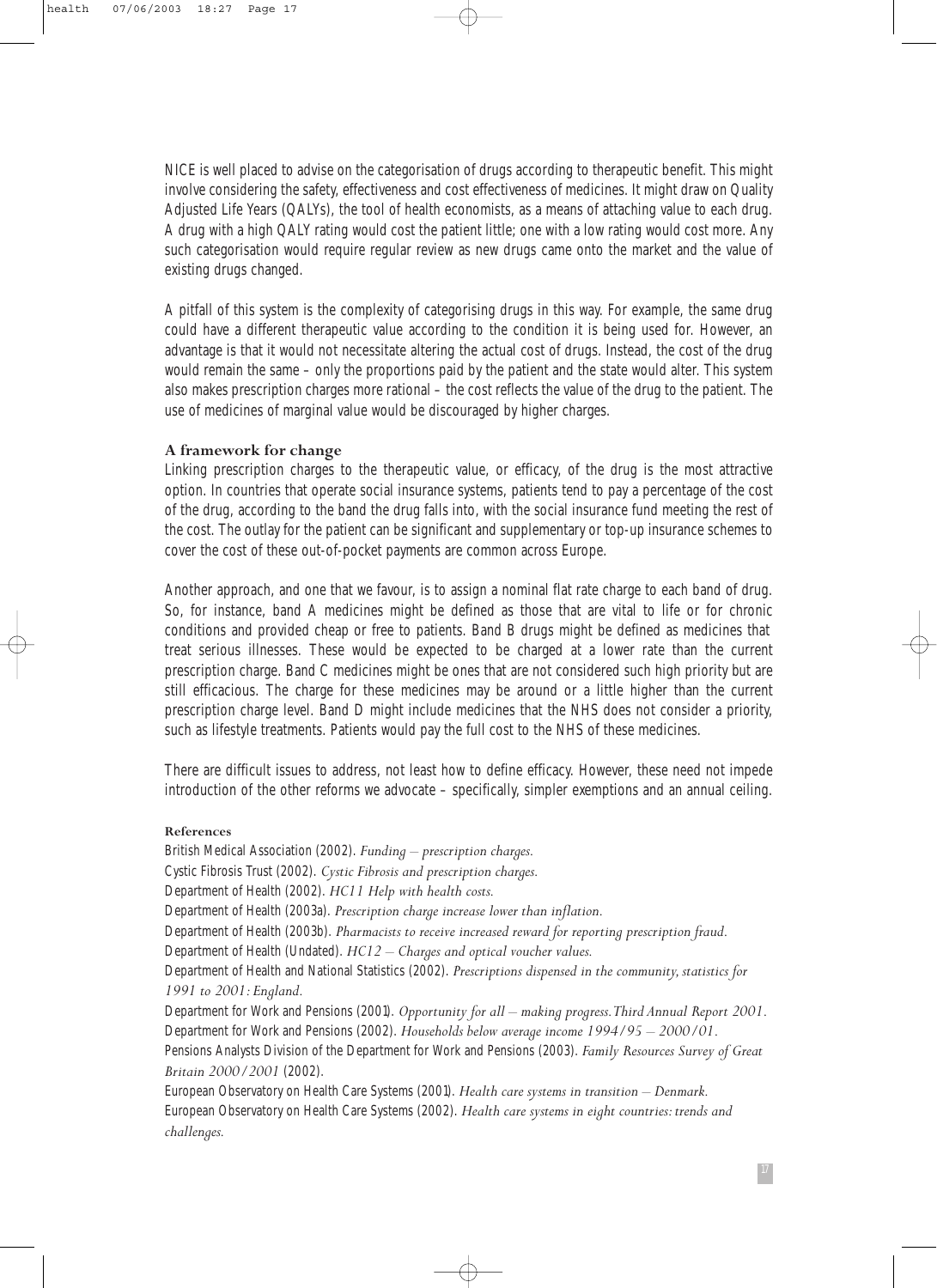European Observatory on Health Care Systems (1999). *Health care systems in transition – Luxembourg.* European Observatory on Health Care Systems (1999b). *Health care systems in transition – Portugal.* Everseley J & Sheppard C (1998). *Thinking the Unthinkable: the case against charges in primary health care.* Health Matters.

Ford A, McLeish P & Chester M (2002). *Tax on illness? A guide to NHS charges.* Association of Community Health Councils for England & Wales.

Hansard 07.02.01 column 571

Lords Hansard 08.04.03 column WA26

Marsden P (2002). *Ten Minute Rule Bill – Prescriptions (Chronic diseases).* House of Commons. Hansard. National Association of Citizens Advice Bureaux (2001). *Unhealthy charges: CAB evidence of the impact of health charges*.

National Assembly for Wales (2002). *Prescription charges frozen in Wales for second year.*

National Assembly for Wales (2003). *Credit Unions help patients with prescription 'season tickets'.*

Royal Pharmaceutical Society of Great Britain (2002a). *Prescription charges.* RPSGB Information Centre.

Royal Pharmaceutical Society of Great Britain (2003), *Society calls for review of prescription charges.*

Robinson R (2001). *User charges for health care.* In Mossialos et al (eds). *Funding health care: options for Europe.*Open University Press.

Wanless D (2002). *Securing our future health: taking a long-term view*. HM Treasury.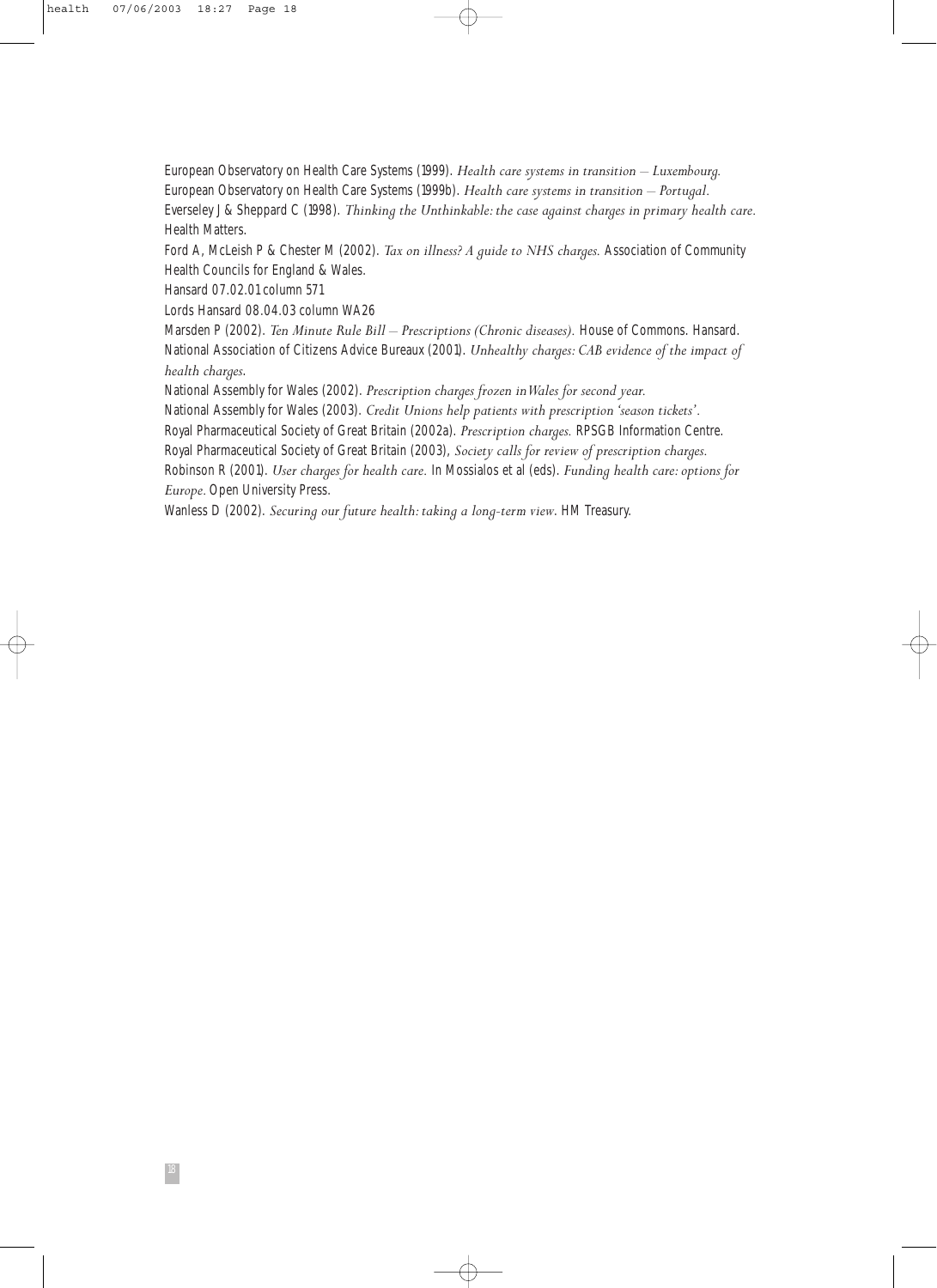# **Dental charges**

User charges for NHS dental treatment have been in operation for almost as long as the NHS itself. These were capped at relatively low levels until the 1980s. Since 1989 charges have also applied to dental check-ups.

Patient charges contribute about 30 per cent to general dental services revenue. In England, in 2000- 2001, patient charges for general dental services amounted to £454.6 million, out of a total of more than £1.5 billion (Department of Health and National Statistics 2002).

Patients treated under the NHS pay 80 per cent of the cost of a course of treatment up to a maximum, currently £372. The state meets the remaining 20 per cent. The cost of a basic examination, for example, is £5.32. At the other end of the scale, a full set of plastic dentures starts at £115.16 and a precious metal crown means an outlay of at least £73.28 (Department of Health HC12 form).<sup>1</sup>

More than 25 per cent of adult courses of treatment are delivered free or at a reduced charge (Department of Health and National Statistics 2002). Those entitled to free NHS dental treatment in England include children and young people in full time education, pregnant women and women who have had a child in the 12 months before treatment, NHS in-patients and out-patients and people on some benefits. In contrast to prescription arrangements, the over 60s are not automatically exempt. Some element of means-tested help is available through the NHS Low Income Scheme. A HC2 certificate grants entitlement for full help with dental charges; the HC3 for limited help, by entitling the holder to pay either what appears on the certificate or the actual charge, whichever is the lesser.

Three-quarters of adults receive no help with the cost of dental treatment. The proportion is higher for adults aged 60 years and over – 82 per cent in this age band receive no help (Hansard 09/02/01 column 715). The Dental Practice Board (2001), which audits NHS dental treatment, has identified an underlying downward trend in the proportion of treatment claims related to patients entitled to remission of, or exemption from, charges since December 1995. In 1999-2000, the average charge for a course of NHS treatment for adults was £21.82 (Hansard 09/02/01 column 715).

All NHS registered patients have access to a set level of service (i.e. services for which the NHS will pay a percentage of the cost). The NHS list includes 300 different treatments that dentists are obliged to provide to NHS patients. Cosmetic treatments, such as teeth whitening, are not included. Dentists carrying out treatment on the NHS receive the same amount of payment for each treatment, regardless of the length of time they spend with the patient (Office of Fair Trading 2003).

#### **Confusing charging arrangements**

There is a lack of understanding about the system of charges for NHS dental care. For example, research commissioned by the British Dental Association (BDA) (Land 2000) identified a lack of awareness that NHS patients pay 80 per cent of the cost of treatment.

This research also revealed (not surprisingly) that patients would prefer to pay less. Many advocated a 50/50 split or a reversal of the current ratio to a 20 per cent patient contribution. However taxpayers might be less enthusiastic. Based on 1999-2000 figures the Government estimates it would cost £155 million to reduce to 50 per cent the percentage of dental charges paid by patients in England for a course of NHS treatment (Hansard 20/03/01 column 137).

<sup>1</sup> Charges based on fee rates 1 April 2002; subject to change during 2003.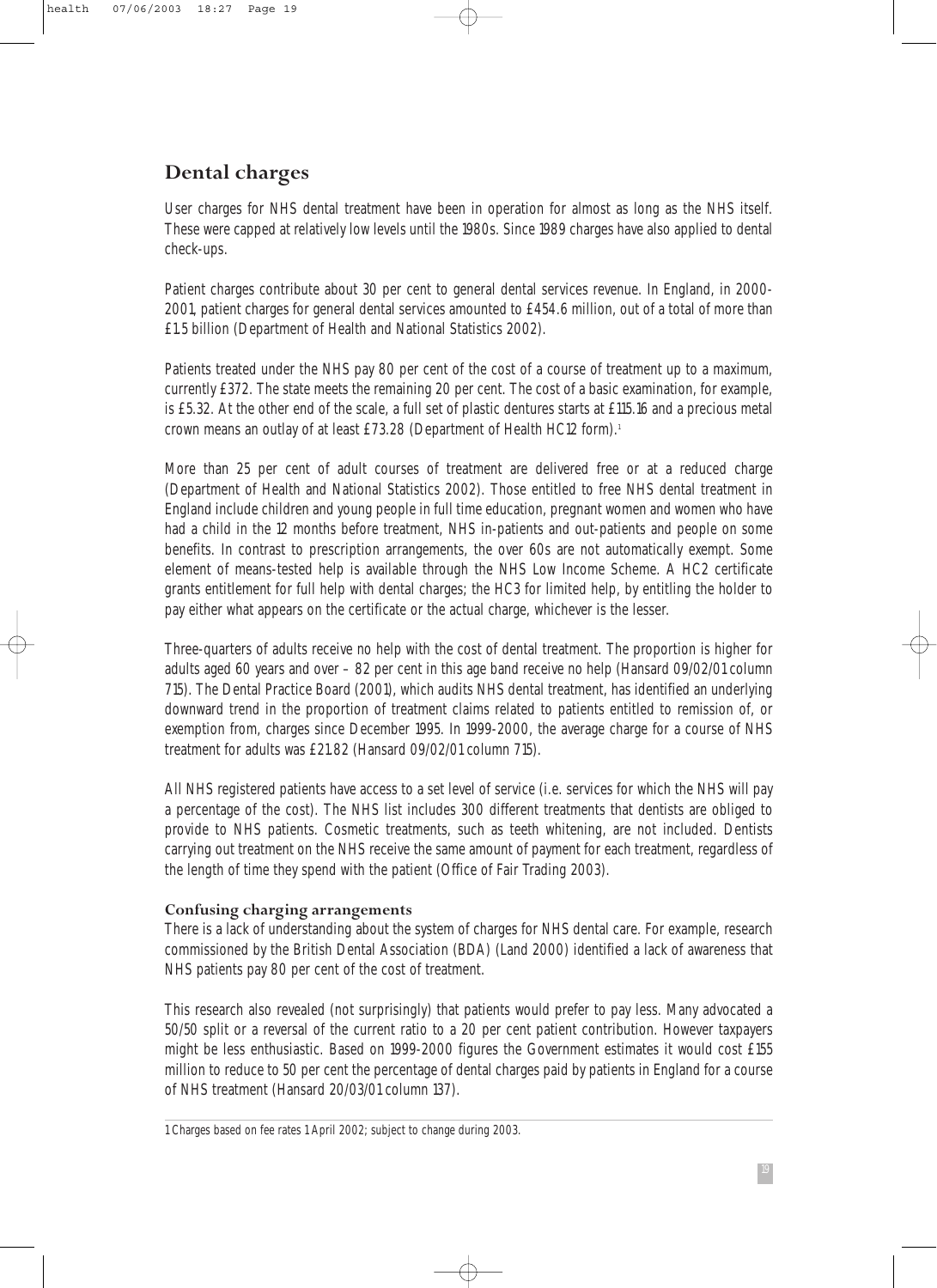Patients often report that they are confused about whether they have had private or NHS treatment. This is also not surprising since most private dentistry is provided by dental practices that also provide NHS treatment. The situation is complicated by the fact that a patient may incur both NHS and private charges in one course of treatment (for example, a check-up as an NHS patient and then root canal work as a private patient). Treatment plans, designed to set out the costs and whether any private treatment is required, are not always used, with the result that patients can face unexpectedly large bills.

Some patients have little option but to seek all their dental care privately as they are unable to register for NHS treatment. Around seven million UK consumers regularly receive private dental treatment (Office of Fair Trading 2003). Private dentists have been found to charge up to six times the NHS rate (Which? 2001). The Office of Fair Trading (OFT) recently completed its investigation into private dentistry and concluded that this market needs to be more consumer-oriented. One of the key problems it identified was insufficient information about what services are available on the NHS, about treatment options and costs.

#### **Barrier to accessing care**

Cost is one of the main barriers to accessing dental care. The BDA (2002) has described 'the damaging effect patient charges at their current level have on patient attendance'. It maintains that many patients hold off completing their treatment because the total cost is too high.

Further evidence comes from NACAB (2000). For example, 14 per cent of those interviewed said cost was the main reason they had not had a check-up in the previous year.

Patient charges are not the only financial barrier. Charging refundable deposits in advance of NHS treatment can prevent access for people entitled to free treatment. NACAB (2001) cites the case of a pensioner charged a deposit of £300 for the provision of NHS dentures. It also reports that some dentists insist on a private consultation for which a refundable deposit is charged before they decide whether to accept a patient.

A Department of Health task group on dental care sums up the overall situation: 'Dental disease is related to socio-economic factors and at present, those in greatest need are least likely to access the service and often pay the most for their dental care' (Department of Health 2002).

#### **Inefficiencies**

Dentists are mostly reimbursed on a fee per item basis, according to a scale of NHS fees. The BDA (2002) has drawn attention to the numerous small fees and complicated calculations that have to be made, the demand for small change at the reception desk that results and the problem of bad debts that fall on the shoulders of the NHS practitioner. There are also concerns that the piecework system creates incentives to over-treat or influence the type of treatment given to certain patients. This wastes NHS funds.

The Audit Commission (2002) maintains that at least £150 million in England is wasted through 'overfrequent examinations for many people whose dental health is generally good – and on treatment that is not of proven benefit to health, or that is cosmetic'. It highlights the example of the scaling and polishing of teeth, which accounts for 11 per cent of NHS family dentist expenditure. The Audit Commission argues that, for most people, this procedure is mainly of temporary cosmetic benefit and rarely prevents or cures gum disease.

Likewise, most dentists encourage people registered for NHS care to attend a check-up every six months. They are no longer paid a fee for NHS patients who do not attend within 15 months (after which time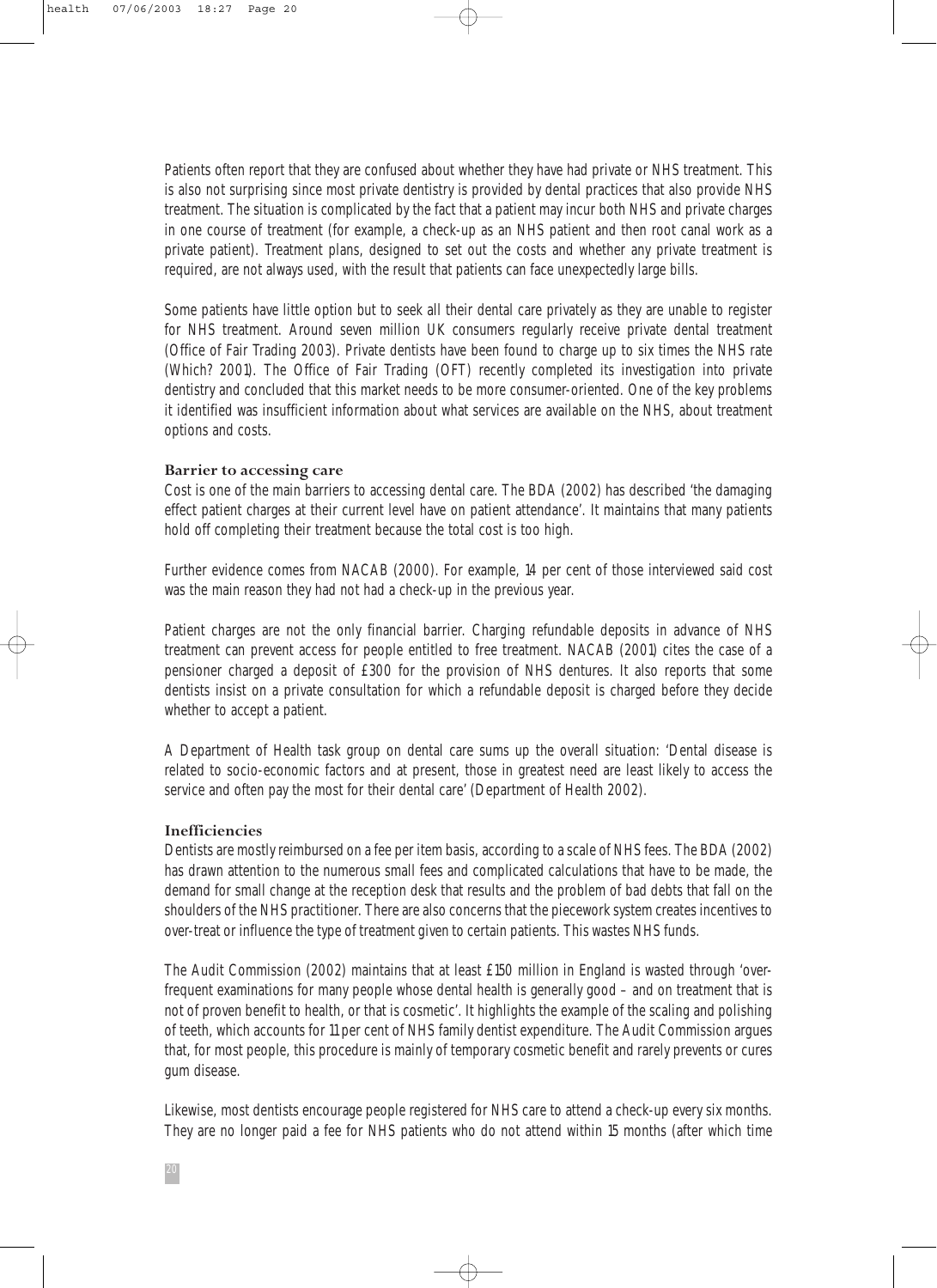their registration lapses). According to the Audit Commission, most experts believe a more appropriate interval between appointments would be two to three years for most adults and one to two years for children, with more frequent visits for higher risk patients.

The extent to which the NHS offers 'wasteful' dental treatments is a contentious issue. While it is the case that some treatments are not clinically based, this does not necessarily make them clinically ineffective. Until further research evidence is obtained – NICE is considering the recall interval between routine dental examinations and is expected to report in 2004 – it is difficult to assess the degree of waste with any certainty. What is clear, however, is that the NHS should prioritise funds for those treatments that are proven to have greatest impact on oral health.

#### **Reform underway**

Changing the way dentists are paid in order to overcome some of these problems is one element of proposals for a new dental service in England published by the Chief Dental Officer (Department of Health 2002). The plans include simplifying the system of NHS charges and payments, principally by severing the direct link between the remuneration of dentists and patient charges. Options include changing the present system so that charges fall into a range of bands reflecting the complexity of the treatment, in preference to the precise calculations required where charges are an exact proportion of fees per item. Work to tackle patient charges is due to begin shortly.

A focal point of the new service is expected to be a standard oral health assessment, available to all, and carrying an NHS charge. This would comprise three elements: diagnosis, prevention and treatment planning. There would be no scope for mixing NHS with private treatment at this stage, so the patient would know exactly what they were getting and paying a charge for.

In reviewing primary dental care services, the Audit Commission (2002) welcomed these proposals, including work to define what dental examinations and treatments the NHS will pay for because they are proven to improve dental health and what will only be available privately. However, it concluded that change has been too slow. It argued that initiatives to empower patients – specifically, information about which treatments are necessary and which cosmetic, about charges for treatment and treatment plans with written estimates of cost – should not wait for reform of the whole system.

The Audit Commission recommended that the NHS should emphasise prevention and that the piecework system should be replaced with one that concentrates funds on prevention and treatments that are of proven value to dental health. Patients at high risk of decay and gum disease should receive more frequent check-ups than those with generally good oral health. It also called for the charging system to ensure that people on lower incomes are not deterred from seeking necessary dental healthcare.

#### **A PREVENTIVE APPROACH**

We support calls for a greater focus on prevention and to prioritise the treatments that should fall under the NHS banner according to clinical effectiveness. We would like to see full cost recovery for other treatments that, although they may still have some clinical value, should fall outside the NHS because they are not necessary in order to treat a medical condition.

The key elements of our proposals are to:

- improve access to preventive and clinically necessary dental care and make other treatments subject to full cost recovery
- encourage participation in dental capitation schemes.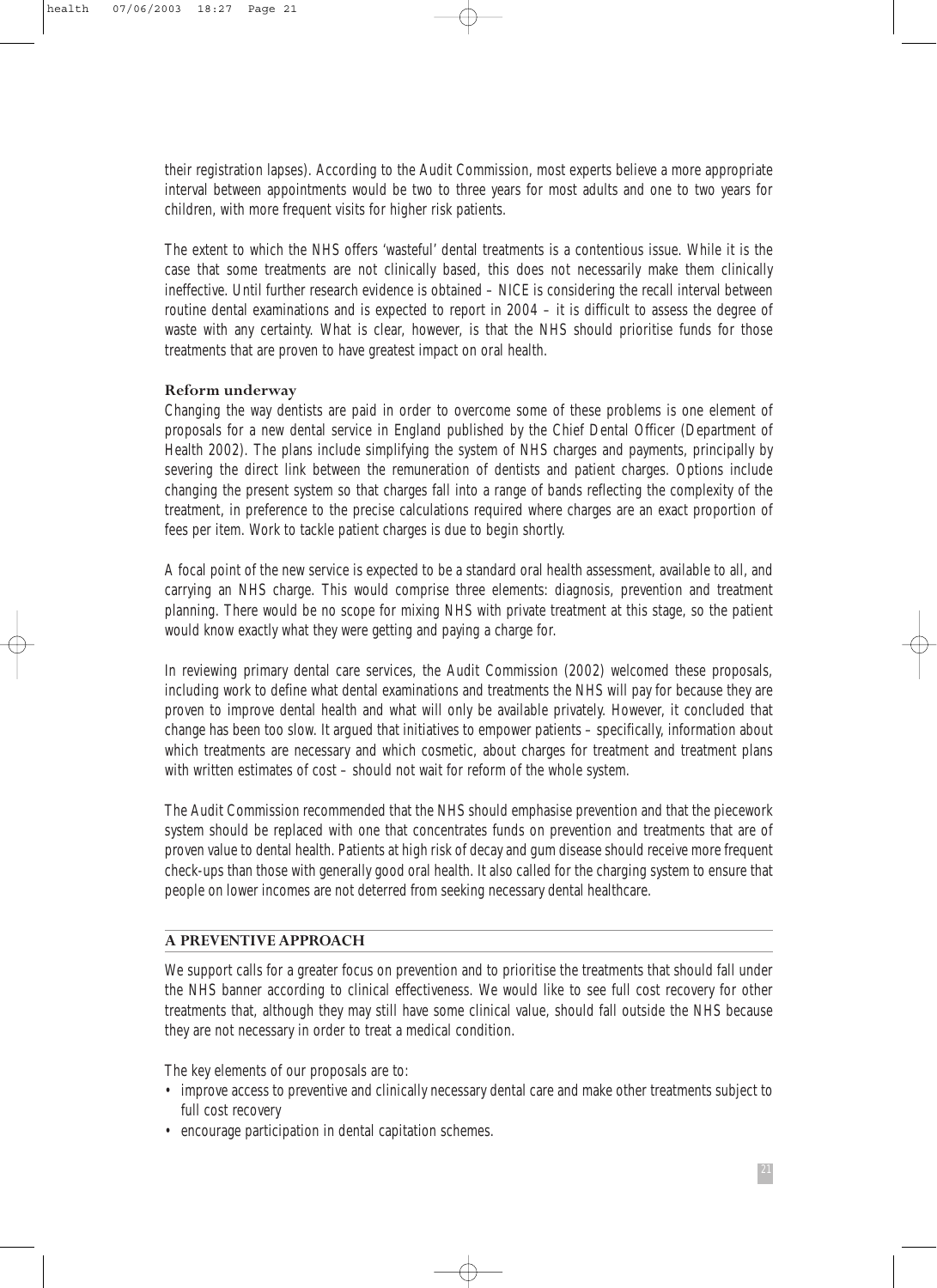#### **Encouraging prevention and full cost recovery for other treatments**

Check-ups offer an opportunity to assess dental health and the need for treatment, as well as take a preventive approach to oral disease. The components of the Department of Health's proposed comprehensive oral health assessment include lifestyle advice such as smoking cessation, oral health education, oral cancer screening and discussion of treatment options. Such assessments, together with preventive treatments and medically essential treatments, should be readily accessible to all on the NHS.

We have considered a number of options. These include offering check-ups and preventive care free of charge. It is estimated that making check-ups alone free to every adult in England would cost approximately £87 million at 2002-2003 charge rates and current demand. Additional costs would rise if there were any associated increase in the overall number of dental examinations (Lords Hansard 08/04/03 column WA27).

Another option is to charge a low rate for check-ups and preventive treatment and a higher rate for other treatments. This is what happens in Finland, where the patient pays 10 per cent of the cost for dental examinations and preventive treatment and 40 per cent for other treatments (under 18s go free). Likewise, in France, co-insurance is 30 per cent for preventive care and treatments and up to 80 per cent for dentures and orthodontics (Robinson 2001).

Our favoured approach is for the NHS to pay for everyone to have a free check-up at reasonable intervals (as decided by NICE). Ideally, preventive and clinically necessary treatments (i.e. those to treat serious medical problems strictly defined) would also be free to patients. If this is too costly, we recommend that consideration be given to lowering the cost-sharing percentage that patients pay for these types of treatments. Beyond this, everyone would pay the full cost of treatment, except for children and people on low incomes.

This type of system operates in the Netherlands, where there are no charges for children under 17 or for preventive and specialist dental care, but all other treatments are subject to full cost pricing. Also, in Spain, check-ups for children are free and free tooth extractions are available in the public sector but there is full cost pricing for other services (Robinson 2001).

Under such a system, community dentists would provide private services and seek reimbursement from the NHS for services for which the state picks up all or part of the bill. Registration with one dentist would not be necessary. In practice most consumers would develop a relationship with one dentist – and dentists would have a commercial motivation to cultivate their customers.

As more dentistry would be provided privately, the need for this sector to become more customeroriented and provide clearer information about treatment options and costs would be all the greater. We would also expect the profession to do more to clamp down on dentists who exploit patients' ignorance for financial gain.

#### **Encouraging dental capitation schemes**

Greater use could be made of dental capitation schemes, such as Denplan, where consumers pay fixed monthly payments that take away the worry of unexpectedly large bills. Some dentists operate their own capitation schemes for private patients having regular treatment.

Government endorsement of these schemes and better consumer information about this market could encourage membership. There could be mileage in considering arrangements whereby the state pays some or all of the costs of enrolment in a capitation scheme for people on low incomes.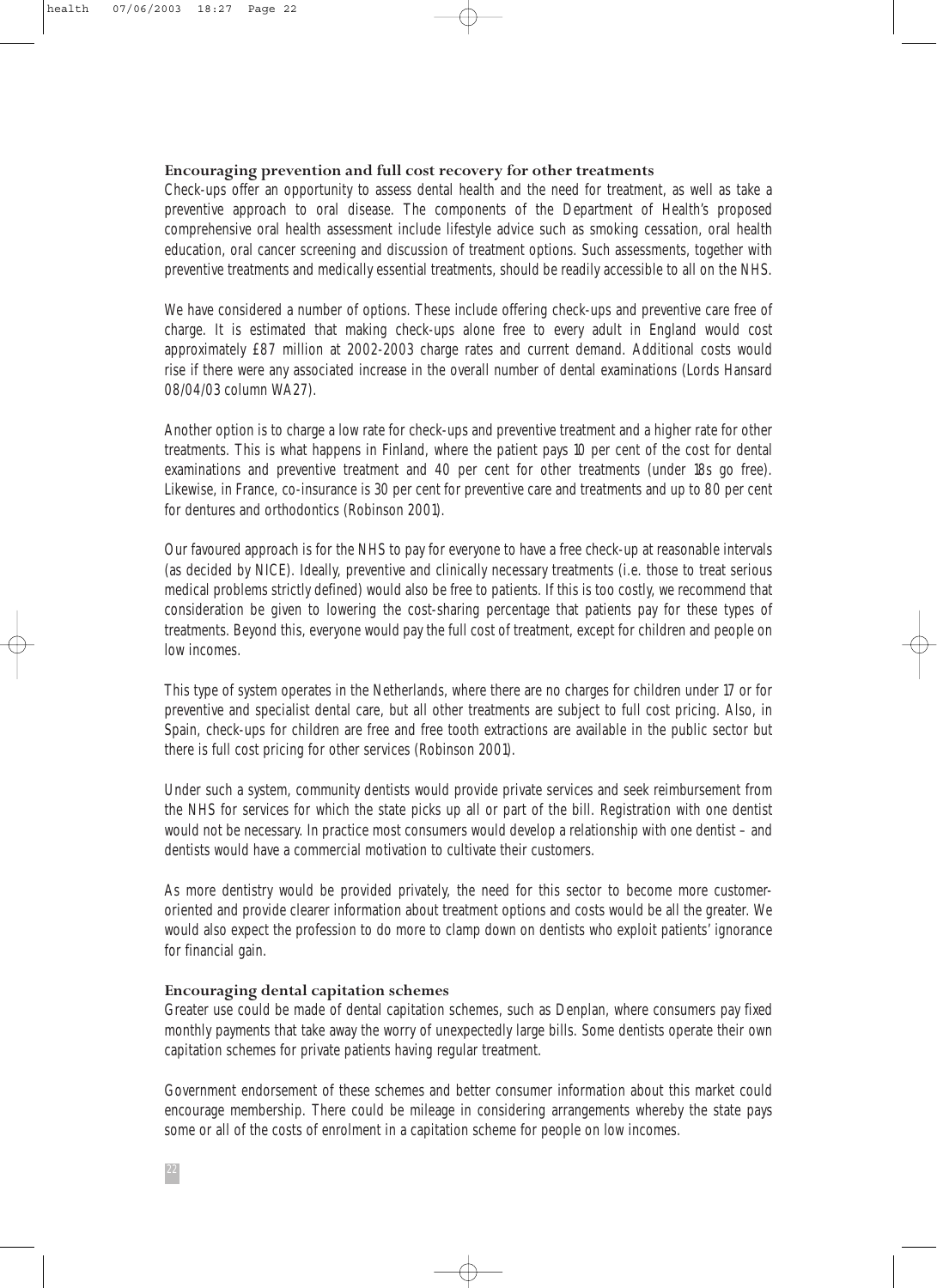#### **The bigger picture**

Change is already underway, although progress to date has been limited. In a climate where questions are being raised over the clinical value of some dental treatments, it seems only common sense that NHS funds are focused on treatments that are both clinically effective and that encourage a preventive approach to dentistry. It is with this in mind that we recommend a system based on free dental check-ups and low cost preventive and medically essential treatments, with patients bearing the full cost of all other treatments.

There would appear to be potential for greater use to be made of dental hygienists, dental therapists and dental technicians in providing preventive services. Currently there are regulatory restrictions on the supply of dentistry services by such professionals. They are accessible only though the dentist who collects their fees. We support the conclusion by the OFT (2003) that these professionals should be able to supply their services directly to patients.

#### **References**

Audit Commission (2002). *Dentistry: primary dental care services in England and Wales.* British Dental Association (2002). *Modern NHS primary dental care: organisation and delivery 2001-2005.* Dental Practice Board (2001). *Annual Review 2000-2001.* Department of Health (2002). *NHS Dentistry: Options for Change.* Department of Health (Undated). *HC12 – Charges and optical voucher values.* Department of Health and National Statistics (2002). *Health and personal social services statistics: England.* Government Statistical Service. European Observatory on Health Care Systems (2000). *Health care systems in transition – Germany.* Hansard, 17.02.00 column 666 Hansard, 09.02.01 column 714 Hansard, 09.02.01 column 715 Hansard, 20.03.01 column 137 Land T (2000). *What patients think of dental services.* British Dental Journal, July 8 2000 Vol 189. Lords Hansard 08.04.03 column WA27 National Association of Citizens Advice Bureaux (2000). *Modernising NHS Dentistry – implementing the NHS Plan.* Letter to Lord Hunt. 23 October 2000 National Association of Citizens Advice Bureaux (2001). *Access to NHS dentistry: submission to the Health Committee.* Office of Fair Trading (2003).*The private dentistry market in the UK.* Robinson R (2001). *User charges for health care.* In Mossialos et al (eds). *Funding health care: options for Europe.* Open University Press. Which? (2001). *Dental charges.*

Willman J (1998). *A better state of health: a prescription for the NHS.* Social Market Foundation.

23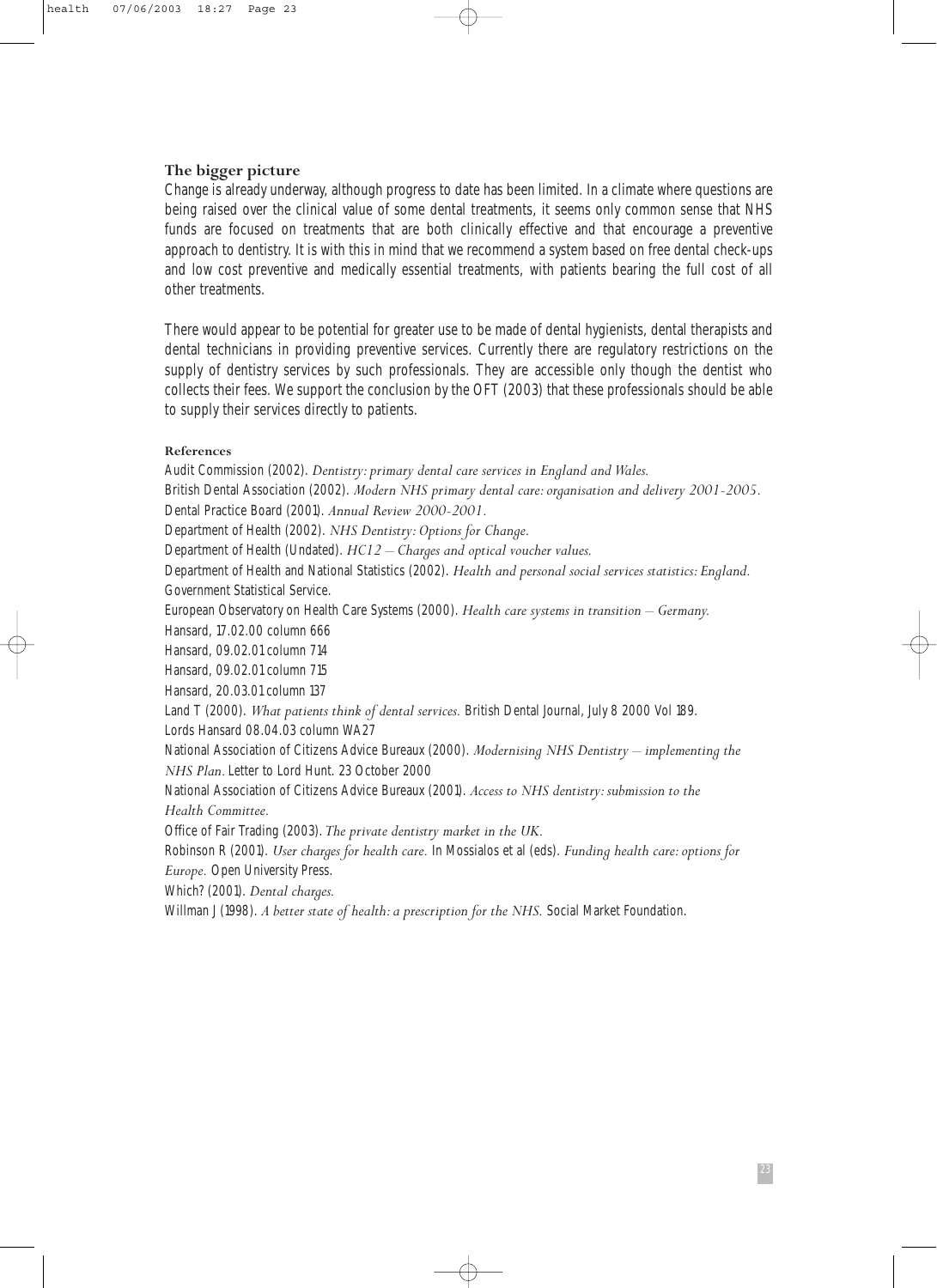health 07/06/2003 18:27 Page 24

# **Optical charges**

The inception of the NHS meant free eye tests for all. This entitlement was abolished forty years later, except for certain groups. A decade on, free eye tests for the over 60s were introduced. However, today, for most people, the cost of a sight test, plus the purchase of glasses and contact lenses, is a private transaction.

The groups entitled to free NHS sight tests include people aged 60 or over, children under 16 and young people in full time education, diagnosed glaucoma patients and people at increased risk of glaucoma. People who are diabetic, registered blind or partially sighted, who need complex lenses, whose sight test is carried out through a hospital eye department, on certain benefits, or who are named on an HC2 certificate (designed to give full help to people on low incomes) also get their tests free. People in receipt of an HC3 certificate (and therefore entitled to partial help) will pay whatever they have been assessed as being able to contribute to their NHS sight test, up to £16.72. For everyone else, the cost of a private sight test will vary.

NHS vouchers are available to people on low incomes to help with the cost of glasses or contact lenses. These are for pre-set amounts, dependent on the type of lens required and the assessment of an individual's financial circumstances. NHS vouchers range from £31.30 to £146.30 for single vision lenses, and from £54.00 to £160.90 for bifocals. Voucher supplements are available where clinically necessary for tint, photochromic and special frames. Exceptionally, people will be entitled to a voucher for repair or replacement of glasses (Department of Health HC12 form).

In 2001-2002 an estimated 3.6 million vouchers for spectacles and 0.4 million applications for repairs and replacements of spectacles were reimbursed by health authorities in England, at a cost of £139 million (Lords Hansard 08/04/03 column WA27).

## **Sight test charges undermine a preventive approach**

As with other charges, there is evidence to suggest that optical charges discourage take-up of services. Before free eye tests were introduced for people aged 60 and over, research by the Royal National Institute for the Blind (RNIB) (1997) indicated that around half a million people in this age band were not having their eyes tested regularly because of the cost and were leaving longer gaps between eye tests. Widespread confusion about exemption categories for free eye tests was also identified – many of those who were eligible for a free test were unaware of this.

Ford *et al* (2002) quote figures showing that the number of sight tests carried out on the NHS fell from 12,493 in 1989 to 5,280 the following year, after a change in the eligibility rules. The impact of this on eye health is unclear. However, Mossialos and Dixon (2001) cite research showing that, after charges for sight tests were introduced in the UK, 19 per cent fewer patients were identified as requiring treatment or follow-up for potentially blinding glaucoma.

The picture is complex, however. It has been suggested that the take up of sight tests hasn't increased dramatically since the introduction of free tests for the over 60s. Many people within this age group are still not getting tested, despite the fact that it is cost free, suggesting that other factors are at play. Indeed, the RNIB argues that the cost of glasses is the real issue – and not just for older people. Many children are reported not to have sight tests because their parents fear the cost of glasses (A Lightstone and D Vale, RNIB, personal communication, 2003).

#### **The price of glasses is artificially inflated**

The cost of sight tests has a knock-on effect on the price of glasses. Optometrists are reimbursed at a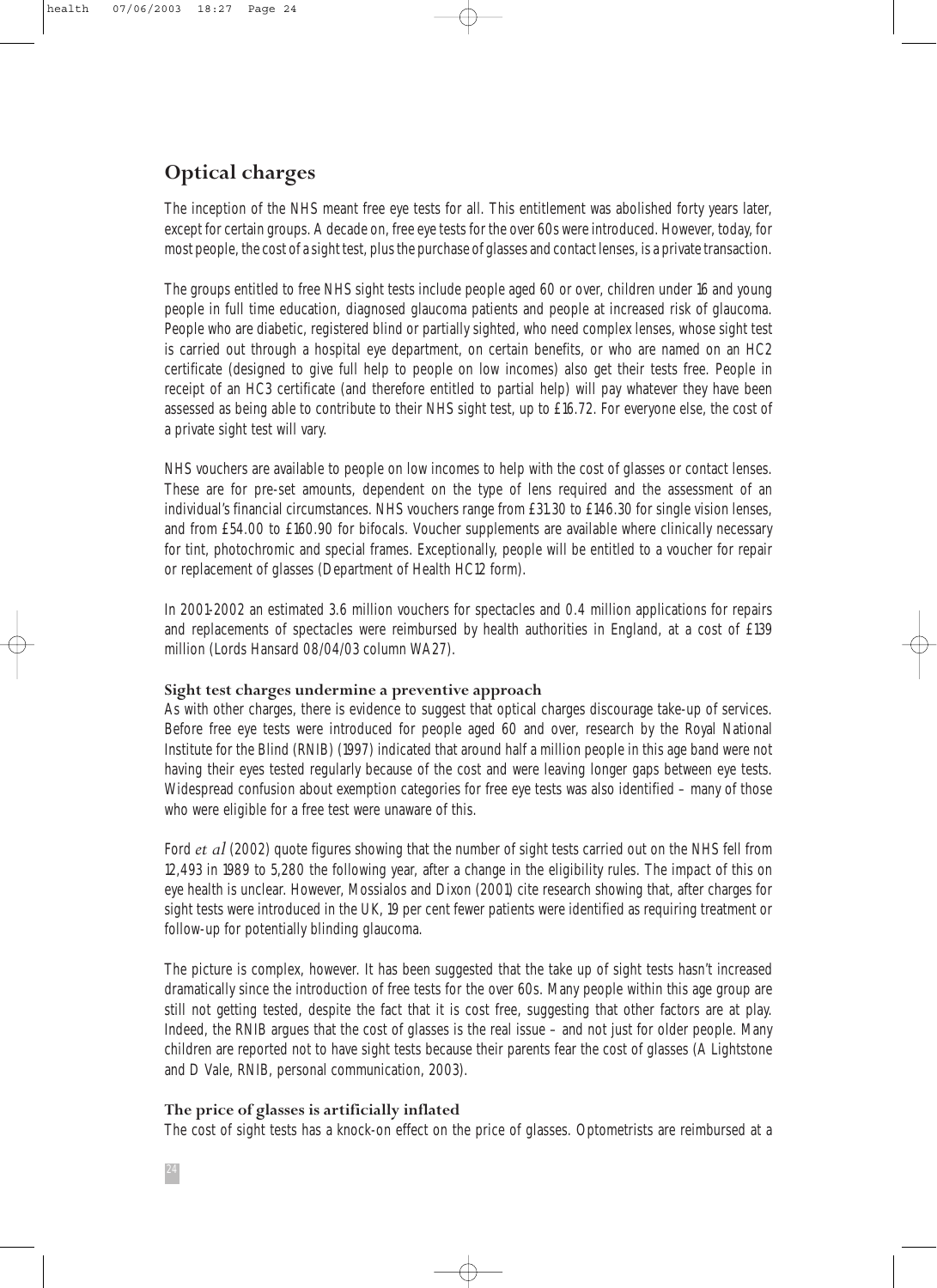rate of £16.72 for each NHS sight test carried out (and the difference between this amount and the patient contribution for holders of an HC3 certificate). According to the profession, this fee is about 50 per cent of that needed to cover the optometrist's overheads (D Craig, Association of Optometrists, personal communication 2003). It therefore creates perverse incentives for optometrists to inflate the price of glasses artificially in order to recoup their costs.

Few optometrists recoup their costs through the private sight test. In general this costs more than the NHS test, but often only marginally so. Some charge nothing at all for private sight tests. Again, optometrists mark up the cost of glasses in order to make their money.

Most patients have to cover the costs of glasses themselves. NHS vouchers to help with the cost of glasses are available to people on low incomes. People on income support are entitled to full vouchers. However, there is invariably a shortfall between the help available and the charge made by the private optometrist. Too often the value of optical vouchers doesn't cover the cost of the cheapest glasses available. For example, NACAB (2001) cites the case of a pensioner on Income Support, whose voucher was worth £50 but the cost of the cheapest glasses available was £90, a shortfall he could not afford to meet. Another man, also on Income Support, had to pay £159.49 for bifocals even after deducting the value of the voucher.

The Department of Health's figures (2003a) show that only 37 per cent of a sample of vouchers reimbursed by health authorities and Scottish Health Boards during July 2001 was redeemed for spectacles priced within the voucher value. Well under half (40 per cent) of vouchers redeemed to children were for spectacles priced within the voucher value, compared to 36 per cent for adults on benefits, 39 per cent for HC2 low income certificate holders and 35 per cent for students.

#### **A MARKET IN NEED OF REVIEW**

Glasses can be a fashion accessory and the market is dominated by designer brands in a way that doesn't happen with other physical aids. Consumers are vulnerable in this market and the charging structure for sight tests would appear to drive up the cost of glasses.

The key elements of our proposals here are to:

- Encourage take-up of sight tests
- Make spectacles and contact lenses more affordable.

#### **Encourage a preventive approach**

Sight tests are a valuable mechanism for early detection of potentially blinding eye diseases, particularly glaucoma. It is therefore important that people are not dissuaded from getting a sight test on the grounds of cost. The simplest way to guarantee this, and the approach that we favour, is to make sight tests available to everyone, paid for by the NHS. This echoes the approach we advocate for dental check-ups.

The cost of providing sight tests free to the entire population – and in doing so encouraging early diagnosis and treatment – will be offset, at least in part, by the health and social care savings from preventing advanced eye disease.

The cost of extending NHS sight tests to people who currently have private tests would be an additional £80 million for England (Lords Hansard 08/04/03 column WA27). It is not possible to estimate to what extent such a change would lead to additional sight tests being undertaken, though there is bound to be some increase, which we would welcome.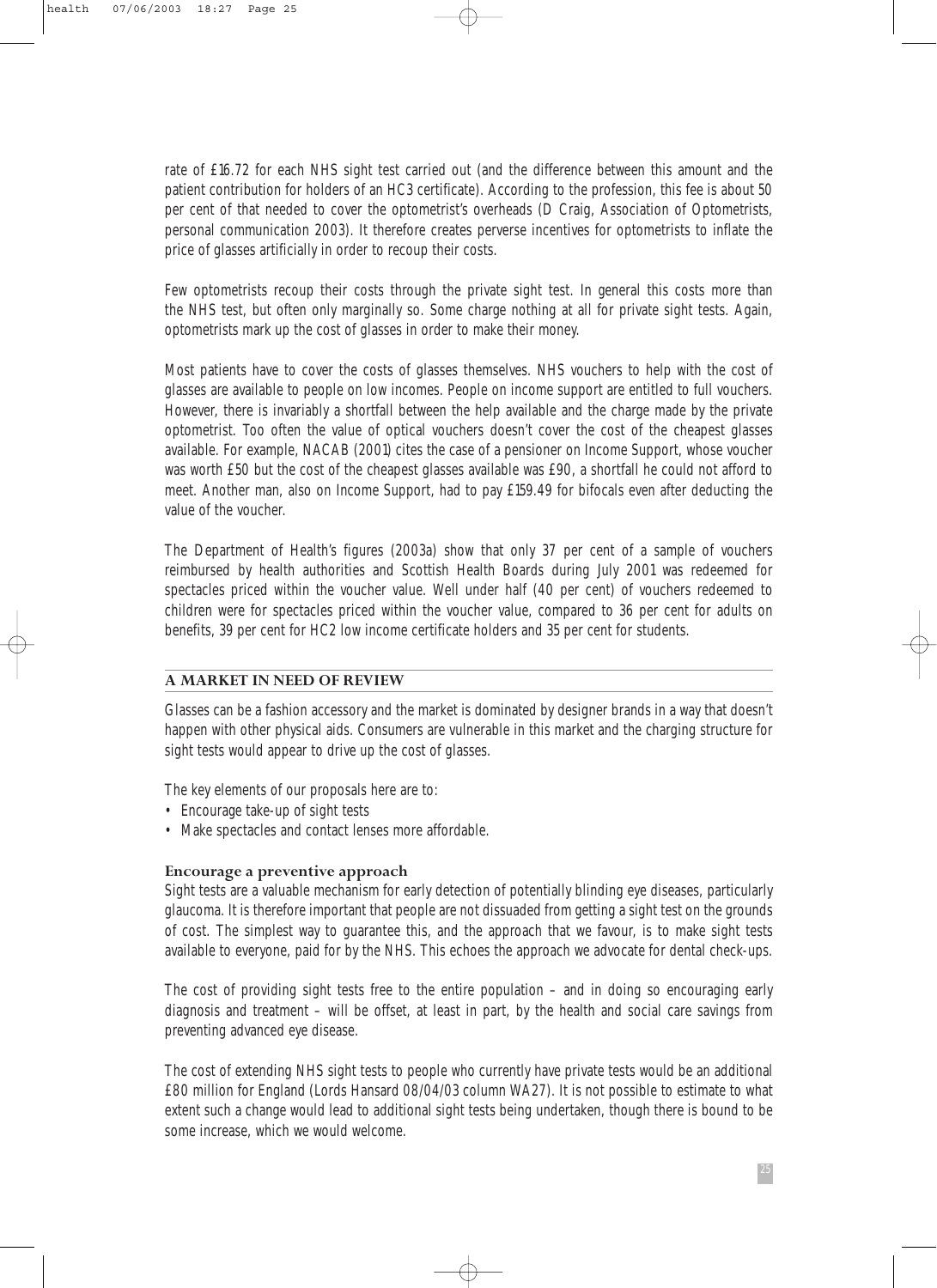This proposal could be considered as part of a review under way in the Department of Health of what sight tests should cover.

#### **Make glasses more affordable**

There is a real issue about affordability in relation to glasses. We have not been able to get to the bottom of the anomalies within the spectacles market and to understand why there are apparently so many outlets charging such high prices for glasses. We recommend that the OFT considers conducting a review of this market. Such a review should consider the system of reimbursement to optometrists for carrying out NHS sight tests and, specifically, any perverse incentives to artificially inflate the price of glasses. We would also encourage the OFT to consider the merits of expanding the voucher scheme for people on low incomes.

As things stand, help for people on low incomes via this scheme is insufficient, with vouchers failing to reflect the real costs of glasses. We support recommendations by NACAB to make the value of vouchers reflect the costs the industry faces (specifically, the marginal cost to the manufacturer). Glasses within the value of NHS vouchers should be available from all optometrists participating in the scheme and NHS Direct should provide information about the availability of glasses within the voucher scheme.

Another option worth exploring is NHS bulk purchase of frames to bring down the cost to the consumer, in the same way that it has with NHS digital hearing aids.

#### **References**

Department of Health (1998). *Boateng to look again at wheelchair services.* Department of Health (2000). *A practical guide for disabled people.* Department of Health (2002a). *Optical voucher survey 2001 results published.* Department of Health (2002b). *NHS and wheelchair users unite in initiative to improve services.* Department of Health (2002c). *Memorandum of understanding between the Department of Health and Association of Optometrists and Federation of Ophthalmic and Dispensing Opticians on frequency of GOS sight tests.* Department of Health (2003). Discharge from hospital: pathway, process and practice. Appendix 5.3 Equipment provision. Department of Health. *HC12 – Charges and optical voucher values.* Ford A, McLeish P & Chester M (2002). *Tax on illness? A guide to NHS charges.* Association of Community Health Councils for England & Wales. Lords Hansard 08.04.03 column WA27 Mossialos E & Dixon A (2001). *Funding health care in Europe: weighing up the options.* In Mossialos et al (eds). *Funding health care: options for Europe.* Open University Press. National Assembly for Wales (2003). *Eye health examinations prove a success, says Jane Hutt.* National Association of Citizens Advice Bureaux (2001). *Unhealthy charges: CAB evidence on the impact of*

#### *health charges.*

Royal National Institute for the Blind (1997). *Losing sight of blindness.*

Sanderson D, Place M & Wright D (2000). *Evaluation of powered wheelchair and voucher scheme initiatives.* York Health Economics Consortium, University Of York.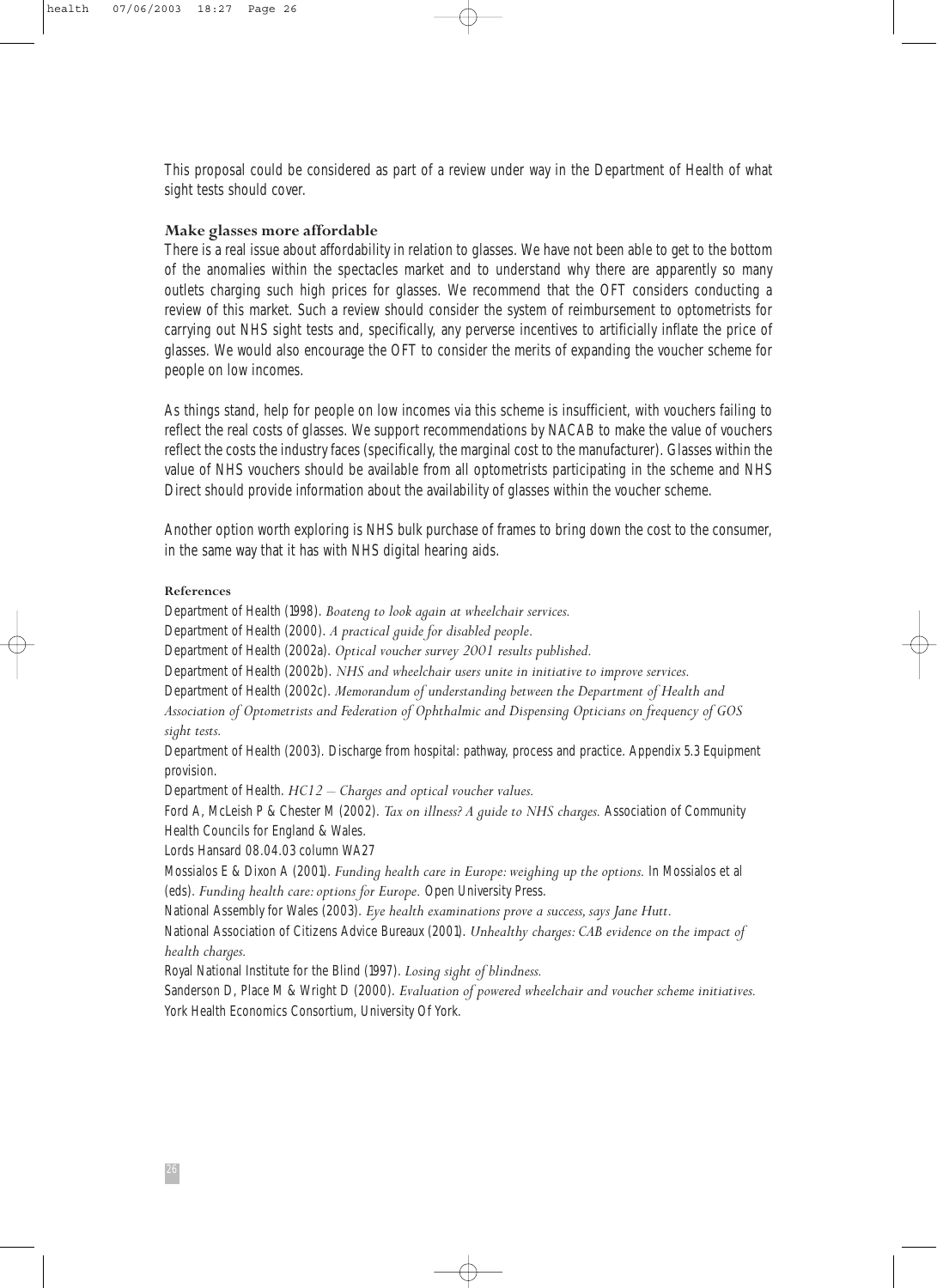# **Hearing aids**

The NHS has committed itself to offering tens of thousands of people who are deaf or hard of hearing the 'very latest' digital hearing aids free on the NHS by 2005 (Department of Health 2003).

These cost the NHS up to £75 per aid. Similar products cost people purchasing them privately around £2,000. Moreover, hearing tests are free of charge (albeit dependent on the referral of a doctor) and the NHS hearing aid service is free and includes testing, fitting, servicing and even batteries (Department of Health 2000). The hearing aids are provided on long-term loan to patients and remain the property of the NHS. It is against the law for hospitals to sell NHS hearing aids (Modernising Hearing Aid Services website information).

The aids are available to every patient waiting for their first hearing aid if their hearing tests show that they would benefit from one. People who already bought a hearing aid privately will still be eligible for an NHS digital hearing aid. People will generally not be eligible to get digital aids if they have been fitted with a new hearing aid within the last three years, unless their hearing has got significantly worse since then (Royal National Institute for the Deaf (RNID) factsheet).

NHS patients clearly benefit from the ability of the NHS to bring down the cost of hearing aids by bulk purchasing. However, it does not necessarily follow that hearing aids should be provided free to all NHS patients in need of an aid. Indeed the arrangements seem unfair when considered next to the provision of glasses. Even people who are registered blind or partially sighted must meet the full cost of glasses unless they are entitled to vouchers on the grounds of age (under 16 years of age) or low income.

#### **FREE PROVISION LIMITED TO THOSE ON LOW INCOMES**

We are of the view that digital hearing aids should not automatically be provided free to all. People who are able to contribute to the cost of these aids should do so – just as they must pay for spectacles – while still benefiting from the ability of the NHS to bulk purchase.

We therefore recommend that low income consumers and children should receive NHS digital hearing aids at no cost. However, others should pay the cost to the NHS of the hearing aid (£75) or a nominal charge. Under our proposed system for prescription charges, digital hearing aids could be made available under the prescription band that attracts the full cost to the NHS of the item.

#### **References**

Department of Health (2000). *A practical guide for disabled people.* Department of Health (2003). *Digital hearing aids available to all by April 2005.* Modernising Hearing Services website information. *www.mhas.info/patients/faq2.htm* Royal National Institute for the Deaf. *Digital hearings aids factsheet.*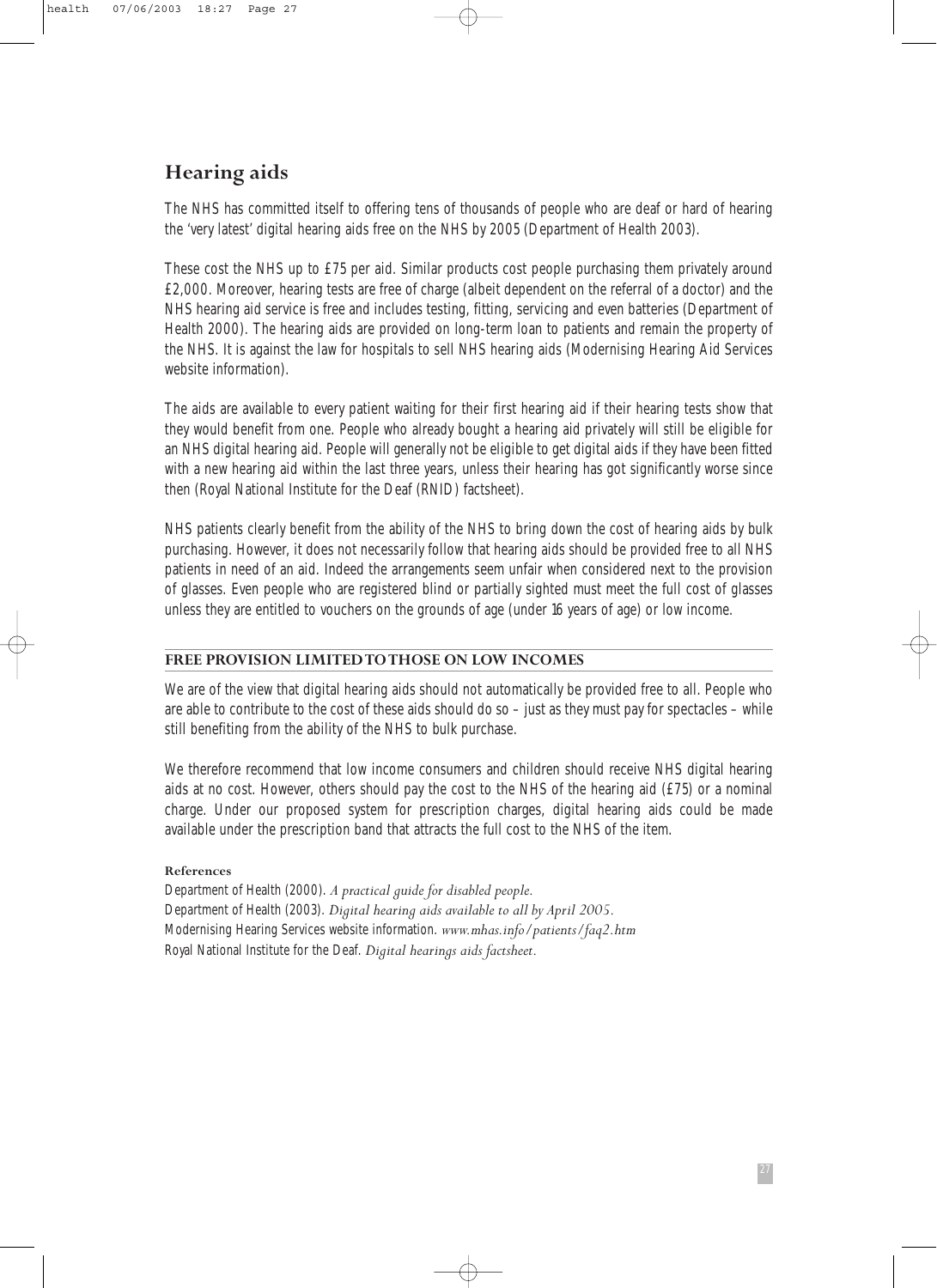# **Charges for wigs and fabric supports**

Charges above the prescription rate can be made for elastic tights, spinal and abdominal supports and wigs. The costs range from £21.90 for a surgical bra and £32.00 for a spinal/abdominal support, to £52.30 for an acrylic wig or £201.70 for a bespoke wig made from human hair.

Certain groups are entitled to free NHS wigs and fabric supports. These include children under 16 and young people in full-time education, hospital in-patients, war pensioners (if the appliance is for the pensionable disability), people receiving Income Support and some other benefits, and those named on an HC2 certificate. People in receipt of an HC3 certificate might get help towards the costs (they will pay the amount on the certificate or the actual cost, whichever is the lesser).

#### **A MORE CONSISTENT APPROACH**

Wigs and fabric supports needed because of a medical condition should be provided by the NHS on the same basis as other physical aids and devices, such as wheelchairs, walking sticks and artificial limbs. In these circumstances such items should not carry a charge. Instead the patient could be given a voucher that covers the cost of the less expensive wigs and fabric supports available and which the patient could put towards a higher quality wig, for instance, of their choice. However, given the seriousness of the conditions involved and the importance to morale of appearance, we would advocate a level of aid sufficient to allow the purchase of a wig of human hair, rather than an acrylic wig.

People on low incomes and children would probably require a voucher of greater value, in order to ensure that they were not worse off under this proposed system.

**References** Department of Health. *HC12 – Charges and optical voucher values.*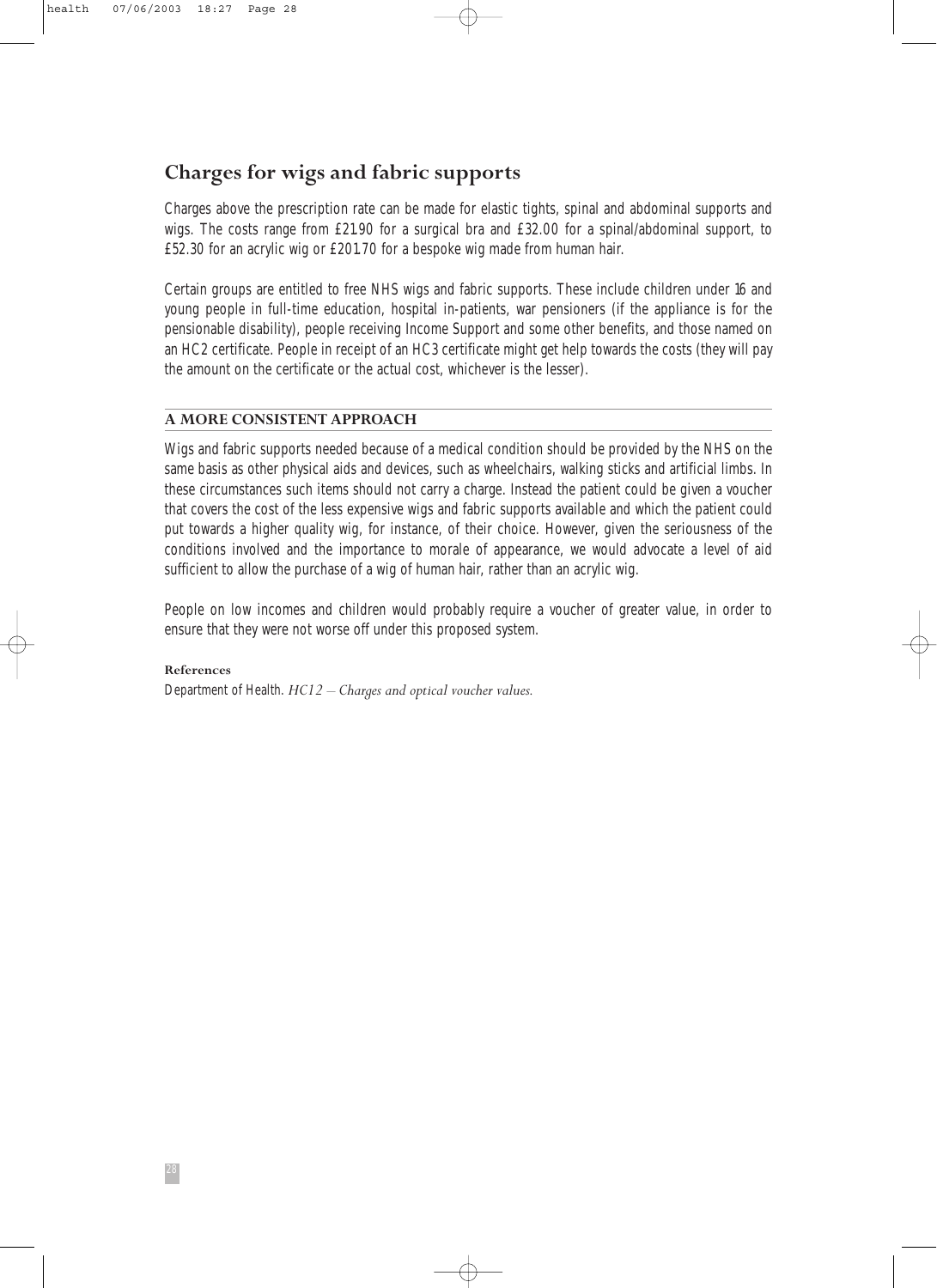## **Travel to and from hospital for NHS treatment**

The costs of travel to NHS services represent the indirect costs of care. Everyone must pay these unless they qualify for help under the Hospital Travel Costs Scheme (HTCS).

People entitled to reimbursement under the HTCS include: those attending a genito-urinary medicine clinic over 15 miles from home, war pensioners if the reason for travel is for the pensionable disability, people and their dependants getting Income Support and some other benefits, also those named on an HC2 certificate and Isles of Scilly residents. People named on an HC3 certificate will normally receive a partial refund. Those who would not normally fall into the low income category might become eligible because they have to travel long distances frequently.

Eligible patients are also entitled to claim for the travelling expenses of escorts where their GP or consultant considers this medically necessary. Claims for help with travel costs must be made up to three months after the date of travelling.

The amount reimbursed depends on the cost of travel. Reimbursement is calculated on the basis of the cheapest form of public transport or, for people using a private car, the estimated cost of fuel or the equivalent public transport costs (whichever is the lesser). Car parking charges will be reimbursed where unavoidable and in exceptional cases the cost of a taxi for all or part of the journey will be refunded. For people who live in the Isles of Scilly the maximum amount they pay for travel to and from hospital is £5.00.

The Social Exclusion Unit (2003) reported that over 1.4 million people each year miss, turn down or choose not to seek healthcare because of transport problems. In the wake of this, the Department of Health has established a working party to review Patient Transport Services and the HTCS. This is due to report to Ministers during the summer of 2003. In the meantime, the Department of Health has updated guidance about the HTCS to address some of the shortfalls that have been identified (Department of Health 2003).

#### **Limited scope**

The rationale behind the limited remit of the scheme is unclear. Assistance with travel costs is restricted to travel to and from units managed by NHS Trusts or PCTs or private units used by the NHS (such as diagnostic and treatment centres). There is no reimbursement mechanism for the costs of travel to a dentist, GP surgery or other primary care services. However, here the complexities of the scheme become evident. Patients treated in a primary care setting under a consultant are eligible for reimbursement while patients treated by a primary care practitioner, such as a GP, are not (R Wallis, Department of Health, personal communication, 2003).

Problems with travel in rural areas are well recognised but Age Concern London (2001) found that the health of older people can suffer because of difficulties travelling to health services within London. There are many costs to older people in getting to health services – in terms of stress, time and effort and money. Indeed, for people of all ages, the cost of travel to services is just one of many costs patients face when accessing NHS services. For instance, there is no provision to help with loss of earnings as a result of attending NHS services.

The HTCS does not provide assistance with overnight costs for people who must travel long distances for hospital care. However, hospitals are encouraged as a matter of good practice to arrange accommodation within the hospital for someone who cannot reasonably travel home the next day. Where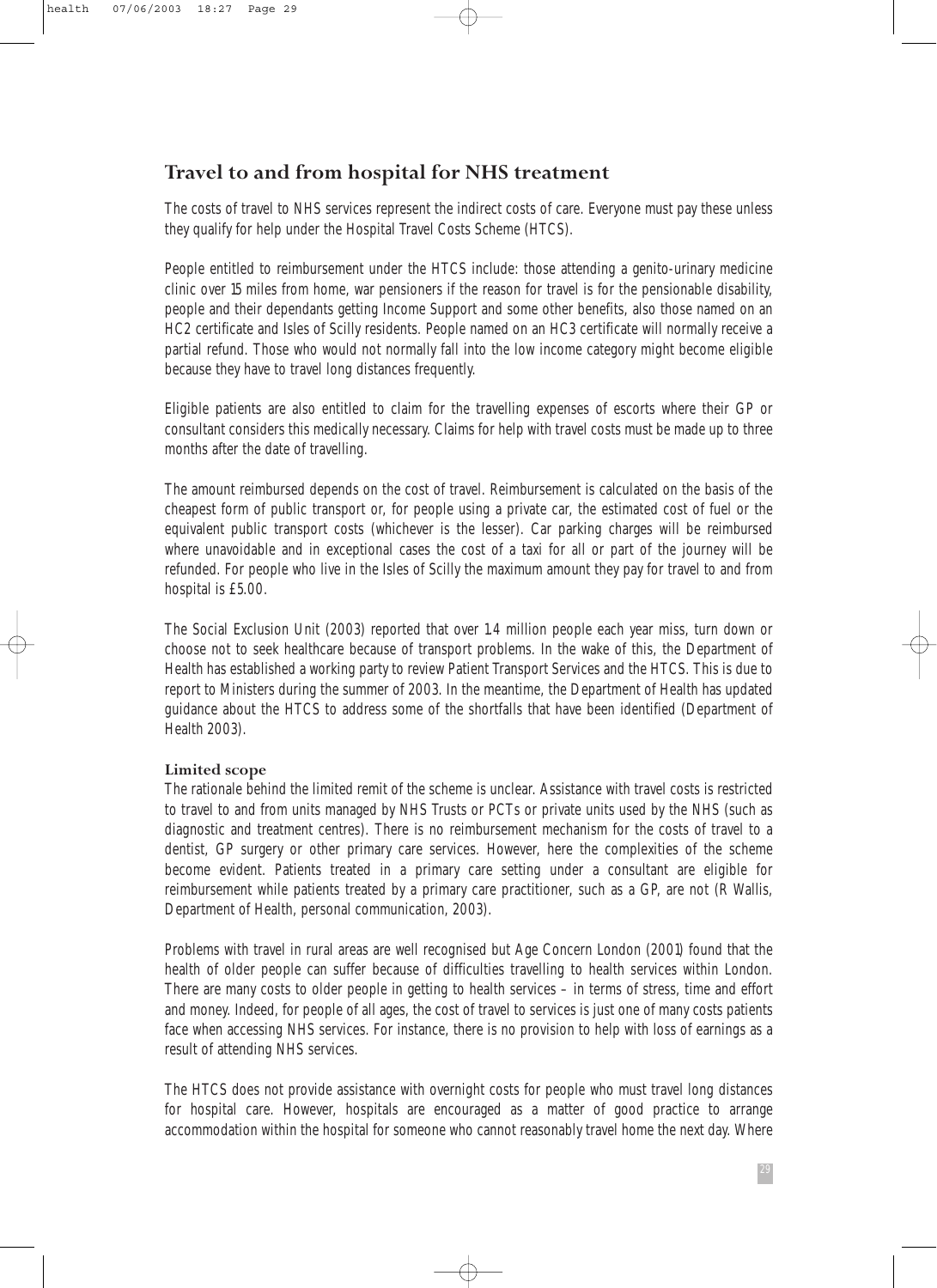accommodation within the hospital cannot be arranged, the costs of other types of accommodation should be met by the hospital or from non-Exchequer funds.

#### **The way the HTCS is administered**

NACAB (2001) has criticised a lack of information about the scheme. It has reported that people often miss out on the help they are entitled to because there is little or no information given to patients about the help available. There can also be difficulties obtaining the relevant claim forms. A lack of knowledge by health professionals often results in misinformation to patients.

Updated guidance about the HTCS (Department of Health 2003) makes clear that provider units should have arrangements for informing NHS patients of their entitlement and making refunds at any time of the day or night. Information about the scheme should be displayed in all patient areas and details should be provided to patients with admission and appointment letters so that they can apply for an assessment of their eligibility in advance.

Paying the cost of travel up front and then claiming a refund later can pose a barrier to care for the very people the scheme is designed to help. However, the updated guidance states that there should be arrangements for dealing with requests for payments in advance.

NHS patients undergoing treatment in a private hospital are entitled to help under the scheme just as they would in an NHS hospital. But the process of claiming reimbursement is complicated and depends on whether or not the patient is receiving treatment as a result of a tertiary referral.

## **TARGETING HELP WHERE IT IS NEEDED**

We recommend that help with the costs of travel is provided on the basis of low income only. This reflects our approach to charges generally, although we acknowledge that there may be exceptions and anomalies (such as provision for those attending genito-urinary medicine clinics) that may require further consideration.

There would appear to be no reason why people who receive help with the costs of travel to hospital on the grounds of low income should not also receive help with the costs of travel to other NHS services, such as GP and dental surgeries. At the same time, we believe that there is a case in logic for giving consideration to other costs, such as loss of earnings (a particular problem for the working poor), that could prevent patients from accessing clinical services.

#### **References**

Age Concern (2001). *A helicopter would be nice: transport to health services for older Londoners.* Department of Health. *HC12 – charges and optical voucher values.* Department of Health (2003). *The Hospital Travel Costs Scheme – guidance document.* National Association of Citizens Advice Bureaux (2001). *Unhealthy charges: CAB evidence on the impact of health charges. www.doh.gov.uk/hospitaltravelcosts/reimbursement.htm*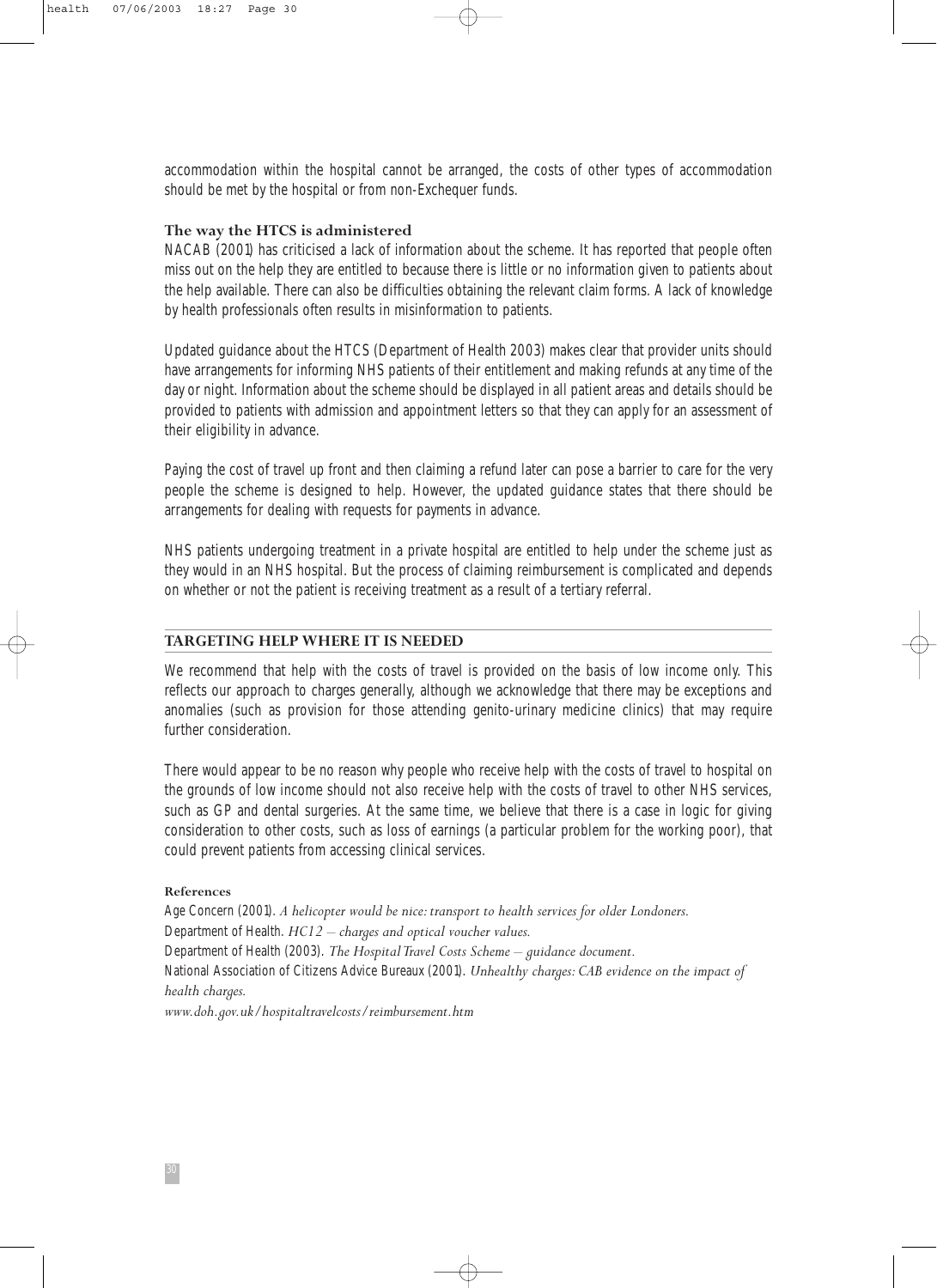# **Locally determined charges for non-clinical services**

Charges for televisions, telephones, car parking and amenity beds come under this banner. Often the objective is to increase patient choice of hotel-type services while bringing additional revenue into the system and enabling the NHS to preserve its resources for clinical services. It is unclear exactly how much the NHS benefits from charges for non-clinical services.

No formal financial assistance is available to help with the cost of these charges as they are above and beyond core NHS provision and are largely a matter for individual choice. Of course choice is limited to those who can afford it, although some services combine free and paid-for services and in doing so bring some element of choice to those who cannot afford to pay. For example, Guy's hospital has launched a new bedside entertainment system, consisting of a bedside TV, telephone and radio. All patients can watch up to an hour of breakfast television daily and listen to unlimited radio free of charge. Special cards can be purchased to get access to 20 television channels and the telephone. Children under 16 can watch daytime television free of charge and there are half price deals for patients over 60 and those who have to stay in hospital for more than two weeks.

Discretionary assistance may be available where charges are not simply a matter of choice – for instance, concessions on car parking charges for visitors who need to attend hospital on a regular basis.

## **A MORE TRANSPARENT SYSTEM**

There is a need to make the system of charges for non-clinical services more transparent so that patients can, as far as possible, plan ahead and consider all the options available to them.

It follows that hospitals should be explicit about charges for non-clinical services before patients attend hospital. Hospital appointment letters should warn patients about car parking charges and detail where concessions exist, as well as charges for other non-clinical services (such as for television sets). This would at least enable patients to plan ahead and possibly set aside money to cover some of these costs.

#### **References**

Guy's and St Thomas' Hospital NHS Trust (2003). *Bedside entertainment gives Guy's patients something to smile about.*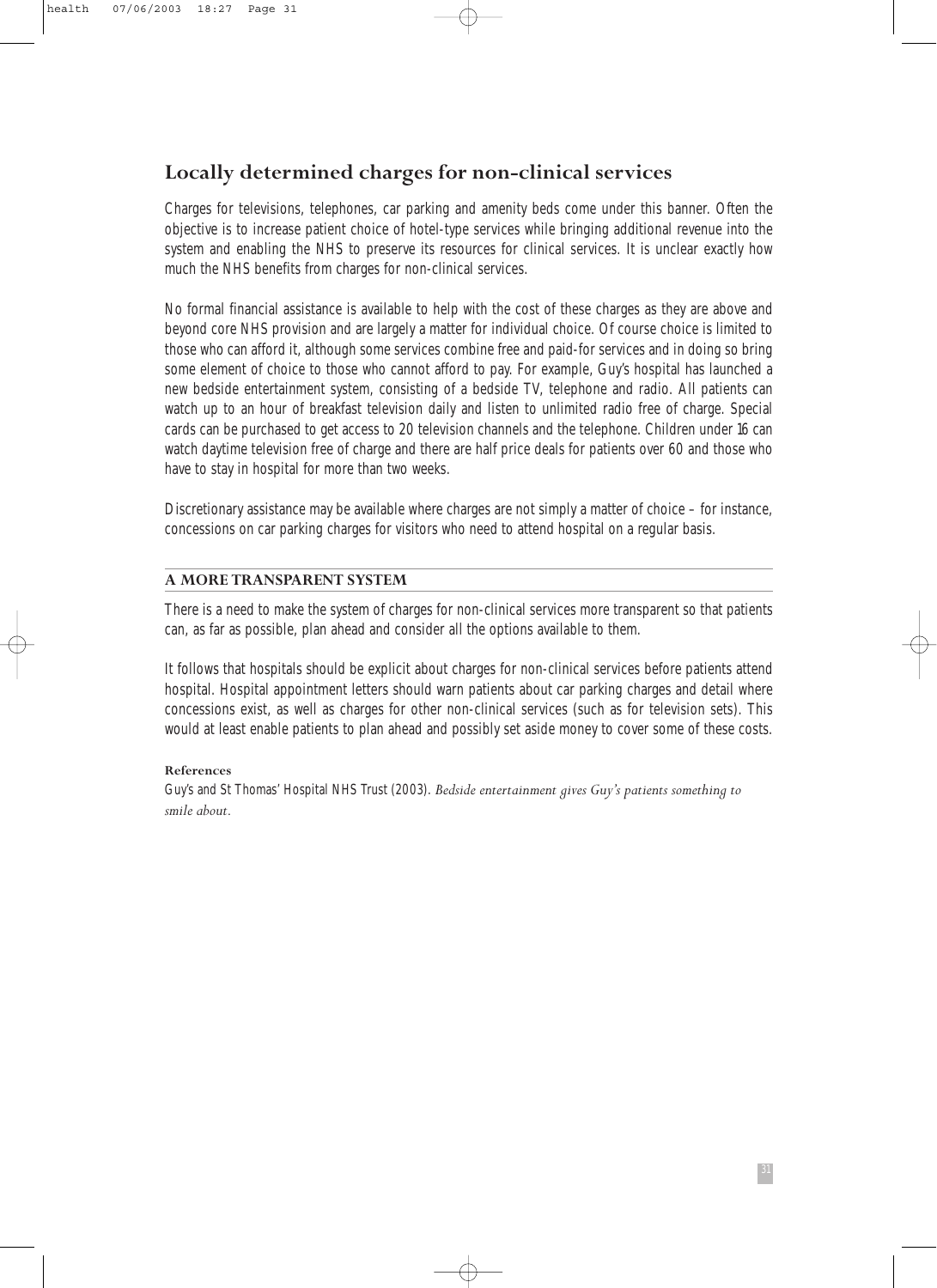# **Charges levied at the discretion of health service staff**

A number of charges operate outside of a national framework, are imposed at the discretion of individual health professionals and do not take account of an individual's ability to pay. Some are specifically designed to alter consumer behaviour (e.g. cancellation charges by dentists for missed appointments) or to encourage careful consumption of health resources (e.g. asking GPs to countersign passport applications). Some represent private fees to health professionals for services that fall outside of the NHS (e.g. certain travel vaccinations and writing medical reports for insurance companies). Others are designed to cover the costs incurred and inconvenience of providing certain services (e.g. fees to GPs for providing access to medical records).

#### **Demands on GPs**

Most of these types of fee are levied by GPs. The BMA points out that GPs are not employed by the NHS and must cover their costs in the same way as any small business. It maintains that in recent years more and more doctors have become involved in a wider range of non-medical work. Sometimes the only reason GPs are approached by patients is because they are in a position of trust in the community or because an insurance company or employer wants to be sure that information provided is true and accurate.

The BMA recommends GPs tell patients in advance if they will be charged and by how much and produces a list of suggested fees, which it claims surgeries often display on the waiting room wall. One surgery advertises charges for non-NHS work on its website. Prices range from £20 to countersign a passport application or insurance claim form to £65 for a fitness to drive or employment medical. In practice there are wide variations in charging policies and the fees imposed.

In 2001 the Regulatory Impact Unit at the Cabinet Office (2001) published a report aimed at reducing GP paperwork. A follow-up report claimed that guidance outlining the limit of GPs' responsibilities in appeals against benefit decisions had resulted in savings of 15,000 hours (Cabinet Office 2002). GPs no longer need to countersign applications for shotgun applications. However the report neglected to mention the many other areas where GPs play a key role in validating identity.

The new GP contract (BMA/NHS Confederation 2003) reiterates the Government's commitment not to introduce new NHS charges for patients and there are no plans to change existing arrangements concerning non-NHS work. However, the new contract seeks to make clear that GPs can accept fees in various circumstances. These include providing medical supplies for patients going abroad, examining a patient at the request of an organisation for the purpose of creating a medical report or in connection with a claim for compensation or to assess whether a patient is fit to travel by air. No mention is made of medical reports to support benefits and insurance claims (see below). However, the contract outlines an objective to reduce certification work within general practice.

#### **Access to benefits and insurance claims**

NACAB (2001a) has concerns that the drive to reduce GP paperwork is making it difficult for people to claim benefits to which they are entitled. Specifically, it prevents people from getting the evidence they need to appeal against decisions to refuse social security benefits (mainly Incapacity Benefit and Disability Living Allowance).

Medical reports requested by the Department for Social Security (DSS) are covered in the GP contract but the cost of reports requested by patients seeking to appeal against benefit decisions is not included. GPs often impose a charge for this and people can be excluded from obtaining medical evidence on the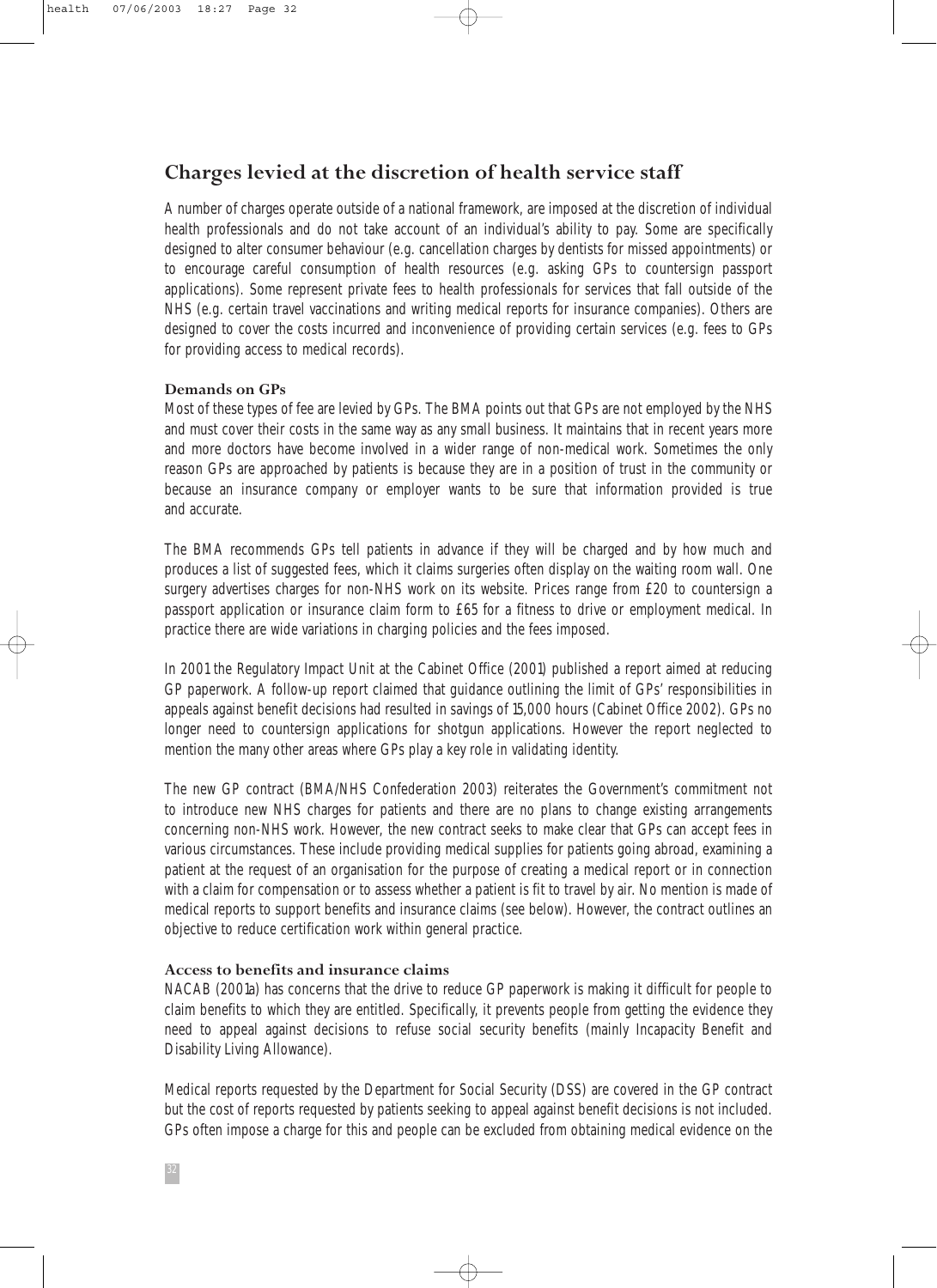ground of cost. Additional evidence from the GP is important as neither the Benefits Agency nor the tribunal is under any obligation to obtain further medical evidence when reconsidering a case, even where the reason for refusal relates directly to the initial medical report.

Another area of concern relates to charges for completing insurance claim forms. NACAB points out that, by helping patients claim, GPs can play a role in protecting people from severe debt during illness and minimise the risk of anxiety and depression associated with debt. It argues that even relatively small charges can present an overwhelming obstacle to people on low incomes. The problem is made worse by the fact that insurance claims usually need repeat evidence every few weeks. Many people will have a number of loans covered by separate insurance policies, which each attract a charge even though the same information is required. No attempts are made to link the charges to what the patient can afford.

#### **Barrier to accessing medical records**

The Secretary of State prescribes the maximum fees patients can be charged for accessing their medical records. A maximum of £10 may be charged for providing access to records held on computer, even where no copy of the records is required. Where all or part of the information is held manually, up to £50 may be charged for providing access and supplying copies. There is no guidance on scales of charges up to £50, leaving doctors to assess what charge is reasonable.

Doctors' representatives have deplored the maximum fee levels as 'unrealistic' and 'inadequate' to cover the costs involved in retrieving and copying notes (BMA 2001a). However, these charges can effectively deny individuals on low incomes their right to access their medical records and could make it difficult for them to pursue a complaint or case of clinical negligence. The charges also penalise patients who belong to practices without automated systems for storing medical records.

The Department of Health is conducting a review of access to medical records which will consider the need for fair and equitable guidance on the charges that apply here (Cabinet Office 2002).

#### **Arbitrary charges for missed appointments**

There is no schedule of charges for broken dental appointments and dentists are likely to base the charge on their private rates – with the result that cancellation charges can cost as much as £60 or £70 (NACAB 2002). Often dentists take no account of the reasons for which an individual has to cancel, which may sometimes reflect administrative problems on the part of the service – such as a constantly engaged telephone or appointment letters failing to reach the recipient. Patients often are not aware in advance that a charge may be made.

#### **CHARGES THAT WORK FOR PATIENTS AND PROFESSIONALS**

GPs have heavy workloads and it is right that efforts are made to minimise the amount of time they spend on non-NHS work in order to maximise the time they have for patient care. The role expected of GPs in terms of validating identity is particularly outdated, given that few people these days have one GP from cradle to grave.

Other charges impact unfairly on patients, particularly those least able to afford them. Charges for medical evidence to support insurance claims should where appropriate be picked up by insurance companies.

Addressing charges for evidence to support benefit appeals is more complex. On the one hand these charges hit patients least able to afford them and their ability to launch an effective appeal comes down to whether they can afford the costs of collating the necessary evidence. However, to push the cost onto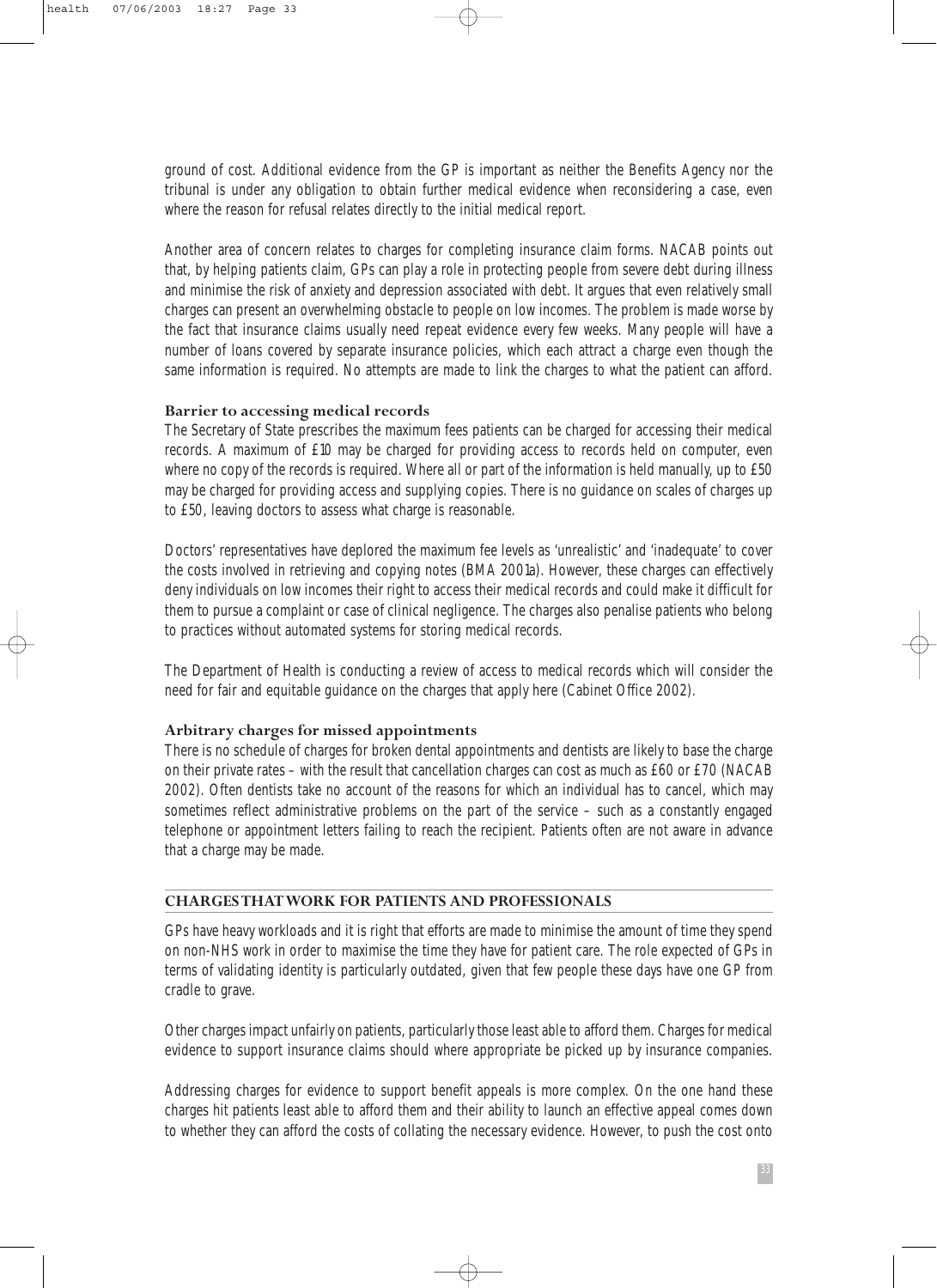the DSS could give everyone an incentive to appeal. We recommend that the Government works with the profession to find a solution to this, perhaps considering cost-sharing between the government and the person appealing.

Finally, while we do not oppose cancellation charges in principle, we are of the view that the health service is not yet ready for them. Not until a system of booked appointments is fully operational, together with efficient mechanisms to enable patients to cancel unwanted appointments, can a system of cancellation charges be fairly introduced. The health service also needs to be clear about the impact missing an appointment has. Many GP surgeries deliberately over-book which means that the impact of a patient failing to attend is minimal. These issues need to be addressed before cancellation charges can be properly considered.

#### **References**

British Medical Association (2001a). *Access to health records by patients.* British Medical Association (2001b). *BMA policy: professional fees.* British Medical Association/NHS Confederation (2003). *Investing in general practice: the new general medical services contract.* British Medical Association (Undated). *You and your doctor – why do GPs charge fees?*

Cabinet Office (2001). *Making a difference: reducing GP paperwork.* Regulatory Impact Unit.

Cabinet Office (2002). *Making a difference: reducing burdens on GPs. Second Report.* Regulatory Impact Unit. National Association of Citizens Advice Bureaux (2001a). *GP charges for medical evidence: submission to the Cabinet Office's Regulatory Impact Team.*

National Association of Citizens Advice Bureaux (2001b). *Letter to John Prescott, Regulatory Impact Unit report: Making a difference – reducing GP paperwork.*

National Association of Citizens Advice Bureaux (2002). *Letter to Office of Fair Trading concerning its investigation into private dentistry.*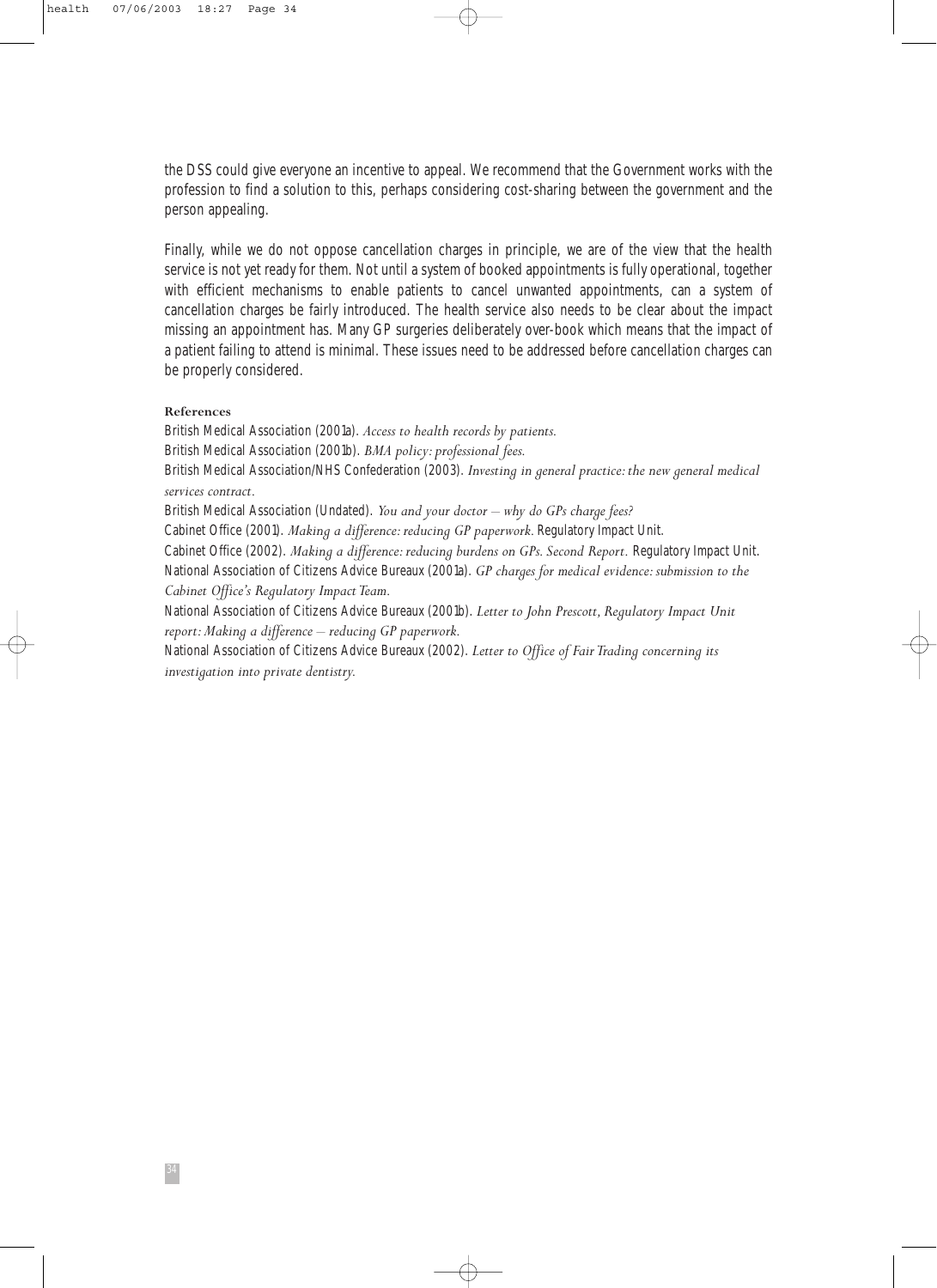## **Conclusions**

Our analysis of the existing user charges reveals a system lacking all logic. Taking each area of charging in turn, we have tried to find ways to bring greater coherence to the system, to help people on low incomes more effectively, to link charges to the value or benefit of the treatment or service, to encourage a preventive approach wherever possible, to better protect people with chronic conditions and to simplify the system of exemptions.

Overall, the package is intended to be revenue-neutral. However, it will clearly mean that some people have to pay for things that are at present free. For example, we propose:

- Removing automatic exemption from prescription charges for the over 60s and pregnant women
- Making a greater number of dental treatments subject to private provision and to full-cost pricing
- Making people pay the cost to the NHS of a digital hearing aid unless they are children or on low incomes
- Limiting help with the cost of travel to and from hospital to people on the basis of low income only.

Based on the numbers of pensioners who are eligible for the minimum income guarantee, we expect that just over a quarter of people over 60 years old living in Great Britain would continue to get free prescriptions.

But there are gainers too. Many people, usually the sickest or the poorest, will gain from:

- Using some of the revenues gained by removing automatic exemptions for older people to reduce prescription charge levels
- Our proposed limit on the amount anyone has to pay for prescriptions each year
- Free dental check-ups and lower charges for preventive and medically essential dental treatments
- Free sight tests for everyone
- Better access to glasses within optical voucher values
- Free wigs and fabric supports needed because of a medical condition
- Extending help with the cost of travel to other NHS services such as GP and dental surgeries
- Providing help with other costs that could prevent people on low incomes from accessing clinical services such as loss of earnings.

The sceptics will brand what we propose 'politically impossible'. There is a rule of politics that goes back to Machiavelli which states that those from whom benefits are withdrawn protest vehemently while those to whom new benefits are given are ungrateful, thinking them no more than their due.

But, if accepted, that is a rule that prevents all progress. Here we have a cluster of systems that perpetuate injustice. They do little for the poor and too much for the rich. They distort medical priorities and hinder access to vital treatment. They owe everything to history and chance and nothing to reason and logic. 'At our best when we are at our boldest'; if ever there was a policy area where boldness was required, this is it. We ask our politicians, on behalf of the people, to have the courage to do the right thing.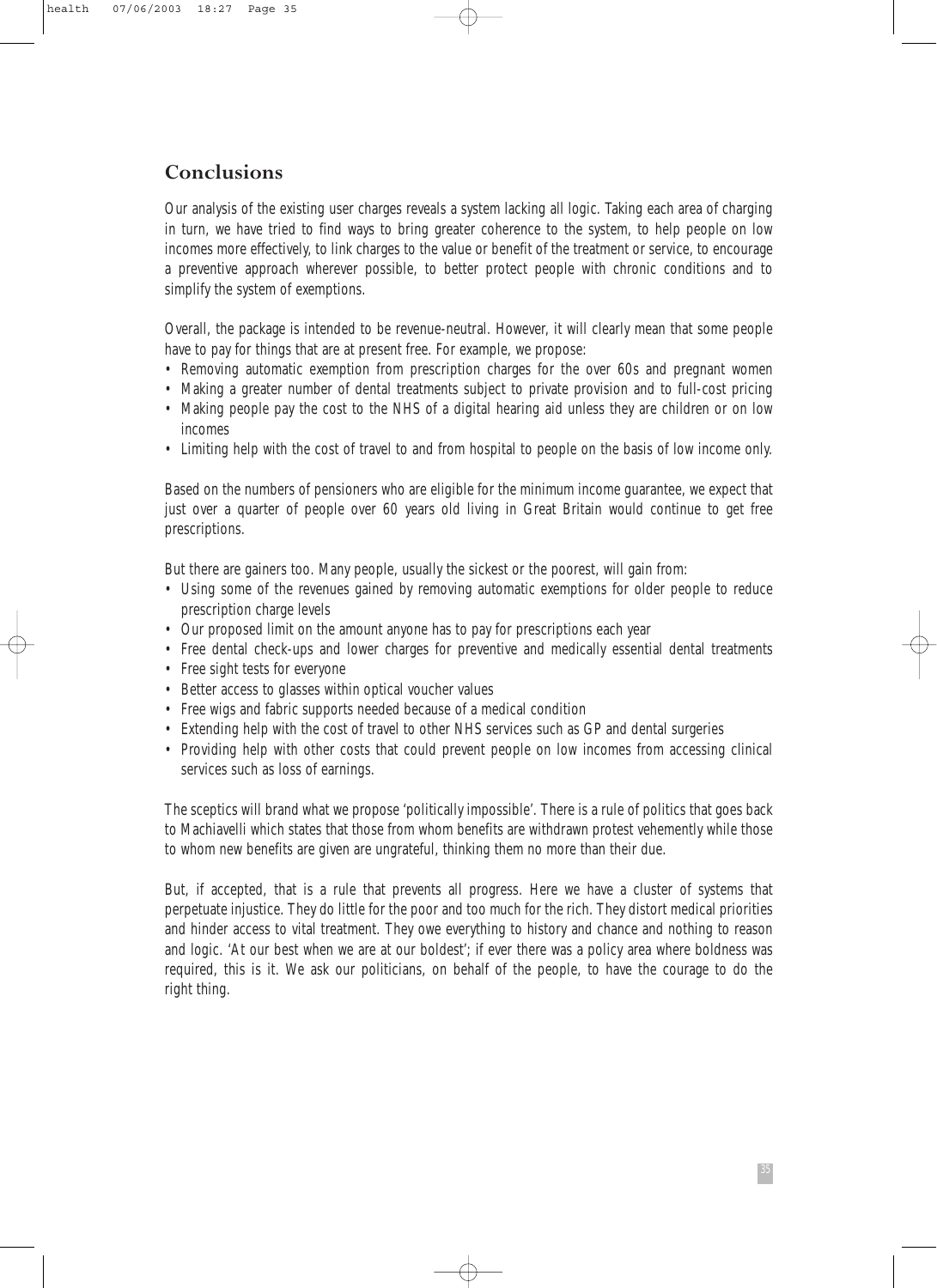## **Summary of recommendations**

## **PRESCRIPTION CHARGES**

- We recommend that prescriptions are provided free to children and to others on the basis of low income only. Automatic exemption for pregnant women or older people will no longer apply. Criteria for exemption on the ground of low income should be determined, as far as possible, using existing measures such as Income Support.
- An annual ceiling on the amount an individual should pay on prescription charges should be introduced to protect against excessive prescription bills, particularly for the chronically ill. The ceiling should be set at around £90. This is the level of the existing prescription pre-payment certificate scheme which should be abolished.
- There is a strong case for a variable ceiling on the basis of individual income. However, the potential of this to undermine the principle that redistribution of wealth should operate through a tax mechanism, and potentially high administrative costs, rule this out for the immediate future.
- Patient-held smartcards could be used to hold information about exemption status, where applicable, as well as indicating when the ceiling has been reached.
- The introduction of a ceiling on the total outlay on prescriptions mitigates the problems of those just above exemption income levels, so new mechanisms of tapered support, which are invariably costly to administer, are not needed.
- The arbitrary flat rate national prescription charge should be abolished. Linking prescription charges with drug efficacy, with a nominal charge assigned to each different band of treatments, has many attractions. Medicines that are vital to life or for chronic conditions would be provided cheaply or free of charge. Many medicines would carry a lower charge than at present but medicines defined as low priority to the NHS would cost more. There are difficult issues to address here. However these need not impede introduction of simpler exemptions and an annual ceiling.

## **DENTAL CHARGES**

- We recommend that the NHS pays for check-ups at reasonable intervals (as decided by NICE) for everyone.
- Ideally, preventive and medically essential treatments (i.e. those to treat serious medical problems) should also be free to patients. If this is not practical, we recommend that consideration be given to lowering the cost-sharing percentage that patients pay for these types of treatments.
- All other dental services should be subject to private pricing. As all dentistry would be provided privately, the need for this sector to become more customer-oriented and provide clearer information about treatment options and costs would be all the greater.
- Greater use could be made of dental capitation schemes. Government endorsement of these schemes and better consumer information about this market could encourage membership. There could be some mileage in considering arrangements whereby the state pays some or all of the costs of enrolment in a capitation scheme for people on low incomes.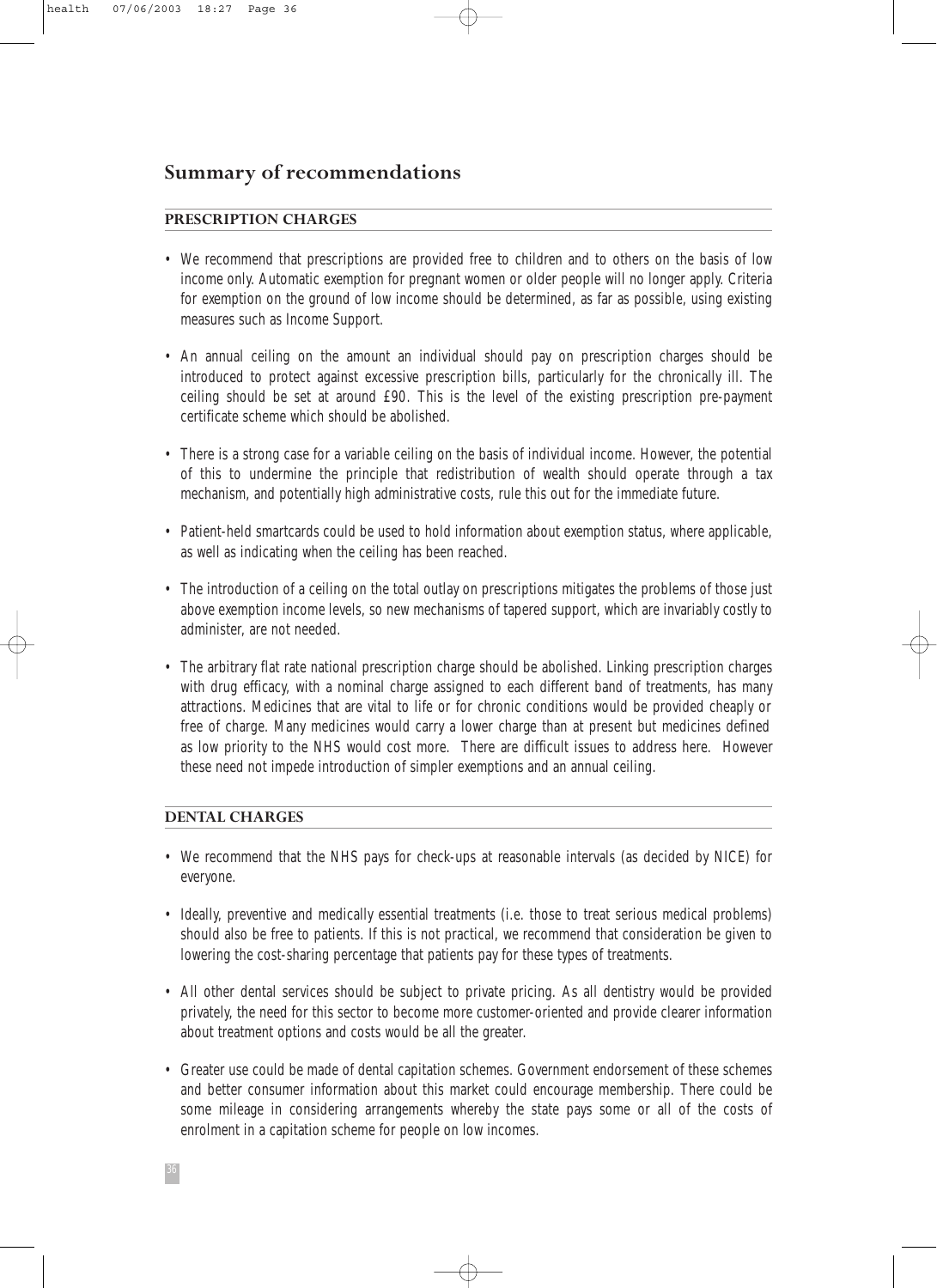#### **OPTICAL CHARGES**

- We recommend that the Government consider making sight tests available to everyone, paid for by the NHS, at reasonable intervals. The cost of doing so should be offset against the health and social care savings from preventing advanced eye disease.
- We have not been able to get to the bottom of the peculiarities of the spectacles market. We recommend that the OFT considers conducting a review of this market. Such a review should consider the system of reimbursement to opticians for carrying out NHS sight tests and, specifically, any perverse incentives to artificially inflate the price of glasses. Other possible lines of inquiry include the merits of expanding the voucher scheme for people on low incomes and for the NHS to bulk purchase frames in the way that it has with digital hearing aids.
- We support recommendations by NACAB to make the value of optical vouchers reflect the costs the industry faces. Glasses within the value of NHS vouchers should be available from all opticians participating in the scheme.

## **HEARING AIDS**

- Hearing aids should not automatically be provided free to all. People who are able to contribute to the cost of these aids should do so – just as they must pay for spectacles – while still benefiting from the ability of the NHS to bulk purchase.
- We recommend that low income consumers and children should receive NHS digital hearing aids at no cost. However, others should pay the cost to the NHS of the hearing aid (£75) or a nominal charge.

#### **WIGS AND FABRIC SUPPORTS**

- Wigs and fabric supports needed because of a medical condition should be provided free by the NHS on the same basis as other physical aids and devices such as wheelchairs, walking sticks and artificial limbs.
- Patients should be given a voucher that covers the cost of wigs and fabric supports of decent standards which they can put towards a higher quality wig, for instance, of their choice.
- People on low incomes and children would probably require a voucher of greater value.

## **TRAVEL TO AND FROM HOSPITAL**

- We recommend that help with the costs of travel is provided on the basis of low income only.
- There would appear to be no reason why people who receive help with the costs of travel to hospital on the grounds of low income should not also receive help with the costs of travel to other NHS services such as GP and dental surgeries.
- There is a case in logic for giving consideration to other costs, such as loss of earnings, that could prevent low income patients from accessing clinical services.